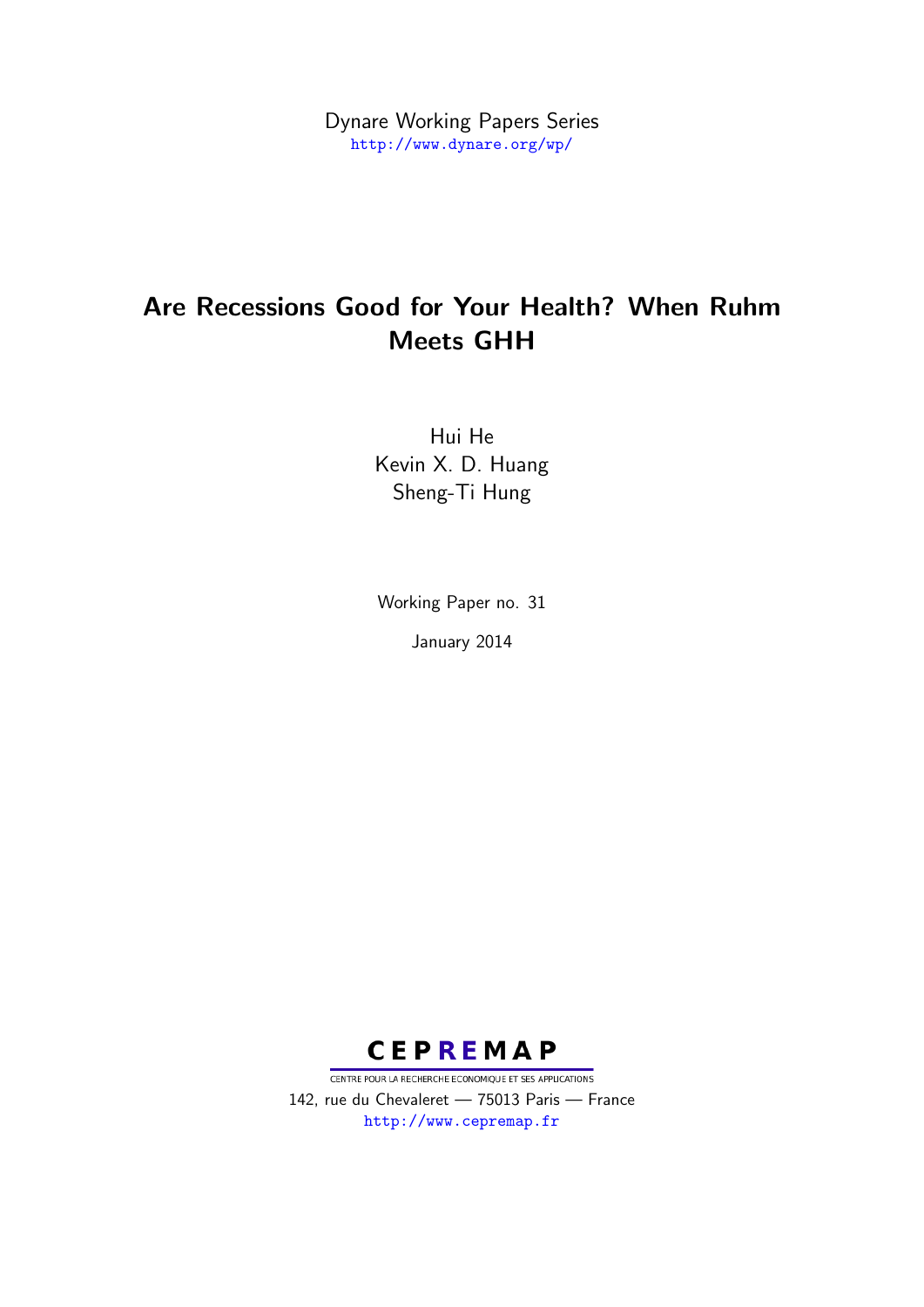# Are Recessions Good for Your Health? When Ruhm Meets GHH

Hui He<sup>†</sup> Kevin X.D. Huang<sup>‡</sup> Sheng-Ti Hung<sup>§</sup>

January 6, 2014

#### Abstract

This paper first documents several important business cycle properties of health status and health expenditures in the US. We find that health expenditures are pro-cyclical while health status is counter-cyclical. We then develop a stochastic dynamic general equilibrium model with endogenous health accumulation. The model has four distinct features: 1) Both medical expenditures and leisure time are used to produce health stock; 2) Health enters into production function; 3) Depreciation rate of health stock negatively depends on working hours; 4) Health enters into utility function. We calibrate the model to US economy. The results show that the model can jointly rationalize the counter-cyclicality of health status and pro-cyclicality of medical expenditure. We also investigate the relative importance of each feature in affecting the business cycle properties of health status. We find that the joint presence of

We thank Jinhui Bai, Paul Beaudry, Russell Cooper, Juan Carlos Cordoba, Tim Halliday, Bart Hobijn, Ayse Imrohoroglu, Selo Imrohoroglu, John Jones, Vincenzo Quadrini, Guillaume Vandenbroucke, Motohiro Yogo, Tao Zha, Guozhong Zhu and participants at WEAI 2011 Annual Meeting, SED 2011 Annual Meeting, 2012 Midwest Macro Meeting, 2012 Shanghai Macro Workshop, 2012 NBER-Tsinghua-CKGSB conference on Public Finance Issues in China, the 9th Dynare Conference, and seminars at Huazhong University of Science and Technology, Peking University, Fudan University, University of Southern California, Iowa State University, University of Hawaii, Cheung Kong Graduate School of Business and Federal Reserve Bank at Atlanta for valuable comments. Hui He thanks research support by Shanghai Pujiang Program and the Program for Professor of Special Appointment (Eastern Scholar) at Shanghai Institutions of Higher Learning.

<sup>&</sup>lt;sup>†</sup>School of Economics, Shanghai University of Finance and Economics, 777 Guoding Road, Shanghai, China 200433. E-mail: he.hui@mail.shufe.edu.cn.

<sup>&</sup>lt;sup>‡</sup>Economics Department, Vanderbilt University. E-mail: kevin.huang@vanderbilt.edu.  $\S$ Economics Department, University of Hawai'i at Manoa. E-mail: shengti@hawaii.edu.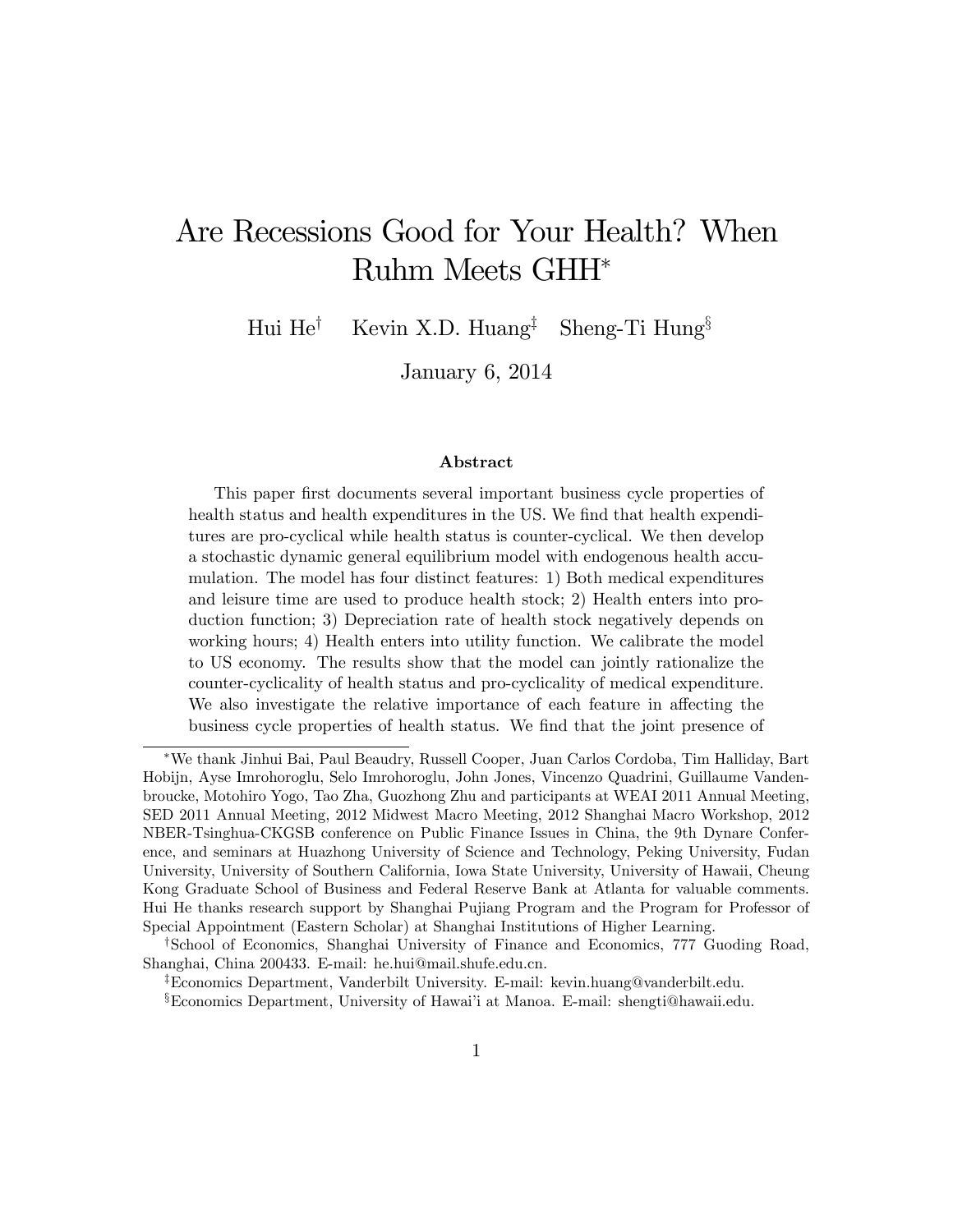the time channel (feature 1) and the production channel (features 2 and 3) is crucial in replicating counter-cyclicality of health status.

JEL classification: E22, E32, I12

Keywords: business cycles; health status; health expenditure

## 1 Introduction

Economists have paid an increasing attention to the relationship between health and macroeconomic conditions. Issues pertaining to health and healthcare expenditure are often of the first-order importance in macroeconomic analysis and policy forums nowadays. For example, the recent study by Jones and Klenow (2011) illustrates the importance of health for national welfare; the relationship between health and macroeconomic development also takes the center stage in the World Health Organization's Commission on Macroeconomics and Health (CMH); and health is a key measure of national macroeconomic development in the United Nations' Human Development Index (HDI). On the empirical ground, there is ample evidence on a positive correlation between health and long-run economic growth. There is also a growing literature on the macroeconomic causes and implications of the long-run trend in health expenditure.<sup>1</sup> According to recent poll numbers from Gallup and in recent headline news, the confluence between health care and macroeconomy tops America's "most important problem" list.

While the positive association of health with favorable macroeconomic performance holds in the long run, recent empirical studies provide overwhelming evidence that the association of the two in the short run is exactly the opposite in modern developed economies. See, among others, a series of empirical papers by Ruhm (2000, 2003, 2005, 2007), Neumayer (2004), Gerdtham and Johannesson (2005), Gerdtham and Ruhm (2006), Granados and Ionides (2008), and Miller, Page, Stevens, and Filipski (2009) for the most conclusive evidence. These studies find that in the US and other OECD countries, national health status, which is usually proxied by the adult mortality rate, tends to improve during economic contractions but worsens during economic expansions, even though health expenditure generally declines in recessions and rises in expansions. This finding is also not a recent phenomenon. Tapia Granados and Diez Roux  $(2009)$  find that the recessions of 1921, 1930 -1933, and 1938 in the US coincided with declines in mortality and gains in life expectancy.

In this paper, we first document the business cycle properties of health status

<sup>&</sup>lt;sup>1</sup>See Suen (2006), Hall and Jones (2007), Fonseca et al. (2009), and Zhao (2010).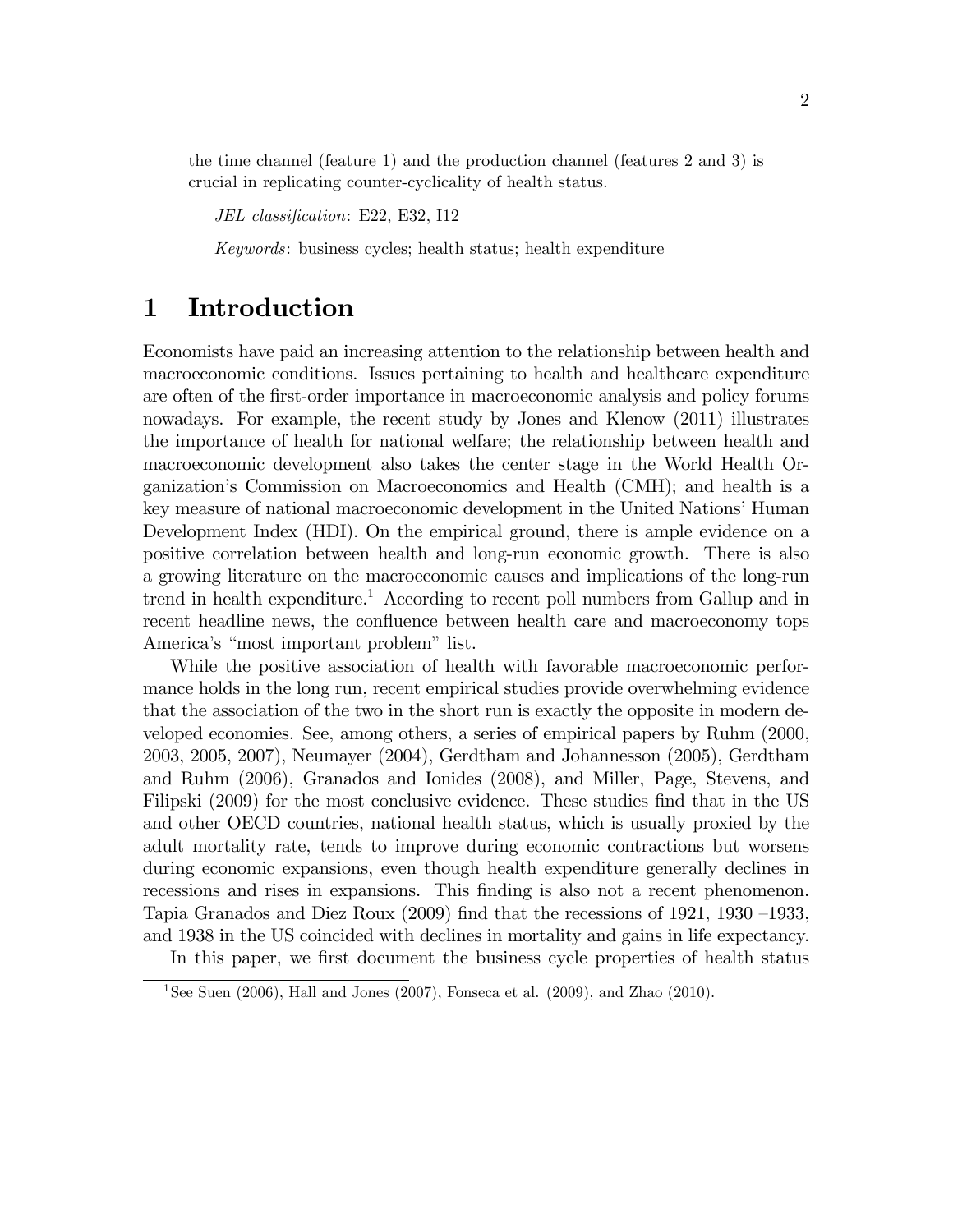(proxied by national mortality rate) in US, following the mainstream macroeconomic literature (e.g., Cooley and Prescott 1995). We find that there is a strong positive correlation between the national mortality rate and GDP per member of working-age population. Health status indeed is counter-cyclical. We thus confirm Ruhm's finding even on the macroeconomic dimension. However, we also find that health expenditure is pro-cyclical. This pattern is very different from physical capital because both capital stock and capital investment are pro-cyclical. The sharp contrast in the cyclicality between health status and health expenditure poses a very interesting question to economists. The way how health status and health expenditure fluctuate over business cycles may also have dramatic welfare and policy implications.

The contrast in the cyclicality of health status and health expenditure shows that health capital is different from physical capital and it has some unique features. This difference lies in two dimensions. First, accumulation of capital stock is through investment. Accumulation of health stock, however, is through both medical care and leisure time.<sup>2</sup> As surveyed in He and Huang  $(2013a)$ , there is enormous empirical evidence showing that leisure time is a critical input in health production. There is also abundant evidence Önding that an increase in leisure time activity helps to reduce medical expenditures (e.g., Colditz 1999; Pratt, Macera, and Wang 2000; Wang and Brown 2004; Brown, Wang, and Safran 2005).<sup>3</sup> Second, although leisure time contributes to health production, the opposite side of leisure in the dimension of time use, namely working time, might hurt health. Working longer hours might increase the chance to exposure to hazardous working conditions and work-related injuries. In addition, longer working hours implies less time to maintain the health stock by exercising and sleeping well. Finally, as surveyed in Sparks et al. (1997), overwhelming evidence shows that longer working hours increase stress and hence lead to ill-health.

In order to capture the unique features of health stock as mentioned above, in this paper, we model health status carefully via two internally coherent channels which both are affected by the nature of multiple use of time, namely leisure vs. labor supply. The first channel is one has to use both medical expenditure and leisure time produce health stock. We call it time channel. The second one is health enters into the production function as an input. And working hours can be viewed as the utilization rate of individuals' health stock, in the spirit of Greenwood, Hercowitz, and Huffman (1988, hereafter GHH) in modeling the capacity utilization

<sup>&</sup>lt;sup>2</sup>In this paper we use health stock, health status, and health capital interchangeably.

 $3\text{He}$ , Huang and Hung (2013b) provide a first empirical investigation of the elasticity of substitution between medical care and leisure time in health production. They find that the elasticity is the range of  $0.66-1.35$ , average around 1.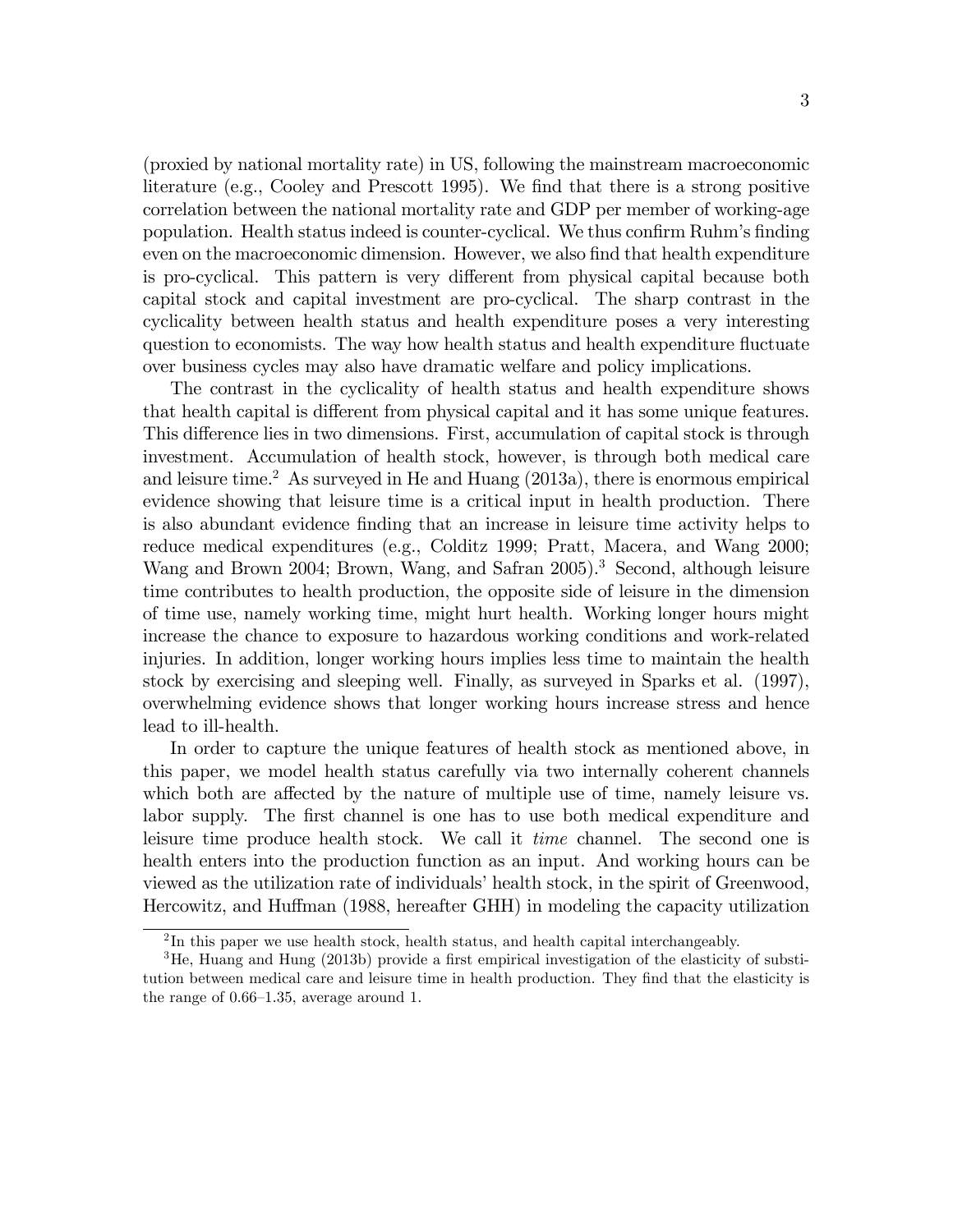rate of physical capital stock. In other words, working hours negatively affects the depreciation rate of health stock in the model. We call it production channel. Finally, to further differentiate health stock from physical capital (and human capital), health also enters into the utility function to provide consumption value to individuals à là Grossman (1972). We call it *utility* channel.

All these three channels distinguish health stock from physical capital. And they also have implications on the business cycle properties of health status from different perspectives. First, since the opportunity cost of leisure is pro-cyclical, time tends to be shifted away from market work towards leisure time when the cost of leisure falls in economic recessions, allowing individuals have more time to engage in health-enhancing activities, such as sleeping, exercising, socializing, preparing healthier meals at home, caring for family members, and visiting doctor's office; and the opposite would occur in economic booms when the cost of leisure rises. In other words, counter-cyclicality of leisure time, via time channel, will contribute to the counter-cyclicality of health status. Since medical expenditure is also used in health production, pro-cyclicality of health expenditure however will counter the effect from leisure time. Second, economic recessions are associated with shorter working hours, which implies less utilization of health stock and hence better health. Production channel therefore will contribute to counter-cyclicality of health as well.<sup>4</sup> Finally, depending on the relationship among health status, consumption and leisure in the utility function, the utility channel could contribute to the cyclicality of health status in different ways.

The main purpose of the present paper is to develop a structural framework which includes the three channels mentioned above to provide a systematic assessment of various channels in jointly accounting for the cyclical properties of health status and health expenditure, together with key macroeconomic variables studied in the standard business cycles literature such as Kydland and Prescott (1982) and Cooley and Prescott  $(1995).<sup>5</sup>$  We calibrate the benchmark model to US economy. The results show that our benchmark model can jointly replicate the counter-cyclicality of health status and pro-cyclicality of health expenditures. We then investigate the relative importance of each feature in affecting the cyclicality of health status and health expenditure by running a series of counterfactual experiments. We find that isolatedly the time and production channel both generate counter-cyclicality of health

 $4$ As will be shown in details in the next section, we do find empirical evidence that confirms the intuition of both time and production channels mentioned above.

<sup>&</sup>lt;sup>5</sup>It is worth noting that Ruhm (2000) made some conjectures regarding what drives the countercyclicality of health status and he covered some parts of time and production channels. Due to lack of structural model, he cannot answer the quantitative question raised here.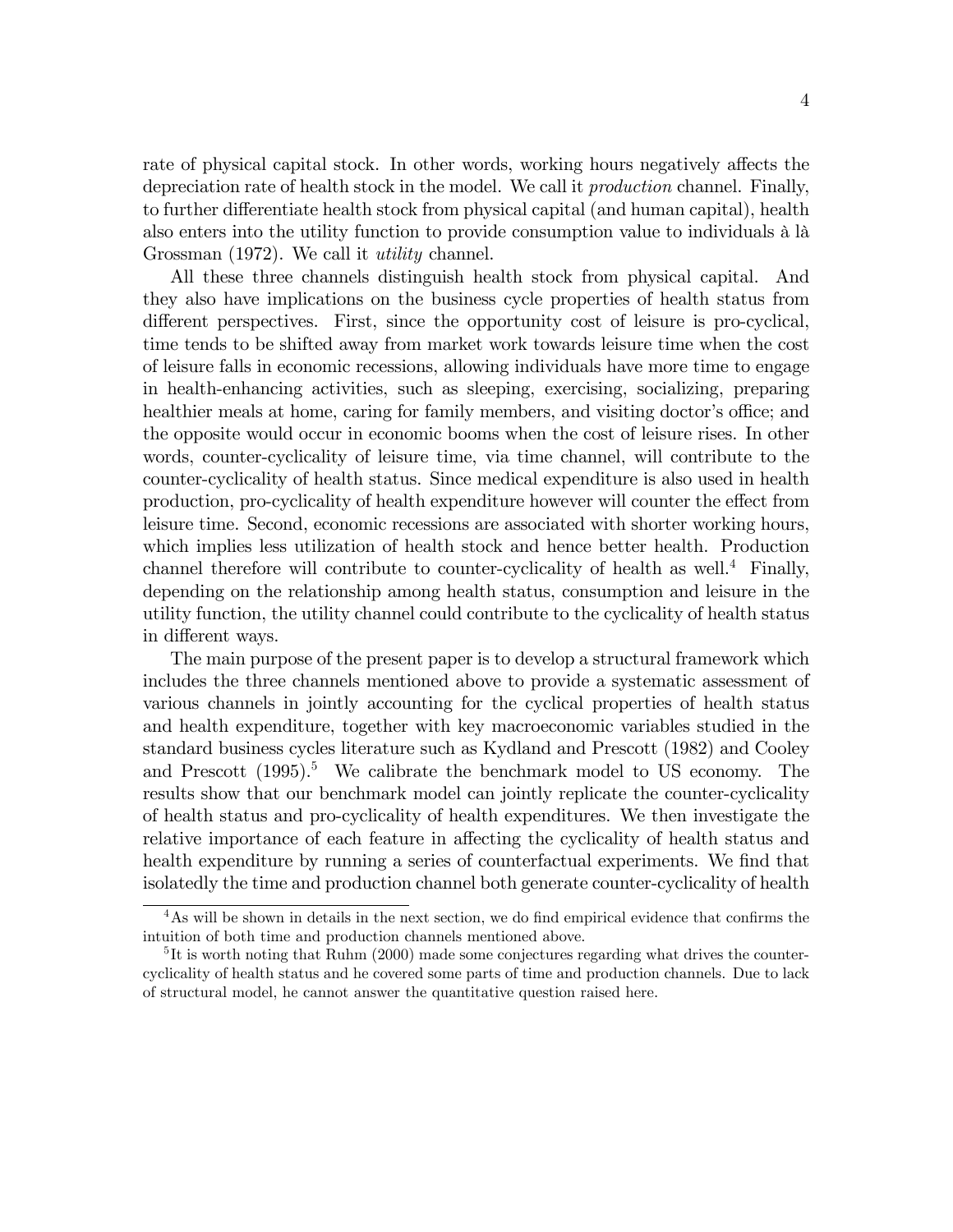stock as we expect. Each channel alone, however, is not important enough to drive the counter-cyclicality as close as to the data. The joint presence of both time and production channel is crucial in replicating this counter-cyclicality. The dynamic interaction between these two channels is a key mechanism to generate countercyclicality of health stock. The utility channel also generates counter-cyclicality of health stock. However, its effect is quantitatively very insignificant.

The paper is organized as following. Section 2 describes the data we use and empirical results. It also shows some empirical evidence supporting the time and production channels. Section 3 presents our benchmark model. Section 4 outlines the calibration of the model and demonstrates the benchmark results. Section 5 decomposes each feature of the model and evaluates its relative importance in driving the results. Section 6 conducts sensitivity analysis. Section 7 concludes.

## 2 Data

#### 2.1 Cyclicality of Health Status and Health Expenditures

A series of ináuential papers by Ruhm (2000, 2003, 2005, 2007) show striking empirical results that recessions might be good for health by demonstrating a countercyclical property of state-level mortality rate. In Ruhm (2000), he uses the mortality rate related to ten specific diseases for the time period 1972-1991 as a proxy of health status and unemployment rate for the same period as a proxy of the macroeconomic condition. He finds  $1\%$  increase in the unemployment rate is associated with a  $0.54\%$ reduction in total mortality rate.<sup>6</sup>

Ruhmís Önding has been strengthened by subsequent researches. Neumayer (2004) finds the counter-cyclical property of physical health by applying similar methods as in Ruhm (2000) to German data. He estimates that a 1% drop in

 $6$ These ten specific sources of diseases account for around 80 percent of all fatalities. Among the ten sources, eight (including heart disease, pneumonia/influenza, liver disease, vehicle accidents and other accidents, homicide, infant and neonatal mortality) are shown to exhibit a procyclical fluctuation. Cancer is essentially acyclical. Suicides represent an important exception to be strongly counter-cyclical. Among the three age groups (20-44 year olds,  $45-64$  year olds and  $\geq 65$  year olds), the effect of state unemployment rate is the most significant in the group for 20-44 year olds.  $1\%$ increase in unemployment rate lowers death rate of this group by 2%. For group older than 65, this number is 0.3%. Unemployment rate has no effect on the death rate of persons aged 45-64. Including four-year lags of state unemployment rates into the estimation, the magnitude of countercyclicality though is weakened but still significant for most of diseases. Sustained one percentage point rise in unemployment rates decreases the total mortality rate by 0.4% by the end of four years. See Ruhm (2000) for more details.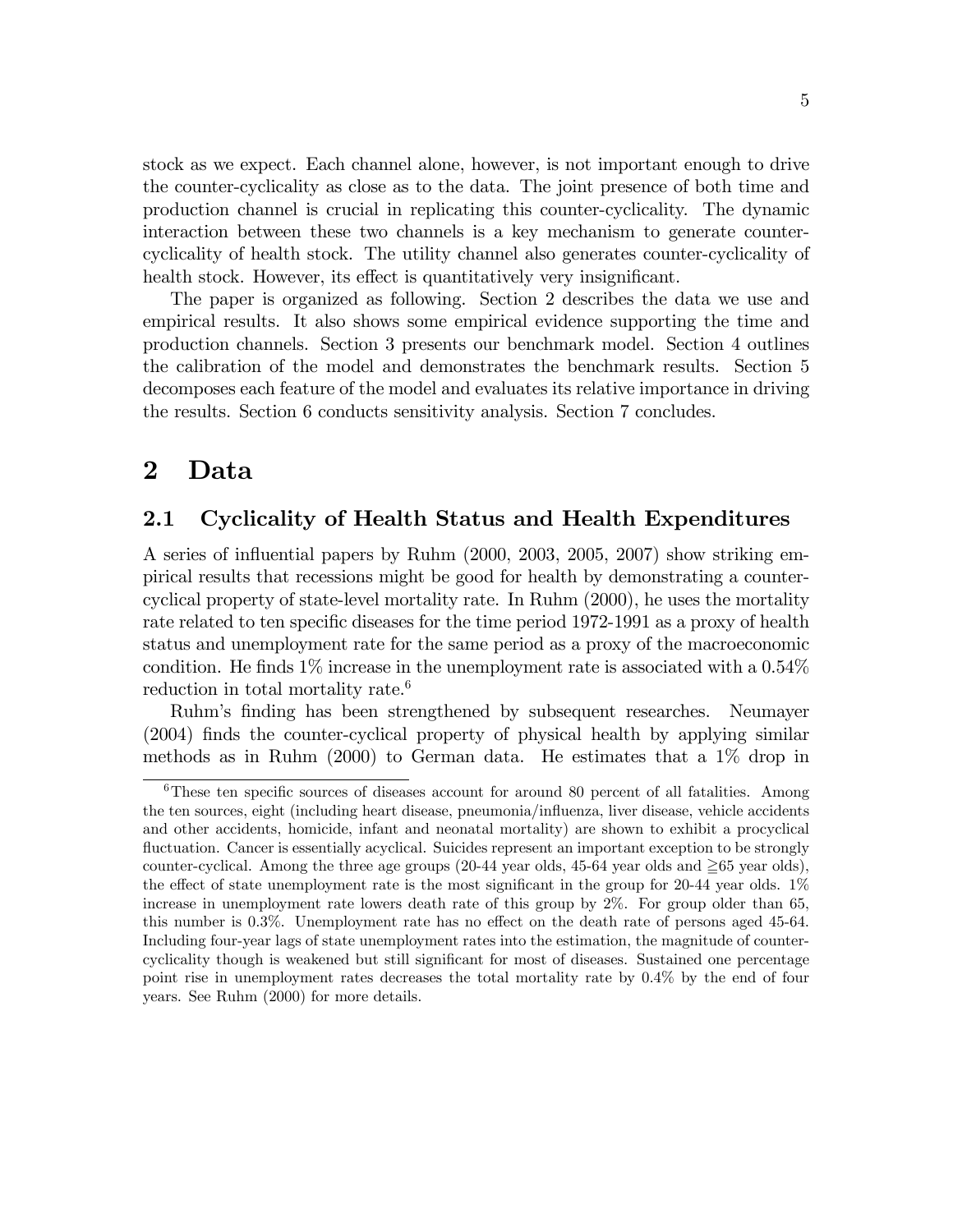unemployment predicts a 0.7% to 1.1% rise in total mortality. Gerdtham and Johannesson (2005) confirm Ruhm's finding by using a large scale individual data set in Sweden which covers time period of 10-16 years. Gerdtham and Ruhm (2006) extend Ruhm (2000) by using the aggregate data for time period from 1960 to 1997 and for 23 OECD countries. Their finding is consistent with Ruhm's previous results that total mortality and death rise when labor market strengthens and the effects are particularly strong for countries with weak social support systems. On the other hand, Miller et al. (2009) not only replicate Ruhm's estimations but also advance the understanding of the mechanisms that are likely to explain the counter-cyclical property of mortality. In particular, they aim to distinguish health changes resulting from changes in individualsí own work and health related behaviors and health changes that are related to "externalities" associated with macroeconomic conditions. Decomposing the morality rate regression exercise in the spirit of Ruhm (2000) by age, sex, race, and causes of death, their results show that the primary causes of death contributing to cyclical mortality fluctuations among working-age population are not due to changes in individuals' own employment status, work, or health behaviors. In contrast, the business cycle externalities play an important role in health changes.

All these researches, however, focus on microeconomic dimension and generally use approximation for macroeconomic condition. What we want to do here is to extend this research line and document business cycle properties of health status and health expenditure by following mainstream macroeconomic literature (e.g., Cooley and Prescott 1995).

First, we investigate the business cycle properties of health status. Following the health economics literature, and also to be consistent with empirical work by Ruhm, we use the mortality rate to proxy health status. Higher mortality rate implies lower health status. The mortality rate here is the mortality rate that indicates the number of deaths per 1,000 mid-year working age (ages 15-60) adults, which is taken from World Bank for the time period from 1960 to  $2007$ .<sup>7</sup> The data of annual real GDP per member of working-age population from 1960 to 2007 are taken from NIPA.<sup>8</sup> We then take a natural log on GDP per member of working-age population and use H-P filter to detrend both variables.<sup>9</sup> We find a positive correlation between the

<sup>7</sup>Since our model presented later focuses on working-age population, to be consistent with the model, all data presented here are in terms of per member of working-age population. In addition, Ruhm (2000) shows that the effect of state unemployment rate on the mortality rate is the most significant in the group for 20-44 year olds. Our H-P filter results, however, are also similar in terms of GDP per capita.

<sup>8</sup>Since the model is a closed economy one, we take out net exports from GDP in data to be consistent with our model.

<sup>&</sup>lt;sup>9</sup>We set parameter  $\lambda = 400$  in the H-P filter to be consistent with the annual data we use.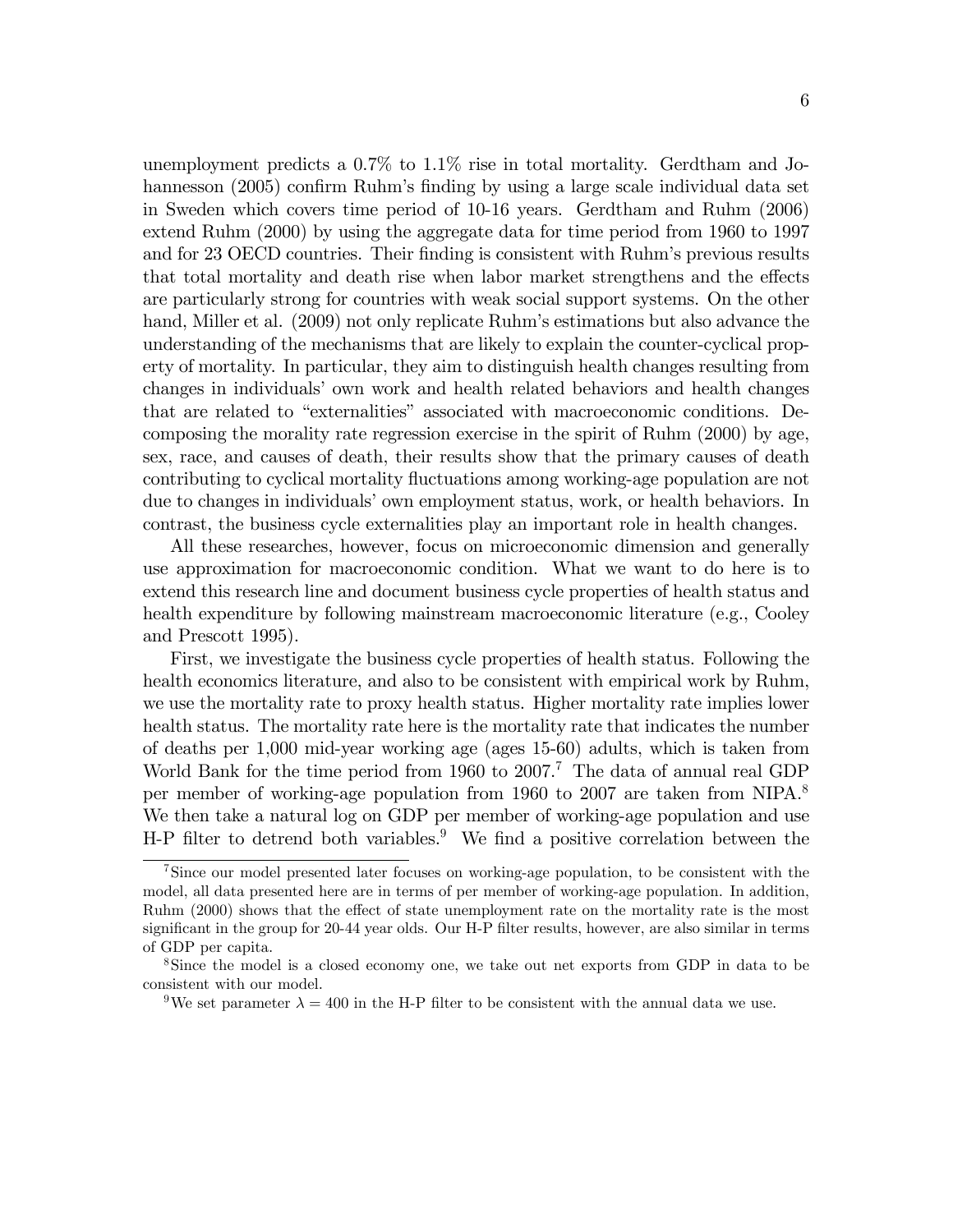7

mortality rate and real GDP per member of working-age population, which is 0.3874 at  $1\%$  significant level.<sup>10</sup> This implies health status is negatively correlated to real GDP per member of working-age population. Health status is counter-cyclical. We thus confirm Ruhm's finding on the macroeconomic dimension as well. The standard deviation of health status is quite small at the level of 0.34%.

Next, we take a look at business cycle properties of health expenditures. Annual data on total real health expenditure over the 1960-2007 period in the US are taken from OECD Health Data 2010 ( OECD, 2010). We divide it by the data of working-age population to obtain total real health expenditures per member of working-age population. We then follow the same procedure to take natural log and apply H-P filter to real medical expenditure and GDP per member of working-age population. The results show that the correlation between the cyclical part of real medical expenditures and GDP per member of working-age population for the time period is 0.3722, which is significant at  $1\%$  level. The standard deviation of health expenditures is 2.48%, which is very close to the one for real GDP per member of working-age population  $2.55\%$ . Health expenditures are pro-cyclical.<sup>11</sup> Figure 1 shows the cyclicality of mortality rate (proxy health status) and health expenditure, respectively.

The sharp contrast in the cyclicality of health status and health expenditure raises the question why health stock is different from physical capital in terms of the sign of the cyclicality of stock vs. flow variable. As mentioned in the introduction, enormous evidence suggests that the difference lies in two dimensions. First, one has to use both medical expenditure and leisure time as inputs to produce health (time channel); second, the opposite side of leisure time-labor supply can be viewed as the utilization rate of individuals' health stock in the production function. Longer working hours are associated with higher chance to be exposed to hazardous working conditions and hence lead to higher chance of work-related fatal injuries. Longer working hours also lead to more stress, which would hurt health (production channel).

<sup>&</sup>lt;sup>10</sup>For the exactly same time period 1972-1991 as Ruhm (2000) covers, the correlation between mortality rate and GDP per working age population is 0.5322 and it is statistically significant at  $p$ -value=0.015. The substantial drop in mortality rate for the time period 1996-1997 significantly weakens the pro-cyclicality of mortality rate for the period after 1995. This drop is mainly due to the decrease in death rate caused by HIV infection and it is mostly significant for working ages 25-44 (CDC). The medical technological breakthrough known by "cocktail therapy" (Combination Anti-retroviral Therapy), which was discovered in 1996, is believed to attribute to the sharp decline of mortality rate due to HIV infection.

<sup>&</sup>lt;sup>11</sup>We also run band pass filter to both health status and health expenditure using the same data. We find that the correlation between the mortality rate and real GDP per member of working-age population is 0.3252 and correlation between the health expenditure and real GDP per member of working-age population is 0.2861. Both are at  $5\%$  significance level.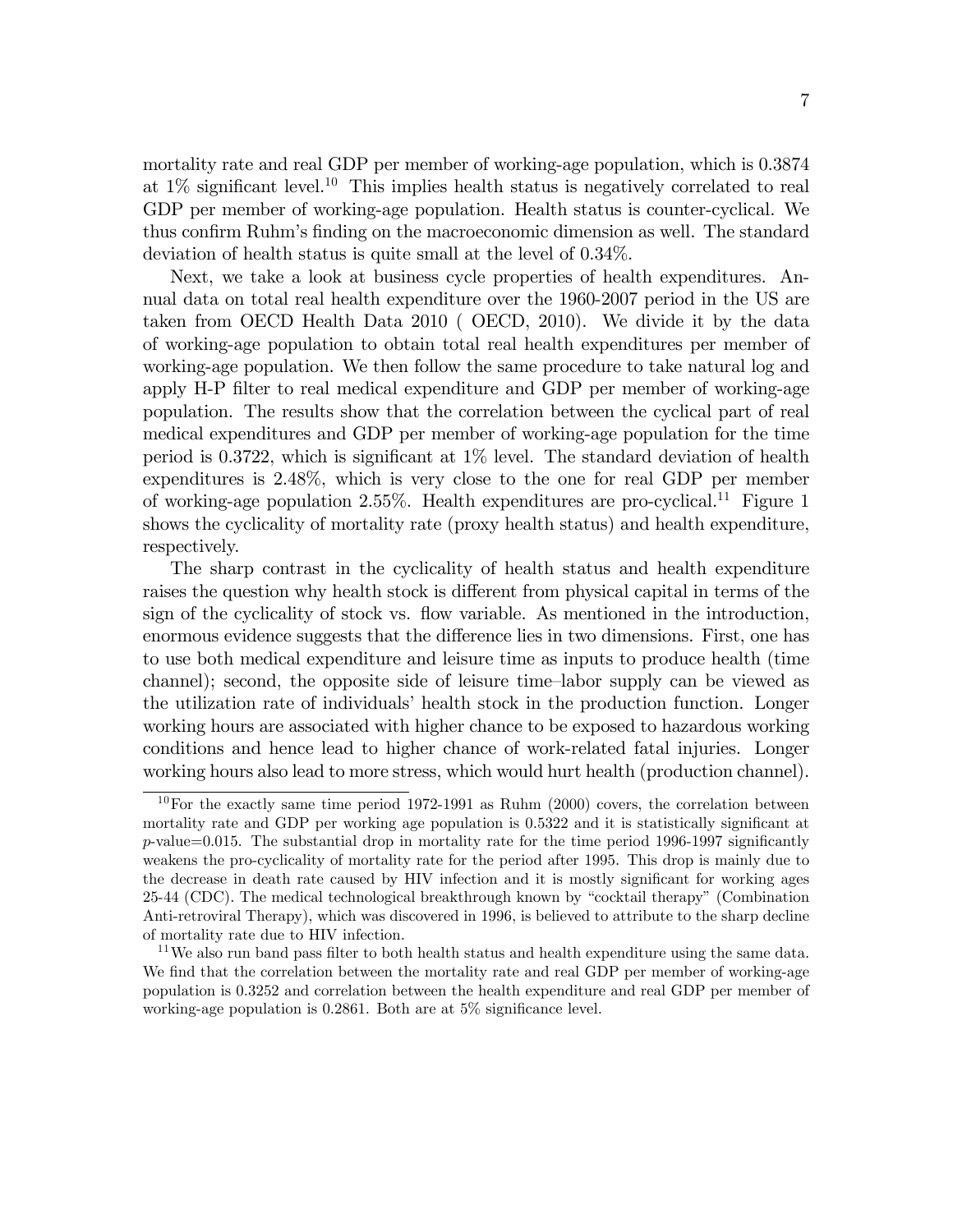Most of the evidence, however, is in the literature of biomedical science, public health, psychobiology, and biosociology and it does not focus on high frequency. We Öll the void here to provide further empirical evidence of these two channels along the business cycle dimension.

#### 2.2 Empirical Evidence from American Time Use Survey

American Time Use Survey (ATUS) is a repeated cross-section survey of individuals in U.S. households conducted by Bureau of Labor Statistics (BLS) every year since 2003. The ATUS sample is drawn from the Current Population Survey (CPS). Time use data are collected via a telephone interview. During the interview, interviewers ask respondents to characterize their activities in minutes during a 24-hour period called the "diary" day. ATUS represents the state of the art of time use surveys for the US and reports over 400 detailed time use categories. Fortunately we now have data from 2003 to 2010, which covers the period of Great Recession. It thus provides an ideal data set for documenting time allocation decisions over probably the largest business cycle after WWII.

Several papers already study the time allocation over business cycles by using ATUS. Among them, Edwards (2011) shows that all consumers report less sleeplessness when unemployment is high, more time spent on caring for the elderly, and more time talking on the telephone. Sleeping, socializing, and traveling also rise on average. Table 1, which replicates Table 4 from Edwards (2011), reports marginal effects of the state-level unemployment rate on selected categories of time use from a Tobit estimation regression.<sup>12</sup> We see for each percentage increase in state unemployment rate, there is 1.776 minutes increase in sleeping time. And the increase is significant at  $1\%$  level. Not surprising, working time falls as unemployment rate increases. However, time spent eating and drinking, socializing and relaxing, and telephoning all increase significantly, with the largest increase associated with socializing and relaxing, which is an important part of leisure time that benefits health. Aguiar, Hurst, and Karabarbounis  $(2011)$  find that roughly  $30\%$  of the foregone market work hours due to the recession are allocated to increased home production. Additionally, around 50% of the foregone hours are allocated to increased leisure (including increased sleep time, exercise, and increased television watching). About 5% of foregone market work hours are allocated to increased time in own medical care. Coleman and Dave (2011) use within-state variation in employment and un-

 $12$ See Edwards (2011) for details of the regression. Each cell shows an estimate from a separate Tobit regression on pooled data observed at the monthly frequency. Asterisks denote statistical significance at the  $1\%$  (\*\*\*),  $5\%$  (\*\*), and  $10\%$  (\*) levels.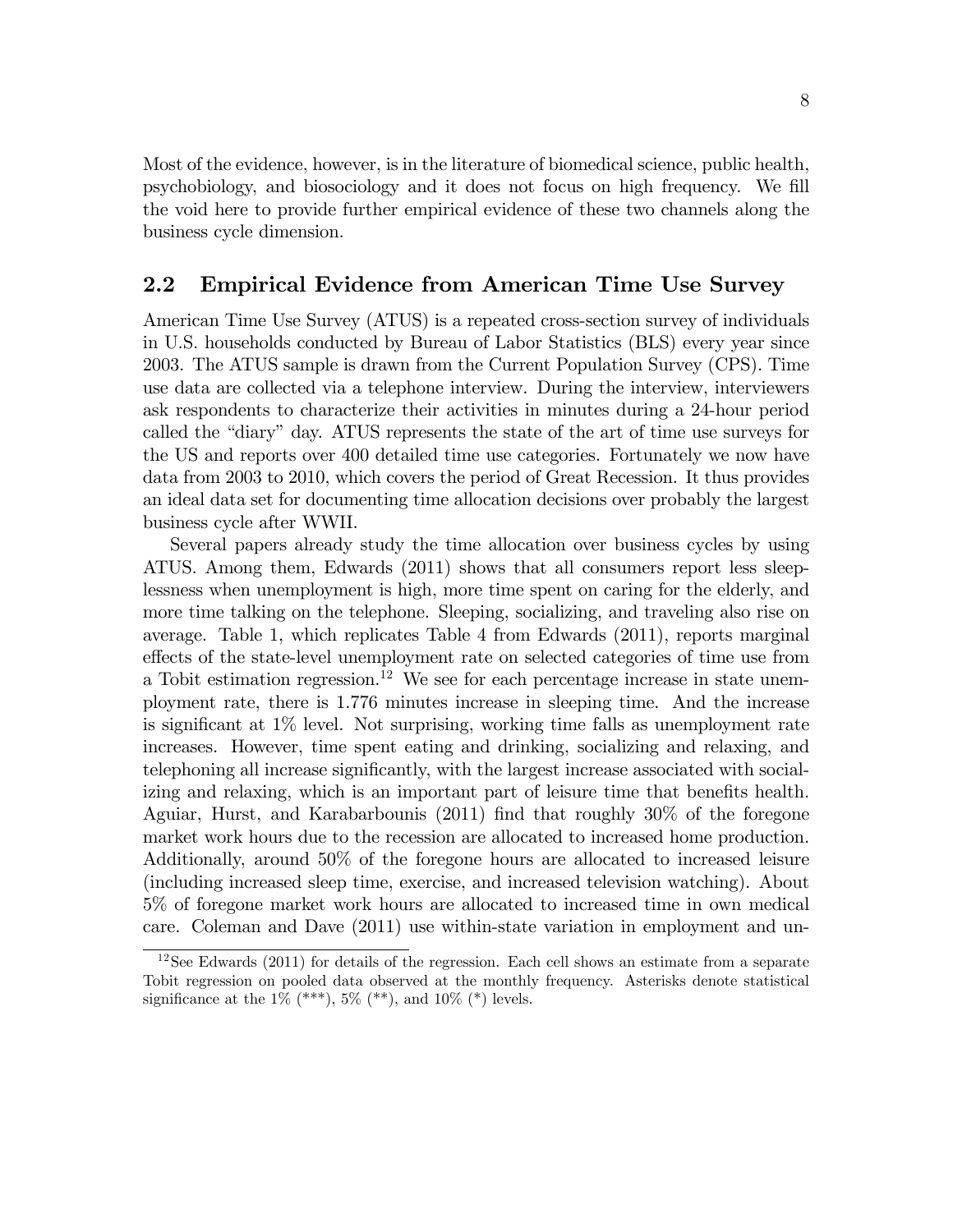employment in ATUS and also find that recreational exercise tends to increase as employment decreases. In addition, individuals substitute into television watching, sleeping, childcare, and housework when the market hours decrease. All these works seem to reach the consensus that individuals tend to increase health-enhanced leisure activities during recessions, which provides a direct micro-evidence to the time channel discussed above.<sup>13</sup>

### 2.3 Empirical Evidence from Census of Fatal Occupational Injuries

The Bureau of Labor Statistics (BLS) Census of Fatal Occupational Injuries (CFOI) produces comprehensive counts of fatal work injuries.<sup>14</sup> CFOI is a Federal-State cooperative program that has been implemented in all 50 States and DC since 1992. To compile counts that are as complete as possible, the census uses multiple sources to identify, verify, and profile fatal worker injuries. To ensure that fatal injuries are work-related, cases are substantiated with two or more independent source documents such as death certificates, workers' compensation reports, and Federal and State agency administrative reports, or a source document and a follow-up questionnaire.

We take annual data of the number of fatal work injuries for the period 1992-2010 from CFOI.<sup>15</sup> We divide them by the working-age population for the same period to obtain number of fatal work-related injuries per member of working-age population to be consistent to the model. We also take annual real GDP per member of workingage population data for the same period from NIPA. We then take natural log on both variables and run H-P filter. Our results show that fatal work injuries are strongly pro-cyclical. The correlation is  $0.60$  at  $1\%$  significance level. Panel a in Figure 2 reports the detrended fatal work injuries and GDP per member of workingage population. To investigate the strength of the production channel, we also run H-P Ölter for the log of working hours per member of working-age population for the same period. The results show that the correlation between fatal work injuries

 $13$ Dehejia and Lleras-Muney (2004) study the relationship between the unemployment rate at the time of a baby's conception and health outcome at the birth. They find that babies conceived in times of high unemployment rate have a reduced incidence of low and very low birth weight, fewer congenital malformations, and lower post-neonatal mortality, in other words, a better health outcome. Their results suggest that the opportunity cost of womenís time may be an important determinant of health behavior during pregnancy, and consequently suggest a possible mechanism for improving child health outcomes.

<sup>14</sup>We thank Bart Hobijn points this dataset to us.

<sup>&</sup>lt;sup>15</sup>Data are downloaded from http://www.bls.gov/iif/oshwc/cfoi/cfch0009.pdf.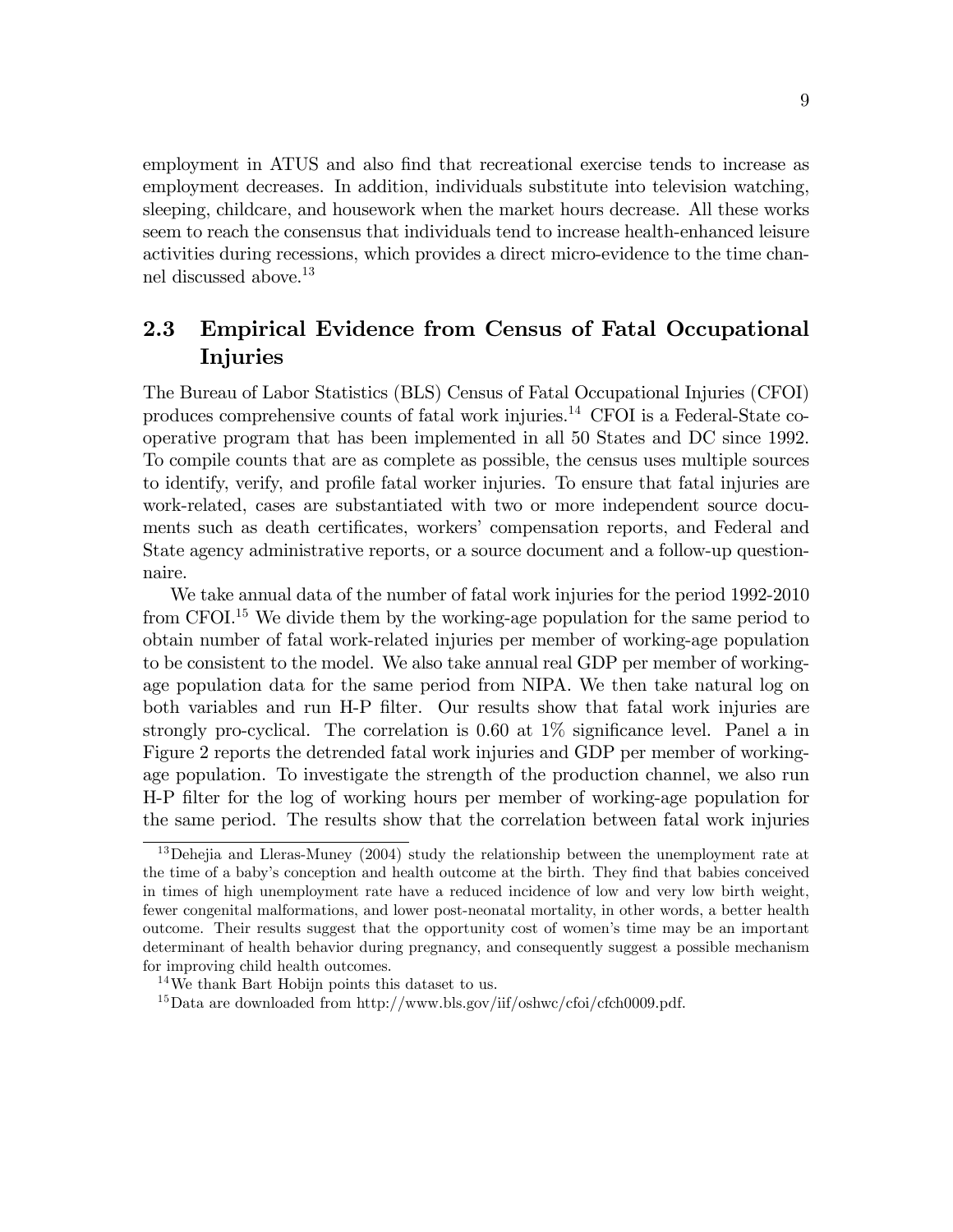and working hours per member of working-age population is  $0.48$  at  $5\%$  significance level. We report the detrended fatal work injuries and working hours per member of working-age population in panel b in Figure 2. The CFOI data provide a strong support to the production channel which claims that when the economy is in boom, workers work longer hours and hence increase the exposure to work-related injuries and accidents.

## 3 Model

In this section, we describe the benchmark model that we are going to use for the remaining parts of the paper. It is an infinite-horizon stochastic general equilibrium model with endogenous health accumulation. The economy consists only one good which can be used for consumption, or medical care, or investment. The model has four distinct features: 1) Both medical expenditures and leisure time are used to produce health stock; 2) Health enters into production function; 3) Depreciation rate of health stock negatively depends on working hours; 4) Health enters into utility function. These features aim to capture the uniqueness of health stock compared to physical capital. We call feature 1 time channel. Features 2 and 3 consist of production channel. Finally, feature 4 is called utility channel. It models so-called "consumption value" of health stock as emphasized in Grossman  $(1972)$ .

#### 3.1 The Environment

The economy is populated with a large number of identical agents and a large number of perfectly competitive Örms. A representative agent has one unit time endowment in each period, which she spends either in working  $(N_t)$  or enjoying leisure  $(L_t)$ 

$$
1 = N_t + L_t \tag{1}
$$

A representative agent derives utility from consumption  $(C_t)$ , leisure  $(L_t)$ , and health stock  $(H_t)$  and maximizes the discounted present value of life time utility

$$
max \sum_{t=0}^{\infty} \beta^t u(C_t, L_t, H_t).
$$

The form of period utility function is taken from GHH and is defined as

$$
u(C_t, L_t, H_t) = \log \left[ (\lambda C_t^{1-\eta} + (1-\lambda)H_t^{1-\eta})^{\frac{1}{1-\eta}} - \phi \frac{N_t^{1+\rho}}{1+\rho} \right].
$$
 (2)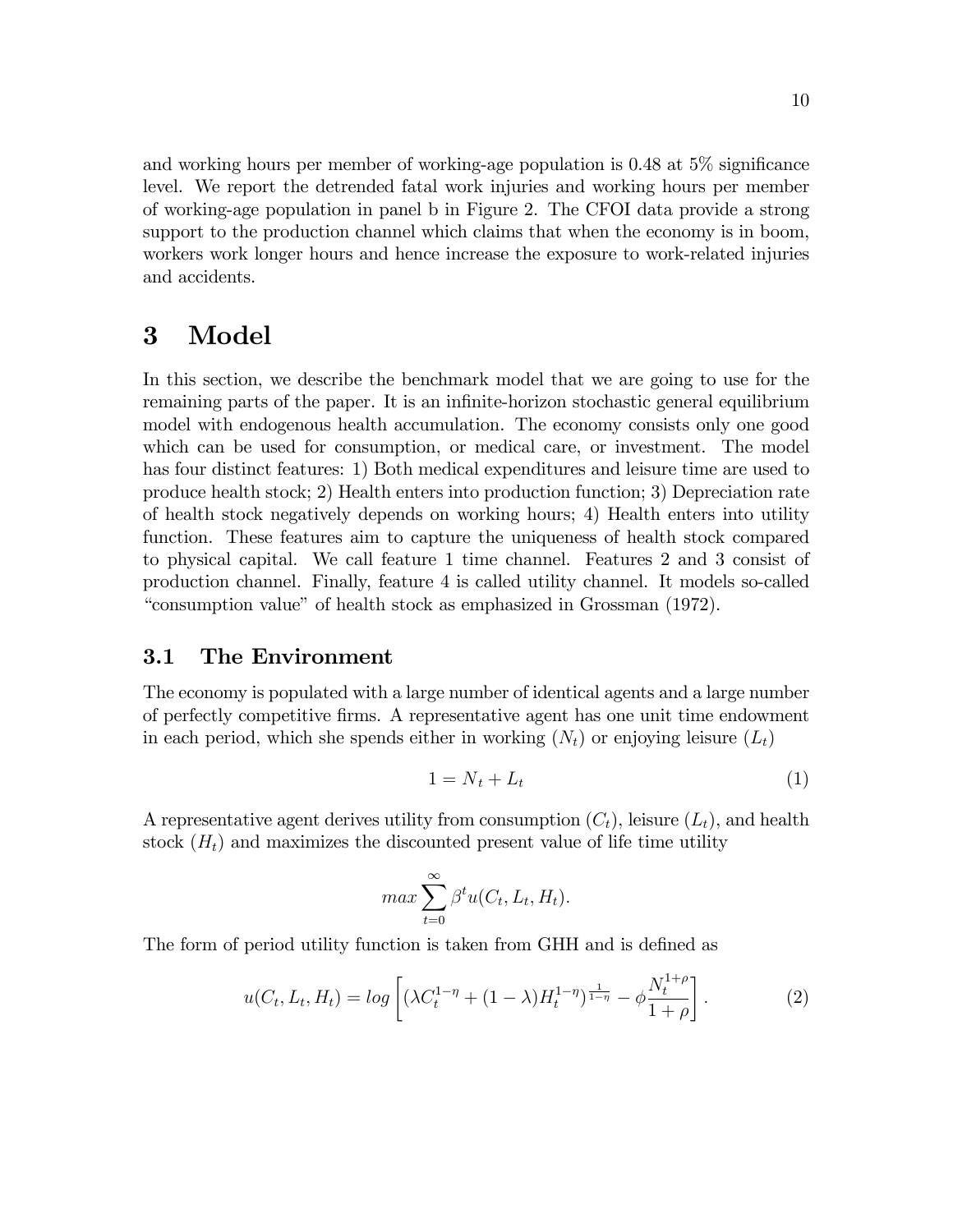The reason why we want to take the form of GHH preference is because the intuition we had for the time channel focuses on the substitution effect of cyclical wage. However, the income effect of cyclical wage tends to dampen this channel in economic downturn since lower wage will induce negative income effect and make individuals enjoy less leisure time. In order to strengthen the time channel, we would like to mute the income effect of cyclical wage. GHH utility function exactly provides a way to do so.<sup>16</sup> In addition, as will be mentioned below, GHH also provides an ideal framework for modeling the production channel in this model economy. As a whole package, we would like to keep the preference as same as in GHH. Since it is less known about the relationship between consumption and health in the preference, we allow a flexible CES form between  $C$  and  $H$ . With this functional form, the elasticity of substitution between consumption and health is  $1/\eta$ . Parameter  $\lambda$  measures the relative importance of consumption in the consumption-health bundle. Parameter  $\phi$  determines the weight of leisure in the utility function.  $\rho$  determines the labor elasticity which in is  $1/\rho$  for this type of preference.

In the economy, firms use physical capital  $(K_t)$ , labor input  $(N_t)$ , and health stock  $(H_t)$  to produce output  $(Y_t)$ . The production technology is described in the following production function

$$
Y_t = e^{z_t} K_t^{\alpha} (N_t H_t)^{1-\alpha}
$$
\n<sup>(3)</sup>

where  $Z_t$  represents the total factor productivity shock and is the only source of uncertainty in the model economy.  $\alpha$  is the share of capital. Notice that N and H are bundled in the production function. When health stock increases, it enhances the labor productivity. Therefore even the working hours keep the same, with better health, the effective labor input  $NH$  increases.<sup>17</sup> The output is used for consumption, or medical care  $(M_t)$ , or investment in physical capital  $(I_t)$ . The resource constraint thus is defined as

$$
C_t + M_t + I_t \le e^{z_t} K_t^{\alpha} (N_t H_t)^{1-\alpha}.
$$
\n(4)

Health stock is accumulated via a production technology which employs both medical expenditure and leisure time to produce new health stock

$$
H_{t+1} = (1 - \delta_h - \frac{N_t^{\varpi}}{\varpi})H_t + B(M_t^{\theta} L_t^{1-\theta})^{\xi}
$$
 (5)

B measures the productivity of health investment technology.  $\theta$  is the share of goods investment (medical expenditures) in health production technology and  $\xi$  represents

 $16$  In Section 6.1, we show that our quantitative results do not change significantly with CRRA preference.

<sup>&</sup>lt;sup>17</sup>It is easy to show  $\frac{\partial MPN}{\partial H} > 0$ . Being healthy raises an individual's marginal product of labor.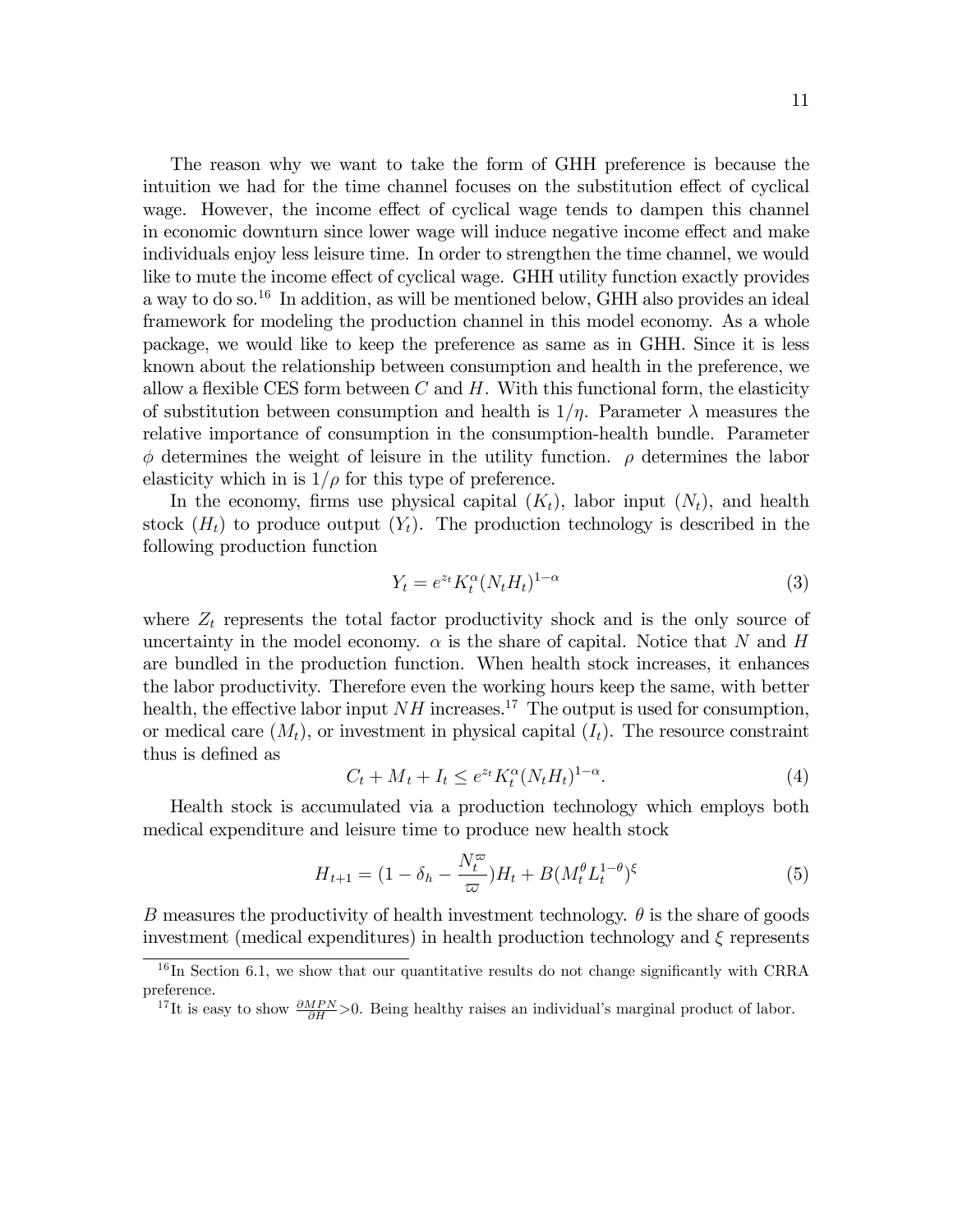the return to scale for the technology. Notice that similar to the utilization rate of physical capital in GHH, here working hours  $N_t$  act as the utilization rate of health stock. Another way to think about the  $NH$  bundle in the production function is that health stock is an essential input in the production process. Longer working hours imply that one utilizes her health capital more frequently. It therefore will increase output. However, more frequent utilization of health stock comes at a cost. Longer working hours are associated with higher chance to be exposed to hazardous working conditions and hence lead to higher chance of work-related fatal injuries. Longer working hours also implies one has less time for exercising and taking care of herself. Finally, longer working hours also lead to more stress, which would hurt health. The cost of utilization of health is thus captured in the term  $\frac{N_t^{\omega}}{\varpi}$  in equation (5). The depreciation of existing health stock therefore consists two parts: a constant natural depreciation rate  $\delta_h$ , and a flexible part which depends on the length of working hours.

In contrast to health stock, the accumulation of physical capital follows the law of motion

$$
K_{t+1} = (1 - \delta_k)K_t + I_t
$$
\n(6)

where  $\delta_k$  is the depreciation rate for capital. Notice that the investment technology does not involve any time input, which is an essential difference between physical capital and health capital.

We conclude the model environment by introducing the law of motion of TFP shock  $z_t$ 

$$
Z_{t+1} = \chi Z_t + \epsilon_{t+1} \tag{7}
$$

where the innovation  $\epsilon$  is distributed normally with mean zero and standard deviation  $\sigma_{\epsilon}$ .

#### 3.2 First Order Conditions

DeÖne

$$
MPK_t = \alpha K (N_t H_t)^{1-\alpha}
$$
\n(8)

$$
MPN_t = (1 - \alpha)K(N_t H_t)^{-\alpha}H_t
$$
\n(9)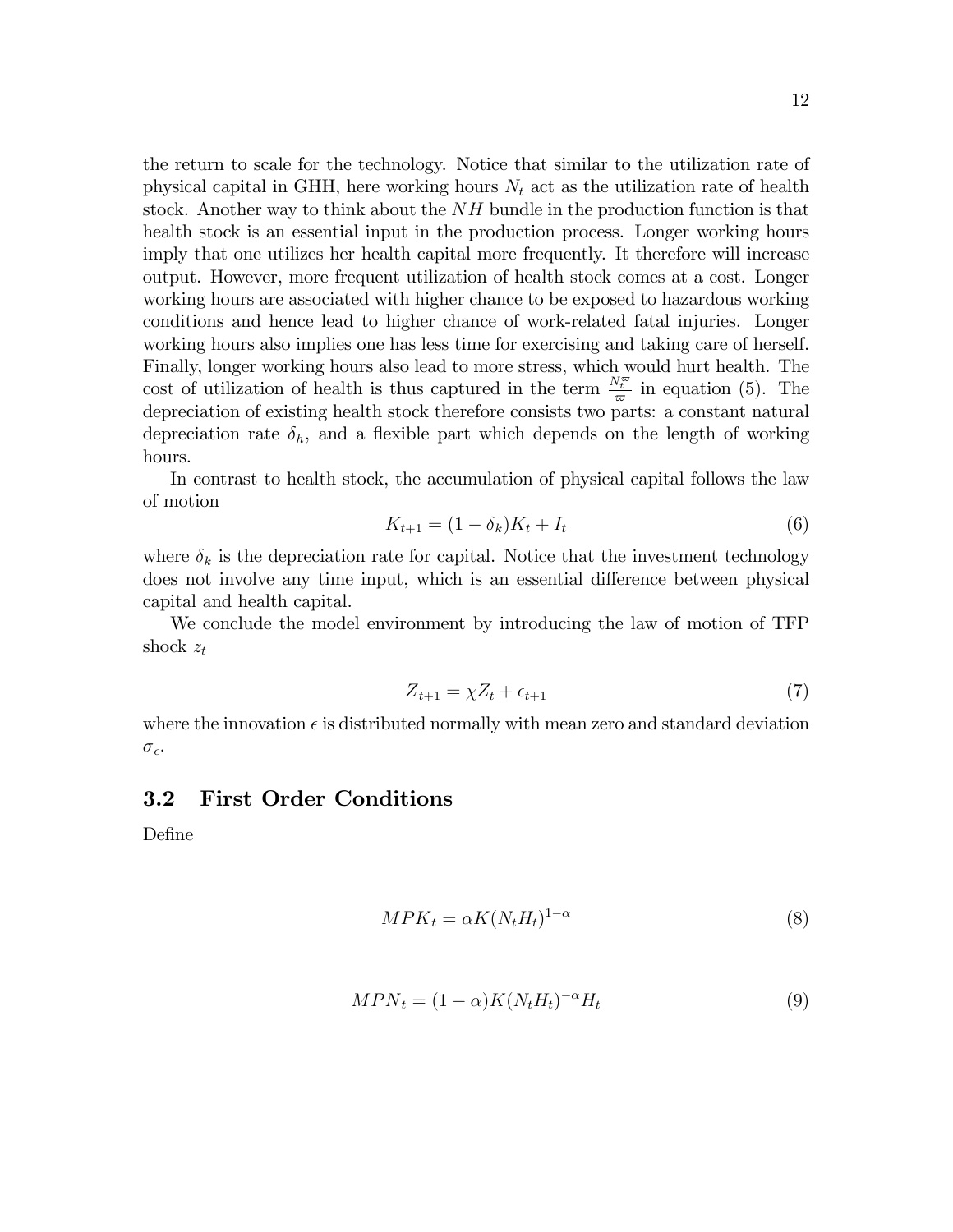$$
MPH_t = (1 - \alpha)N_t K_t^{\alpha} (N_t H_t)^{-\alpha}
$$
\n(10)

$$
MPV_t = B(1 - \theta)\xi M_t^{\theta\xi} L_t^{(1 - \theta)\xi - 1}
$$
\n<sup>(11)</sup>

$$
MPM_t = B\theta \xi M_t^{\theta \xi - 1} L_t^{(1-\theta)\xi}
$$
\n<sup>(12)</sup>

where  $MPK_t$  denotes the marginal product of capital,  $MPN_t$  is the marginal product of labor,  $MPH_t$  is the marginal product of health,  $MPV_t$  is the marginal product of leisure in health production technology, and  $MPM_t$  is the marginal product of medical expenditures in health production technology. Based on these definitions, we have the following first order conditions

$$
\frac{\partial u}{\partial C_t} = \beta \frac{\partial u}{\partial C_{t+1}} (MPK_{t+1} + 1 - \delta_k)
$$
\n(13)

$$
\frac{\partial u/\partial L_t}{\partial u/\partial C_t} = MPN_t - \frac{H_t N_t^{\varpi - 1} + MPV_t}{MPM_t}
$$
\n(14)

$$
\frac{\partial u}{\partial C_t} = \beta MPM_t \left\{ \frac{\partial u}{\partial H_{t+1}} + \frac{\partial u}{\partial C_{t+1}} MPH_{t+1} + (1 - \delta_h - \frac{N_{t+1}^{\varpi}}{\varpi}) \frac{\partial u / \partial C_{t+1}}{MPM_{t+1}} \right\}
$$
(15)

Equation (13) represents the inter-temporal Euler equation for physical capital. Equation (14) is the intra-temporal condition which governs the choice between working hours and leisure. It says that the marginal rate of substitution between leisure and consumption is equal to the effective opportunity cost of leisure. This intratemporal condition suggests that the opportunity cost of enjoying one unit of leisure is actually lower in our model compared to the one in the standard RBC model which has the FOC  $\frac{\partial u}{\partial u/\partial C_t} = M P N_t$ . With health in the model, leisure does not only enter into the utility function but also helps improving health stock to enhance labor productivity. This is a gain which is embodied in the term  $H_t N_t^{w-1} + M P V_t$ . Leisure not only improves health stock directly via health production technology by  $MPV_t$ , but also lowers down the depreciation rate by  $N_t^{w-1}$  and hence indirectly improves health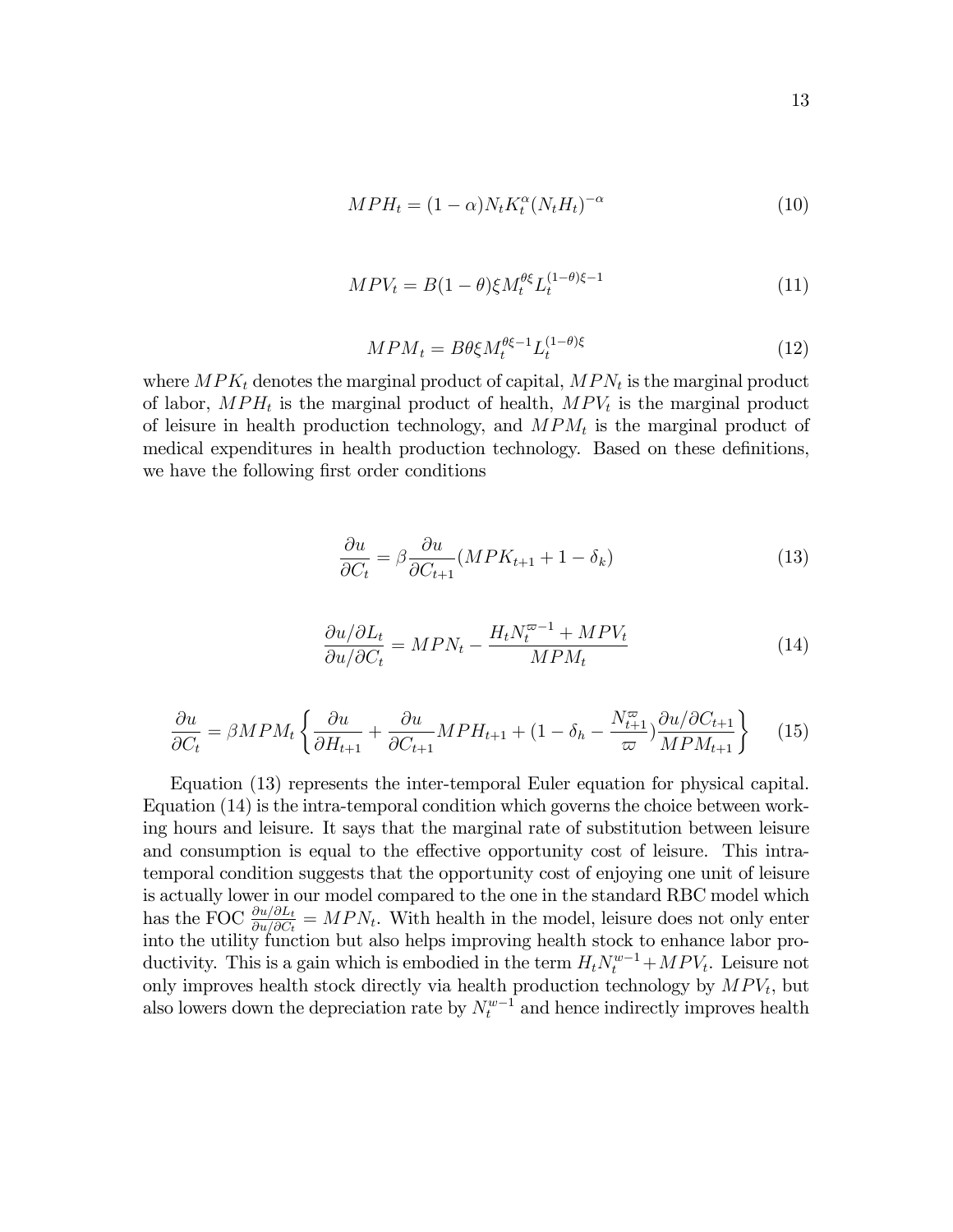stock by  $H_t N_t^{w-1}$ . The gain, however, is offset by the fact that if the agent chooses to enjoy one more unit of leisure, she also loses one unit of labor supply and hence the labor income decreases. This will reduce her medical expenditures by  $MPM_t$ which can be used to improve health stock too. The additional term  $\frac{MPV_t + H_t N_t^{\varpi-1}}{MPM_t}$  in the right-hand-side of equation  $(14)$  thus captures the marginal benefit of increasing leisure to health stock, which should be deducted from the opportunity cost of leisure  $MPN_t$ . Finally, equation (15) is the Euler equation regarding the accumulation of health stock. An agent faces a choice between consumption and health expenditures. If she chooses to spend one additional unit on health expenditure, she loses utility by  $\frac{\partial u}{\partial C_t}$ , but she gains through increasing health stock for tomorrow by the amount of  $MPM_t$ . Higher health stock for tomorrow will first bring her higher utility by  $\frac{\partial u}{\partial H_{t+1}}$ since health directly enters into the utility function (Grossman 1972 calls it the consumption motive). Second, with better health, the effective labor supply increases and it in turn transforms into higher labor income and higher consumption, which brings higher utility. The term  $\frac{\partial u}{\partial C_{t+1}} MPH_{t+1}$  thus captures so-called investment motive for health expenditures as in Grossman (1972). Finally, with better health tomorrow, she also has a better starting point of health stock brought to the future. This saves medical expenditure and can hence be used for higher consumption in the long run. This continuation effect is captured by the last term $(1-\delta_h - \frac{N_{t+1}^{\pi}}{\varpi}) \frac{\partial u/\partial C_{t+1}}{MPM_{t+1}}$  $\frac{\partial u/\partial C_{t+1}}{MPM_{t+1}}$ .

## 4 Calibration and Benchmark Results

#### 4.1 Parameterization

In this section, we outline the parameters used in the benchmark model. Except for some parameters that we can find values used in relevant studies, we calibrate the model-specific parameters by matching corresponding moment conditions that represent the long-run average ratios in US economy. The summary of parameters and corresponding moment conditions is shown in Table 2.

The depreciation rate of capital  $7.6\%$  comes from Cooley and Prescott  $(1995)^{18}$ A strand of literature in biology that studies natural aging of human body finds that as humans age we develop an increasing number of disorders, which the literature refers to as "deficits." The research shows the average individual accumulates

<sup>&</sup>lt;sup>18</sup>More accurately, the depreciation rate of capital 7.6% is an annualized version of the number used in Cooley and Prescott (1995) without population growth and technological change to be consistent with the current model.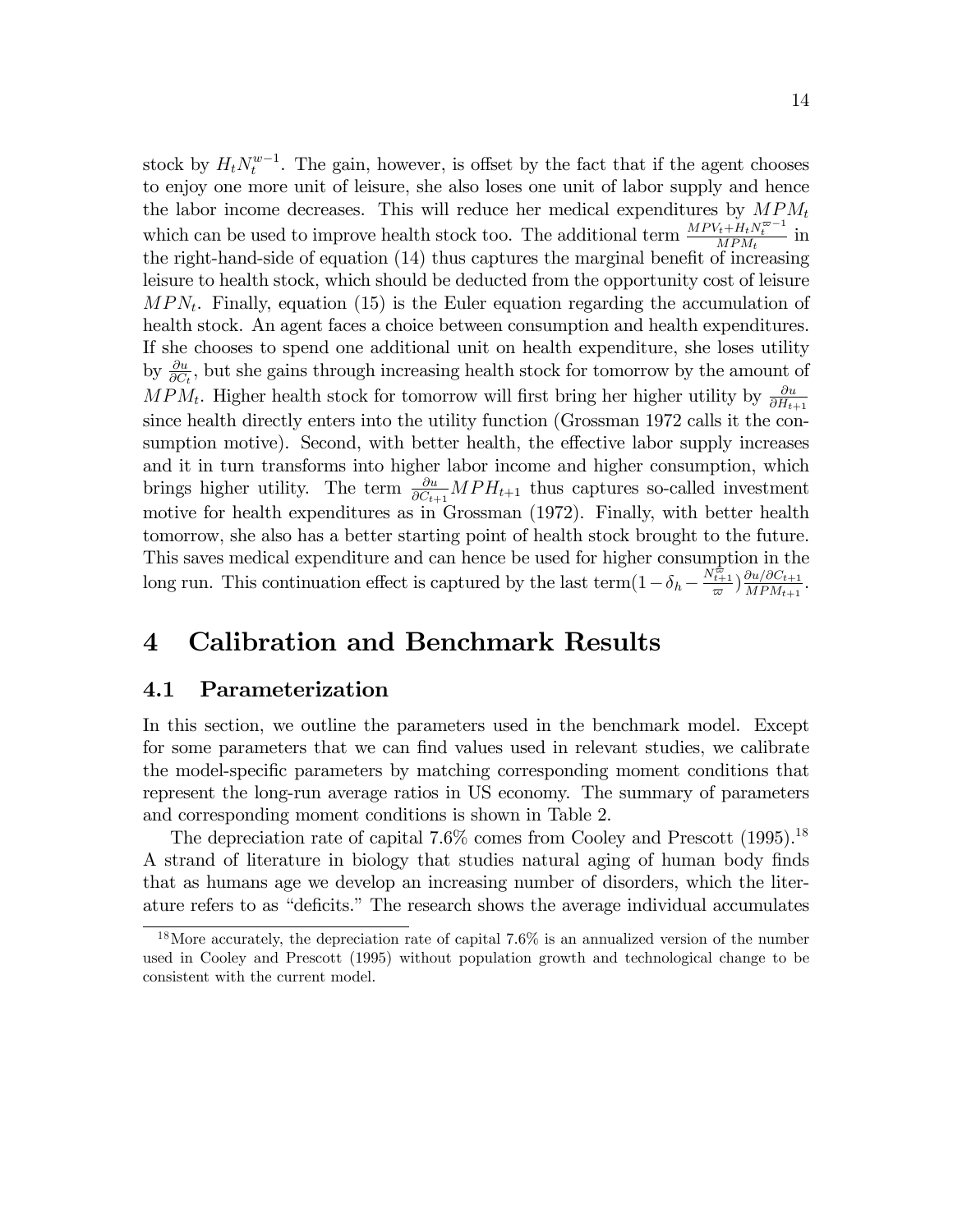$3-4\%$  more deficits per year in four developed countries including US.<sup>19</sup> We use this measurement as a proxy for the natural depreciation rate of health in our model and set  $\delta_h = 4\%$ . The parameter of elasticity of substitution between consumption and health is taken from Halliday et al. (2011). With  $\eta = 8.85$ , the elasticity between consumption and health is 0.11, which shows that health and consumption are strongly complementary. In other words, marginal utility of consumption increases as health status increases, which is confirmed by several empirical studies (Viscusi and Evans 1990; Finkelstein, Luttmer, and Notowidigdo 2010). The return to scale for health production technology  $\xi = 1$  is suggested by Grossman (1972). Finally, we pick  $\rho = 2$  to set labor elasticity to be 0.5, which is standard in the literature.

For those calibrated parameters,  $\beta$  is used to match long-run US capital-output ratio 3.32 (Cooley and Prescott 1995);  $\lambda$  is pinned down to match non-medical consumption-output ratio 0.648;<sup>20</sup>  $\phi$  is calibrated by matching average working hours ratio 0.318;<sup>21</sup> B is calibrated by matching health expenditure-GDP ratio 10.2% which is the average for the period 1960-2007 (OECD Health Data 2010); and finally  $\theta$  is pinned down by matching the average health expenditure-total consumption ratio 12.4% for the same period.<sup>22</sup>  $\varpi$  is unable to be calibrated due to lacking of empirical data. We take  $\varpi = 5$  as our benchmark value. With the working hours ratio being 0.318 in the steady state, this implies health stock depreciates at a rate of 0.065% per year due to this amount of working hours. In Section 6.2, we show that different values of  $\varpi$  does not significantly change our results.

We construct Solow residuals  $z_t$  for US economy from annual NIPA data for the period 1960-2007 following the standard approach. We set the autocorrelation coefficient  $\chi$  to be 0.95 by following Cooley and Prescott (1995). We estimate the standard deviation of innovations  $\sigma_{\epsilon}$  to be 0.0151.

<sup>19</sup>See Dalgaard and Strulik (2010).

 $20$ Given the depreciation rate of capital and capital-output ratio, investment-output ratio in US economy is about 25% and hence consumption-output ratio is 75%. Since medical expenditureoutput ratio is 10.2% for the period 1960-2007, non-medical consumption-output ratio is thus 64.8%.

<sup>&</sup>lt;sup>21</sup>OECD statistics show that average annual hours worked per worker in US for period 1960-2007 is 1859 hours. We divide it by  $365\times16$  which we interpret as the total available discretionary hours per year. It ends up with 31.8%. This number is also very close the one used in Cooley and Prescott (1995).

<sup>22</sup>We construct total private consumption-GDP ratio from NIPA for time period 1960-2007. We then use the health expenditure-GDP ratio taken from OECD for the same period to obtain health expenditure-total consumption ratio.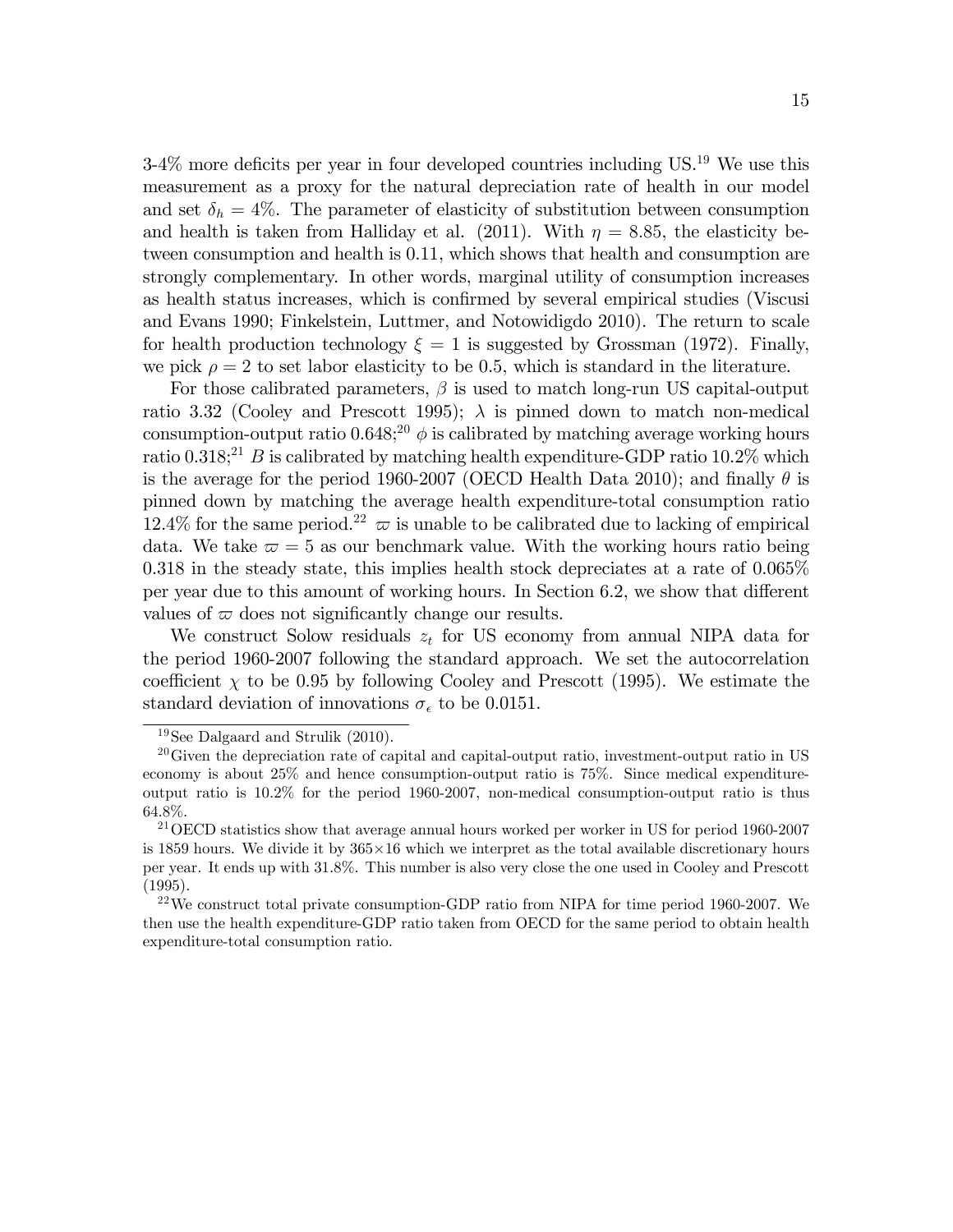#### 4.2 Benchmark Results

Table 3 presents the standard deviations of the key variables ( $\sigma(X)$ ) is the standard deviation of variable  $X$ ) and the correlation coefficient of each variable with output  $(\rho(X, Y))$  is the correlation of variable X with GDP Y from the simulation of the benchmark economy in the fourth column.<sup>23</sup> For comparison purpose, we also report the data counterpart of the measurements in the second column of the table.<sup>24</sup> Cooley and Prescott (1995) show that the real business cycle model is able to explain 66% of business cycle áuctuation from a single TFP shock for time period 1954-1991. Their measurement on key variables is quarterly data. In our benchmark model, the only source of uncertainty is the TFP shock as well. Our measurement on key variables however is annual data. Our benchmark model reports the standard deviation of GDP being 2.06%, which explains about 81% of the standard deviation of real GDP in US data. Meanwhile, we are able to capture the cyclical features of health expenditure which have not been considered and documented in the RBC literature. Medical expenditure exhibits a standard deviation of 2.48% in the data. It is about 81% of that of GDP. The standard deviation of medical expenditures in the model is 1.57%. It captures about 63% of the standard deviation of medical expenditures in the data as well. The model also predicts a very strong positive correlation between medical expenditure and GDP, although the US data only shows a correlation 0.3722 at  $1\%$  significant level. Probably most surprisingly, the benchmark model is able to replicate a negative correlation between health stock and GDP as shown in data. The model generates a correlation -0.3320 between health stock and output. It is quite close to the one shown in the data. Therefore, the benchmark model is able to jointly capture two distinct features of health status and health expenditures over the business cycle, namely counter-cyclicality of health status and pro-cyclicality of health expenditures.

For comparison purpose, we also calibrate a version of the benchmark model without health (called it RBC model).<sup>25</sup> Table 3 reports the results from that model

$$
max \sum_{t=0}^{\infty} \beta^t u(C_t, L_t)
$$

with period utility function

$$
u(C_t, L_t) = \log \left[ C_t - \phi \frac{N_t^{1+\rho}}{1+\rho} \right]
$$

 $^{23}$ We use Dynare to simulate the model and all following experiments.

 $^{24}$ All the variables here are in terms of per member of working-age population. Medical expenditures are excluded from consumption. All the data are from NIPA for the period 1960-2007.

 $25$ The social planner's problem in the RBC model is following: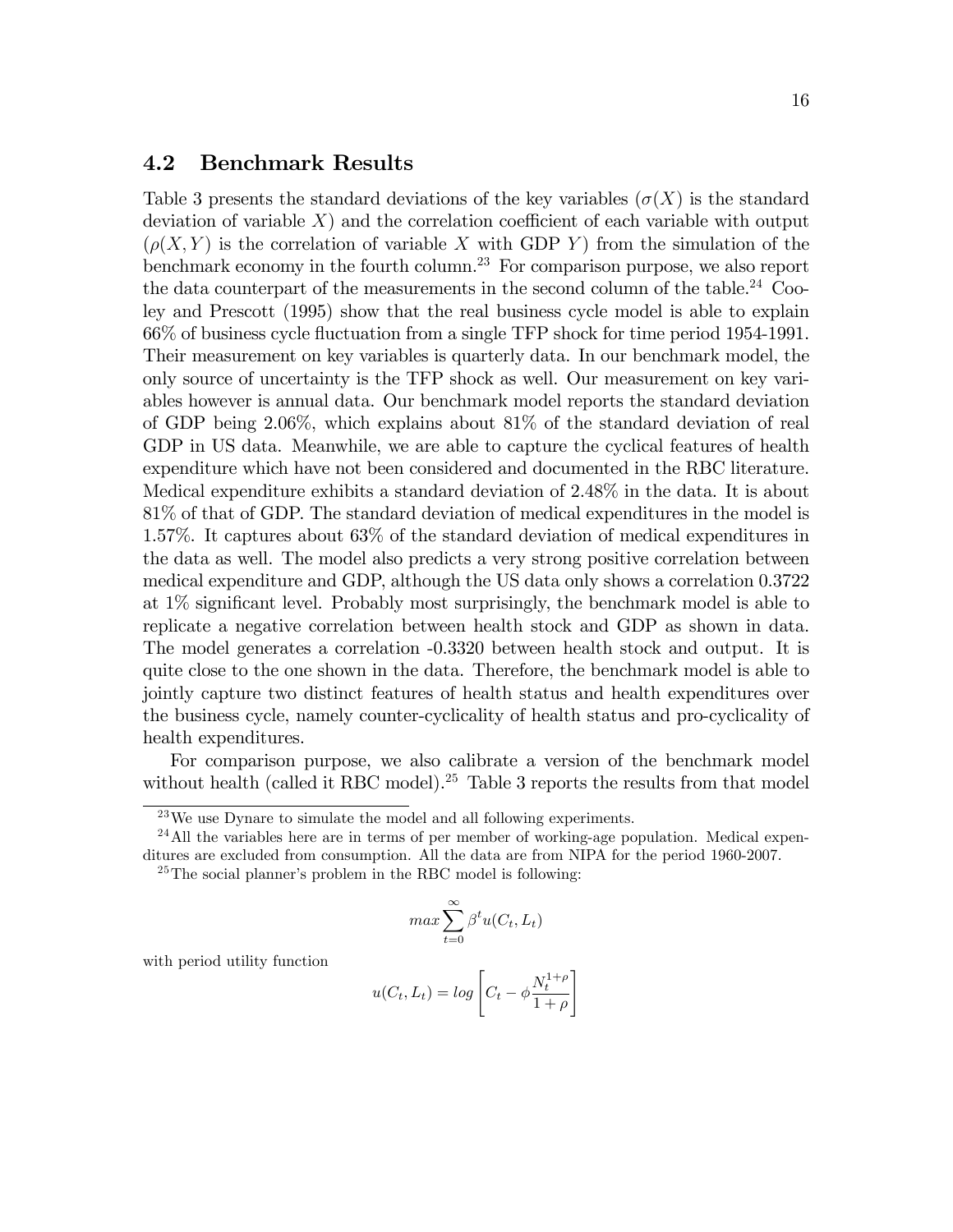in the third column. Our benchmark model seems doing a good job in replicating the measurements for all key variables compared to this RBC model. Notice that due to structure of GHH preference, in RBC model there is a one-to-one correspondence between working hours  $N$  and real wage  $w$ . Shutting down income effect thus strengthens the correlation between labor supply  $N$  and GDP  $Y$ . In this special case of RBC model, we have  $\rho(N, Y) = 1$  as implied in the theory.

## 5 Decomposition Experiments

Why are recessions good for health? Ruhm (2000) makes a conjecture by bringing three mechanisms that macroeconomic conditions might affect health status (or to be more specific mortality rate). First, when economy expands, wage increases and hence the opportunity cost of leisure also increases. Leisure time decreases, making it more costly to undertake health-producing activities that are time-intensive (such as exercise) or schedule medical appointments. Second, if health is an input in the production function, then when economy expands, more directly hazardous working conditions, job-related stress, and the physical exertion of employment might have negative effects on health. Third, drinking and driving rise in good times, leading to higher motor vehicle fatality rates.<sup>26</sup> These three channels all lead to a negative correlation between business cycles and health stock. With four distinct features in

subject to

$$
C_t + I_t \leq Ae^{z_t} K_t^{\alpha} N_t^{1-\alpha}
$$
  
\n
$$
I_t = K_{t+1} - (1 - \delta_k) K_t
$$
  
\n
$$
1 = N_t + L_t
$$
  
\n
$$
Z_{t+1} = \chi Z_t + \epsilon_{t+1}
$$
  
\n
$$
C_t \geq 0, K_0 > 0 \text{ given}
$$

We calibrate parameter  $\phi$  and  $\beta$  to match the corresponding moment conditions in Table 2. All other parameters are set to the values in Table 2. We pick parameter  $A$  to make sure this economy ends up with the same level of GDP in the model as that number in the benchmark model, which is 0.1610. In other words, we pick A to control the possible level effect of comparing two different economies.

 $^{26}$ Ruhm (2000) argues that migration flows are sensitive to changes in local economic conditions. This mobility might have the potential to raise death rates in destination states through increasing crowding and the import of disease from new migrants. We can call it migration channel. Due to the structure of our benchmark model, we are not able to address this channel and would like to leave the quantitative investigation of this channel to future research.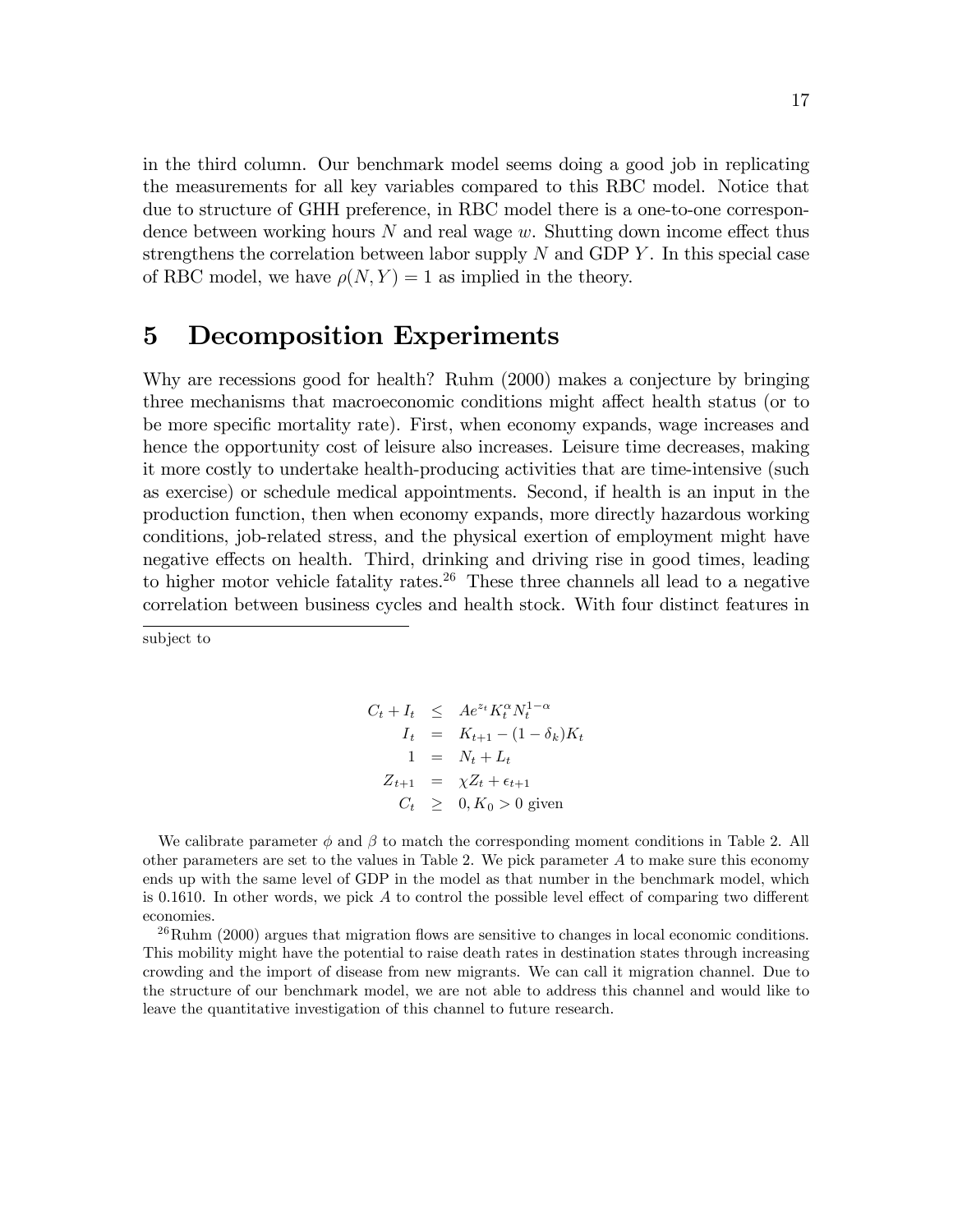the benchmark model as mentioned in Section 3, our time and production channels in the benchmark model, which distinguish health stock from capital stock, also cover the first two conjectured mechanisms as in Ruhm  $(2000)^{27}$  In addition, we add in two other channels that could potentially affect the cyclicality of health stock. Since in the utility function health is complementary to consumption, when economy expands due to a positive productivity shock, consumption increases and hence will also raise health stock through this complementarity. Therefore, this channel (we call it utility channel) tends to make health stock positively co-move with GDP. Finally, since medical expenditures are used in producing health, health expenditure increases along with economic upturns and consequentially improves health stock. This channel (we call it goods channel) again reinforces the utility channel to make health stock pro-cyclical. Therefore in our benchmark model, two channels make health stock counter-cyclical, and the other two channels make it pro-cyclical. The equilibrium effects of business cycles on health thus are determined by the relative importance of each channel. In this section, in order to quantify relative importance of each channel and help us understand better the mechanisms behind the countercyclicality of health status as shown in data, we conduct a series of counterfactual experiments to decompose the effect for each channel by shutting down one feature each time.<sup>28</sup> Every time we shut down one feature, we recalibrate the model economy to match all the data targets as shown in Table 2 again. In addition, we make sure the model economy not only matches all the ratios, but also reaches the same level of GDP as in the benchmark model. In other words, every model economy stands at the same starting line as the benchmark economy.

#### 5.1 No Time Channel ( Model 1)

First, we shut down the time channel from the benchmark model. Health still enters into preference and production function. However, only goods input (medical expenditures) is used to produce health. The model changes to

$$
max \sum_{t=0}^{\infty} \beta^t u(C_t, L_t, H_t)
$$

 $27$ See the appendix for an extension of the benchmark model which includes the bad consumption channel.

<sup>&</sup>lt;sup>28</sup>In order to evaluate the goods channel, we have to shut down medical expenditure in producing health in equation 4. But this will lead to zero health expenditure and hence cannot evaluate any business cycle feature of this key variable. Therefore, we cannot isolate the goods channel from others.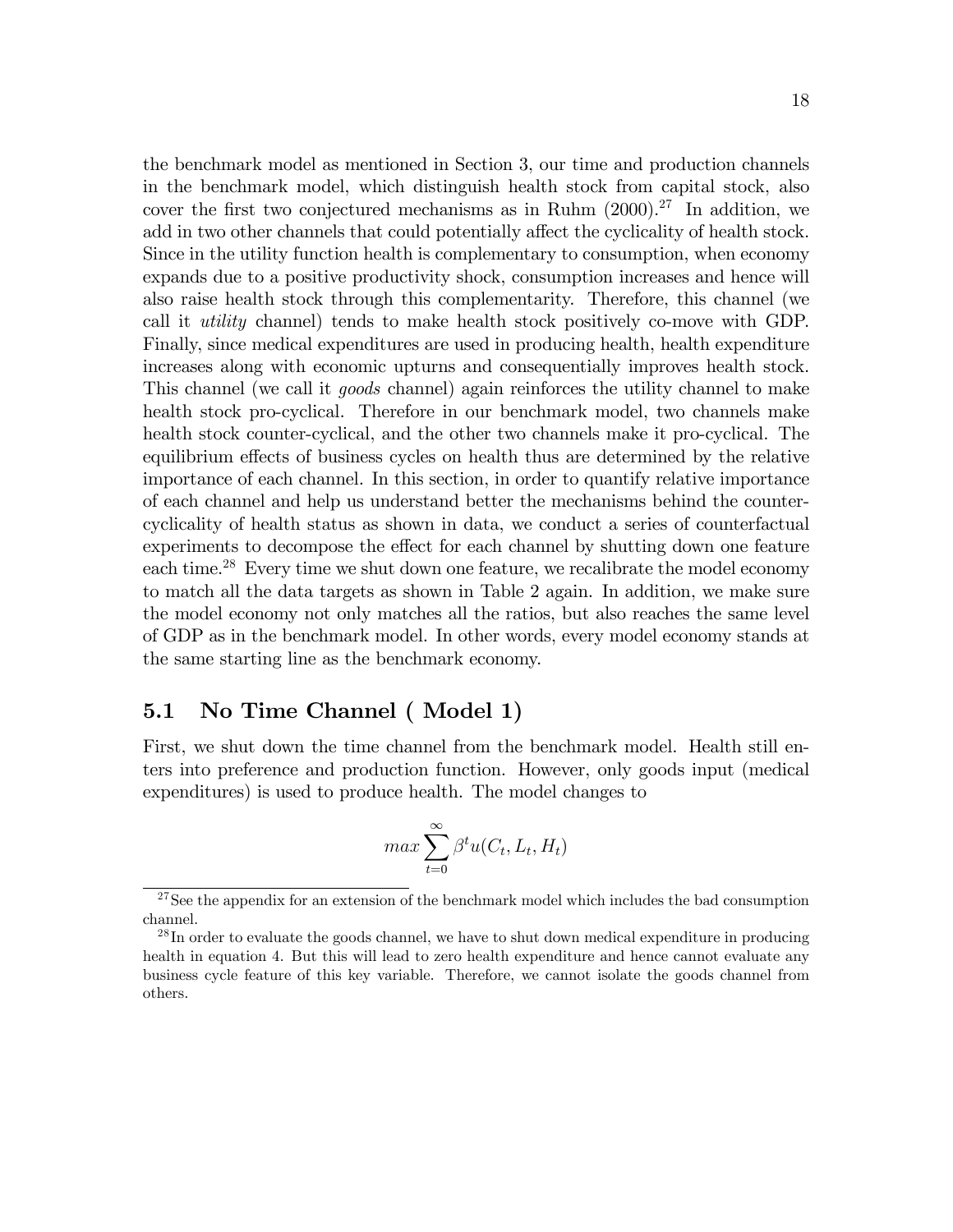with period utility function

$$
u(C_t, L_t, H_t) = \log \left[ (\lambda C_t^{1-\eta} + (1-\lambda)H_t^{1-\eta})^{\frac{1}{1-\eta}} - \phi \frac{N_t^{1+\rho}}{1+\rho} \right]
$$

subject to

$$
C_t + M_t + I_t \leq Ae^{z_t} K_t^{\alpha} (N_t H_t)^{1-\alpha}
$$
  
\n
$$
I_t = K_{t+1} - (1 - \delta_k) K_t
$$
  
\n
$$
H_{t+1} = (1 - \delta_h - \frac{N_t^{\varpi}}{\varpi}) H_t + BM_t^{\xi}
$$
  
\n
$$
1 = N_t + L_t
$$
  
\n
$$
Z_{t+1} = \chi Z_t + \epsilon_{t+1}
$$
  
\n
$$
C_t \geq 0, K_0, H_0 > 0 \text{ given}
$$

We recalibrate the economy and pick  $A$  to control the level effect.<sup>29</sup> The results are reported in the fifth column in Table 3. By shutting down the time channel, compared to the benchmark case, we see the correlation between health stock and GDP changes from  $-0.3320$  in the benchmark case to  $-0.2093$  in model 1. This tells us the magnitude of the time effect in generating cyclicality of health stock is about -0.12. Time channel does generate a signiÖcant amount of counter-cyclicality of health stock as conjectured by Ruhm (2000). Except for the effect on cyclicality of health stock, the impact of time channel on the business cycle features of other key variables are quite small compared to the benchmark model.

#### 5.2 No Production Channel (Model 2)

Next, we want to investigate the effect of production channel on the cyclicality of health stock. We shut down the production channel (model features 2 and 3) from the benchmark economy. Our model thus changes to

$$
max \sum_{t=0}^{\infty} \beta^t u(C_t, L_t, H_t)
$$

<sup>&</sup>lt;sup>29</sup>The calibration ends up with  $\beta = 0.9574$ ,  $\lambda = 0.5300$ ,  $\phi = 3.1266$ ,  $B = 0.0363$ , and  $\xi = 0.3376$ .  $A = 1.023$  is set to make sure Y in this economy is equal to 0.1610, same value as in the benchmark economy.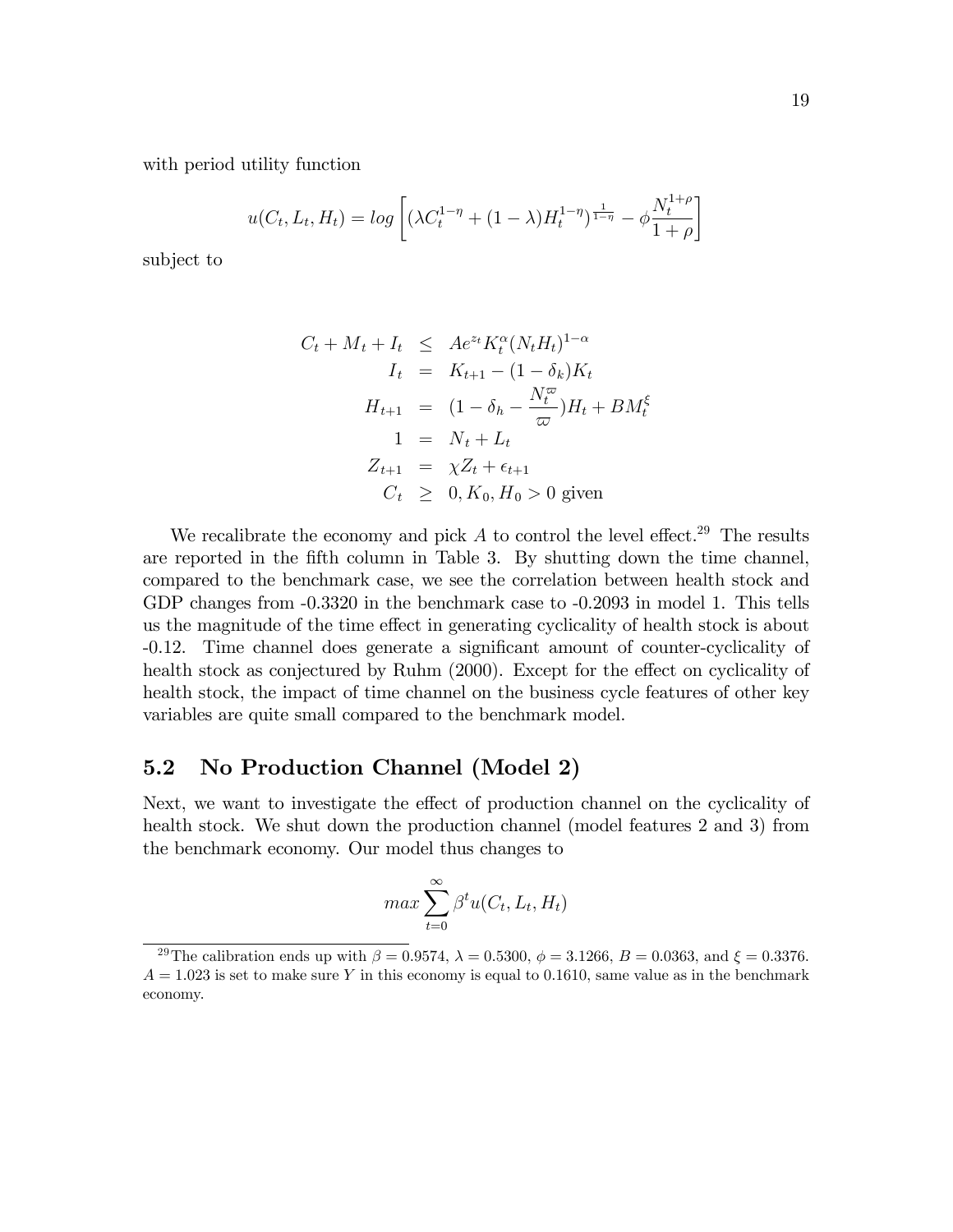with period utility function

$$
u(C_t, L_t, H_t) = \log \left[ (\lambda C_t^{1-\eta} + (1-\lambda)H_t^{1-\eta})^{\frac{1}{1-\eta}} - \phi \frac{N_t^{1+\rho}}{1+\rho} \right]
$$

subject to

$$
C_t + M_t + I_t \leq Ae^{z_t} K_t^{\alpha} N_t^{1-\alpha}
$$
  
\n
$$
I_t = K_{t+1} - (1 - \delta_k) K_t
$$
  
\n
$$
H_{t+1} = (1 - \delta_h) H_t + B(M_t^{\theta} L_t^{1-\theta})^{\xi}
$$
  
\n
$$
1 = N_t + L_t
$$
  
\n
$$
Z_{t+1} = \chi Z_t + \epsilon_{t+1}
$$
  
\n
$$
C_t \geq 0, K_0, H_0 > 0 \text{ given}
$$

We recalibrate this model and pick A to control the level effect.<sup>30</sup> The results are reported in the sixth column of Table 3. Compared to the results of benchmark model, we see the correlation between health stock and GDP changes from  $-0.3320$  in the benchmark to  $-0.0435$  in model 2. The only difference between the benchmark model and model 2 is we shut down the production channel in the latter. Therefore, this exercise shows that the production channel indeed generates significant counter-cyclicality of health stock. The difference in  $\rho(H, Y)$  is -0.29 between the two cases. This measures the magnitude of counter-cyclicality provided by the production channel.

Shutting down production channel also has significant impact on business cycle properties of medical expenditure. The standard deviation of medical expenditure dramatically increases from 1.5674 in the benchmark model to 4.4358 in model 2. This is because the substitution between labor supply  $N$  and health stock  $H$  in production function provides stabilization to the economy. When the economy expands due to a positive productivity shock, labor supply increases. But since  $N$  and  $H$ are bundled in production function in a way that two are quite substitutable to each other, when  $N$  increases,  $H$  tends to decrease. This is the main mechanism why the production channel provides counter-cyclicality of health stock. In addition, increasing working hours also further increases the depreciation rate of health and hence

<sup>&</sup>lt;sup>30</sup>The calibration ends up with  $\beta = 0.9574$ ,  $\lambda = 0.4748$ ,  $\phi = 1.8288$ ,  $B = 0.0465$ , and  $\theta = 0.5309$ .  $A = 0.412$  is set to make sure Y in this economy is equal to 0.1610, same value as in the benchmark economy.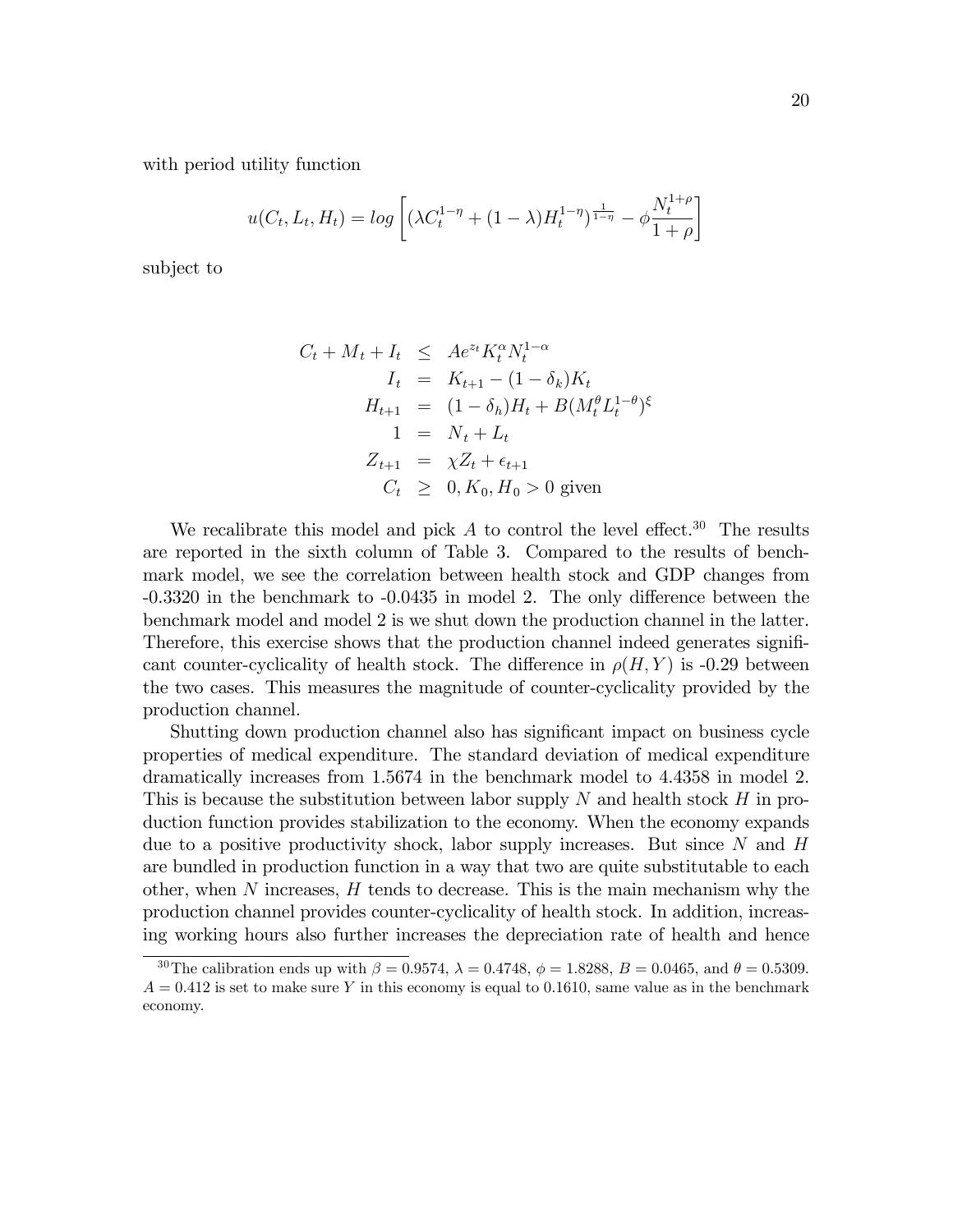decreases the health stock even more. Since medical expenditure is always strongly pro-cyclical, as an important determinant of health, one would expect that health stock is also pro-cyclical. The production channel provides an counter force and hence stabilizes the health stock. That is the reason why in the benchmark model we see a very low volatility of health stock. Once we remove the production channel from the benchmark case, we lose the stability brought by the production channel. Volatility of health stock increases from 0.0438 to 0.2939. Increasing volatility of health stock thus makes the goods investment in  $H$ , which is medical expenditure, more volatile.

#### 5.3 No Health in Utility (Model 3)

In this section, we want to detect the role of consumption value of health (i.e., health in utility function) in generating business cycle properties of health stock and health expenditure. We do so by setting  $\lambda = 1$  in the benchmark model so that health disappears from the utility function.

We recalibrate this model again and pick A to control the level effect.<sup>31</sup> The results are reported in the seventh column of Table 3. Compared to the results of benchmark model, we see the correlation between health stock and GDP changes from  $-0.3320$  in the benchmark to  $-0.3283$  in model 2. The only difference between the benchmark model and model 3 is that the utility channel is completely shut down in model 3. The difference of cyclicality of health is about  $-0.0037$ , which measures the magnitude of utility channel in driving counter-cyclicality of health stock. Although qualitatively utility channel seems to be quite important in offsetting the counter-cyclicality of health stock, quantitatively its impact is very small and it goes into an opposite direction. In fact, all the properties of key variables in model 3 are very similar to those in the benchmark model. That said, the utility channel, or the consumption value of health as termed in Grossman (1972), is not quantitatively important in driving business cycle properties of both health stock and health expenditure.

The reason why the utility channel is quantitatively unimportant is because there are two forces in the utility function that affect cyclicality of health. The first is the one mentioned above. In our model, health is highly complimentary to consumption.

<sup>&</sup>lt;sup>31</sup>Since we do not need calibrate  $\lambda$ , we only calibrate four parameters to match four ratios which are capital-output ratio  $\frac{K}{Y}$ , medical expenditure-output ratio  $\frac{M}{Y}$ , non-medical consumption-output ratio  $\frac{C}{Y}$ , and average working hours ratio N. The calibration ends up with  $\beta = 0.9574$ ,  $\phi = 2.4525$ ,  $B = 0.0602$ , and  $\theta = 0.3520$ . We also pick  $A = 0.9$  to match the level of Y in the benchmark economy.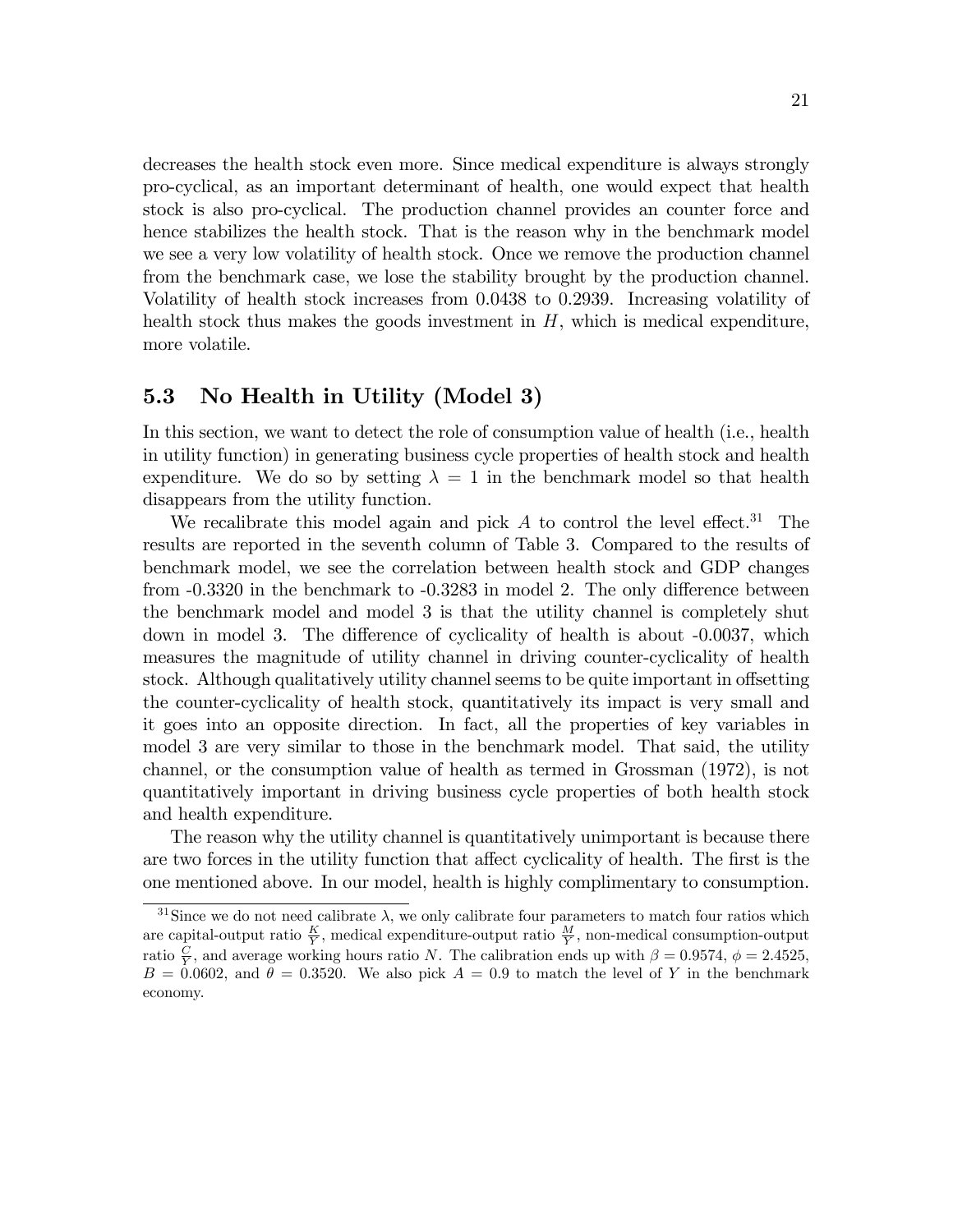Since consumption is highly pro-cyclical, this channel will generate the pro-cyclicality of health. However, leisure is also in the utility function. And leisure is highly counter-cyclical. Therefore leisure in the utility will drive the counter-cyclicality of health. These two forces offset each other in the current model.<sup>32</sup>

#### 5.4 No Time and Production Channel (Model 4)

The exercises we did in the three cases above, although help us to understand the role that each channel plays in affecting the cyclicality of health stock, it is still unclear for isolating the effect of each individual channel. For example, Model 1 shuts down the time channel. However, the production and utility channels still exist. Therefore the results we obtain in that exercise cannot get rid of interaction of the time channel with the other two channels. To identify the *pure* effect of each channel (i.e., the effect without interaction with other channels), we have to do further decomposition.<sup>33</sup>

In this section, we shut down both time and production channel. In other words, health only enters into utility function. The social planner problem thus changes to

$$
max \sum_{t=0}^{\infty} \beta^t u(C_t, L_t, H_t)
$$

with period utility function

$$
u(C_t, L_t, H_t) = \log \left[ (\lambda C_t^{1-\eta} + (1-\lambda)H_t^{1-\eta})^{\frac{1}{1-\eta}} - \phi \frac{N_t^{1+\rho}}{1+\rho} \right]
$$

subject to

$$
C_t + M_t + I_t \leq Ae^{z_t} K_t^{\alpha} N_t^{1-\alpha}
$$
  
\n
$$
I_t = K_{t+1} - (1 - \delta_k) K_t
$$
  
\n
$$
H_{t+1} = (1 - \delta_h) H_t + BM_t^{\xi}
$$
  
\n
$$
1 = N_t + L_t
$$
  
\n
$$
Z_{t+1} = \chi Z_t + \epsilon_{t+1}
$$
  
\n
$$
C_t \geq 0, K_0, H_0 > 0 \text{ given}
$$

 $32 \text{In Section 5.5, when we further shut down the time channel from the current model and hence}$ dampen the effect from leisure in the utility function, we do observe that health turns to pro-cyclical, although it is still quantitatively insignificant.

<sup>&</sup>lt;sup>33</sup>Of course we can only shut down at most two channels together. Because if we shut down the time, production and utility channel, we go back to the RBC model without health. Also, we cannot shut down both utility and production channel simultaneously because in that case one does not need to invest in health. Medical expenditures will go zero.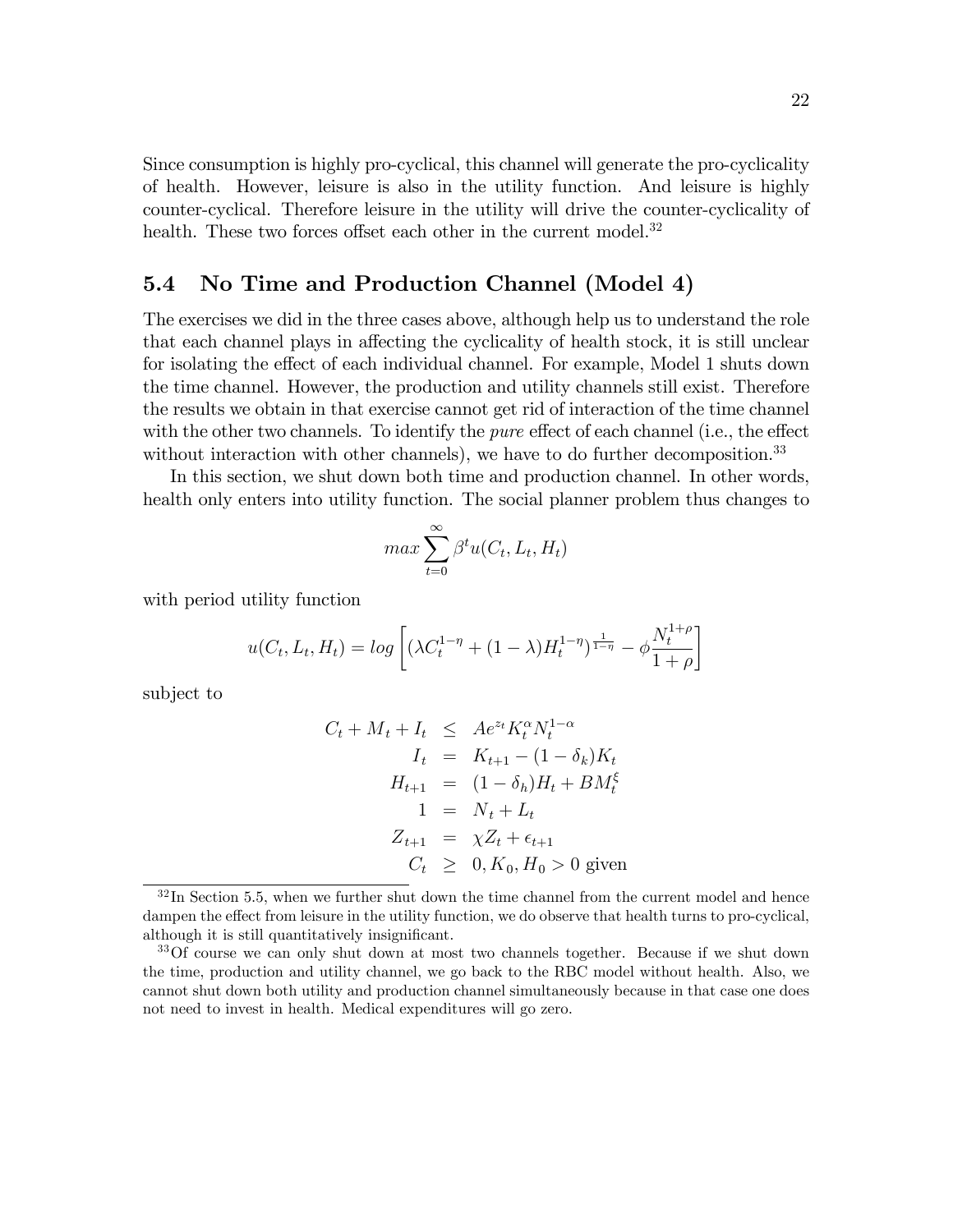Depending on what is the benchmark for the comparison, this model can work as different ways to identify the pure effect of different channels. First, compared to our benchmark model in Section 3, this model can help to identify the joint effect of both time and production channel (with the interaction from the utility channel). Second, compared to model in Section 5.1 (no time channel), this exercise can tell us what is the magnitude of counter-cyclicality of health the production channel can generate without the interaction from the time channel. Third, compared to the model in Section 5.2 (no production channel), shutting down both time and production channels can identify the net effect of time channel without the interaction from the production channel. Finally, compared to RBC model without health, this model can show us the net effect of the utility channel without any interaction from both time and production channels.

We recalibrate this model and pick  $A$  to control the level effect and make sure this model economy is identical to the benchmark economy in terms of not only key macro ratios but also level of GDP.<sup>34</sup> The results are reported in the eighth column of Table 3. Compared to the benchmark model, we see  $\rho(H, Y)$  changes from -0.3320 in the benchmark to -0.0405 in model 4. This shows that the joint presence of time and production channels generates -0.29 of counter-cyclicality of health. The joint presence of both channels is important in replicating the counter-cyclicality of health stock. Compared to the model only without time channel (Model 1),  $\rho(H, Y)$ changes from -0.2093 in Model 1 to -0.0405 in Model 4. That implies the magnitude of counter-cyclicality of health generated by the production channel without any interaction from the time channel is -0.17. Compared to -0.29 generated by the model only without production channel (Model 2), this exercise shows the interaction with the time channel generates additional -0.12 of counter-cyclicality of health stock. The counter-cyclicality of health is -0.0435 in Model 2, while it is -0.0405 in the current model. The only difference between these two models is the time channel which is further shut down in Model 4. Therefore, comparing these two models, we can conclude the pure effect of the time channel (without interaction with the production channel) on generating counter-cyclicality of health is just -0.003. In other words, almost the entire counter-cyclicality of health generated by the time channel comes from the interaction with the production channel. On the other hand, without interaction with the time channel, pure production channel only generates -0.17 of counter-cyclicality. The interaction between the time and production channels thus is crucial in bringing enough counter-cyclicality as observed in the data. Finally, compared to RBC model without health, the model here shows the effect of pure

<sup>&</sup>lt;sup>34</sup>The calibration ends up with  $\beta = 0.9574$ ,  $\lambda = 0.4809$ ,  $\phi = 1.9444$ ,  $B = 0.0407$ ,  $\xi = 0.5284$  and  $A = 0.411.$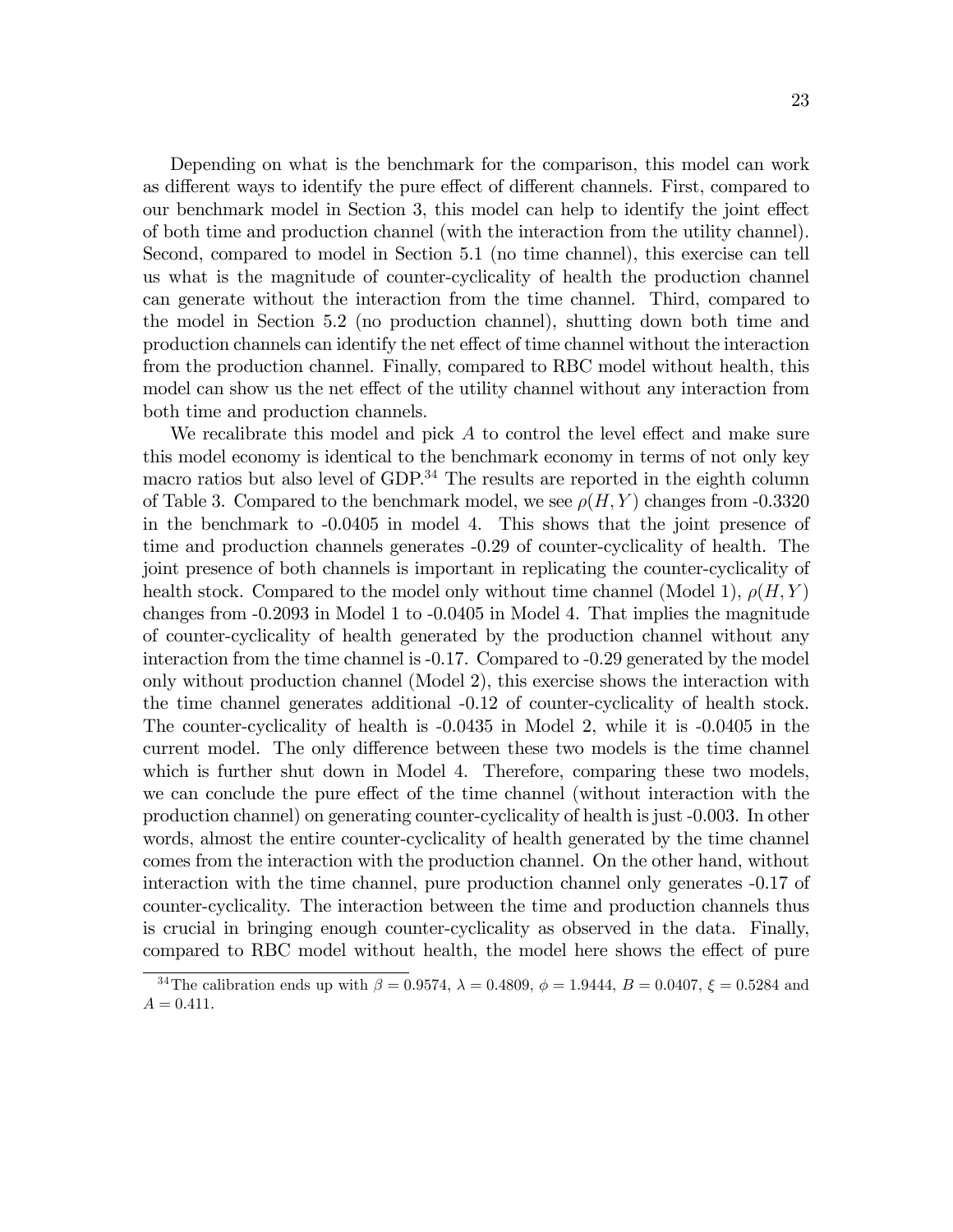consumption value of health (without interaction from both time and production channels) on counter-cyclicality of health is -0.04.

#### 5.5 No Time and Utility Channel (Model 5)

Finally, in this section, we shut down both time and utility channels from the benchmark model. Only the production channel remains. The model changes to

$$
max \sum_{t=0}^{\infty} \beta^t u(C_t, L_t)
$$

with period utility function

$$
u(C_t, L_t) = \log \left[ C_t - \phi \frac{N_t^{1+\rho}}{1+\rho} \right]
$$

subject to

$$
C_t + M_t + I_t \leq Ae^{z_t} K_t^{\alpha} N_t^{1-\alpha}
$$
  
\n
$$
I_t = K_{t+1} - (1 - \delta_k) K_t
$$
  
\n
$$
H_{t+1} = (1 - \delta_h - \frac{N_t^{\varpi}}{\varpi}) H_t + BM_t^{\xi}
$$
  
\n
$$
1 = N_t + L_t
$$
  
\n
$$
Z_{t+1} = \chi Z_t + \epsilon_{t+1}
$$
  
\n
$$
C_t \geq 0, K_0, H_0 > 0 \text{ given}
$$

Again depending on what is the benchmark for the comparison, this model can work as different ways to identify the pure effect of different channels. First, compared to our benchmark model in Section 3, this model can help us to identify the joint effect of both time and utility channels (with the interaction from the production channel). Second, compared to model in Section 5.1 (no time channel), this exercise can tell us what is the magnitude of counter-cyclicality of health the utility channel can generate without the interaction from the time channel. Third, compared to the model in Section 5.3 (no utility channel), shutting down both time and utility channel can identify the net effect of time channel without the interaction from the utility channel. Finally, compared to RBC model without health, this model can show us the net effect of the production channel without any interaction from both time and utility channels.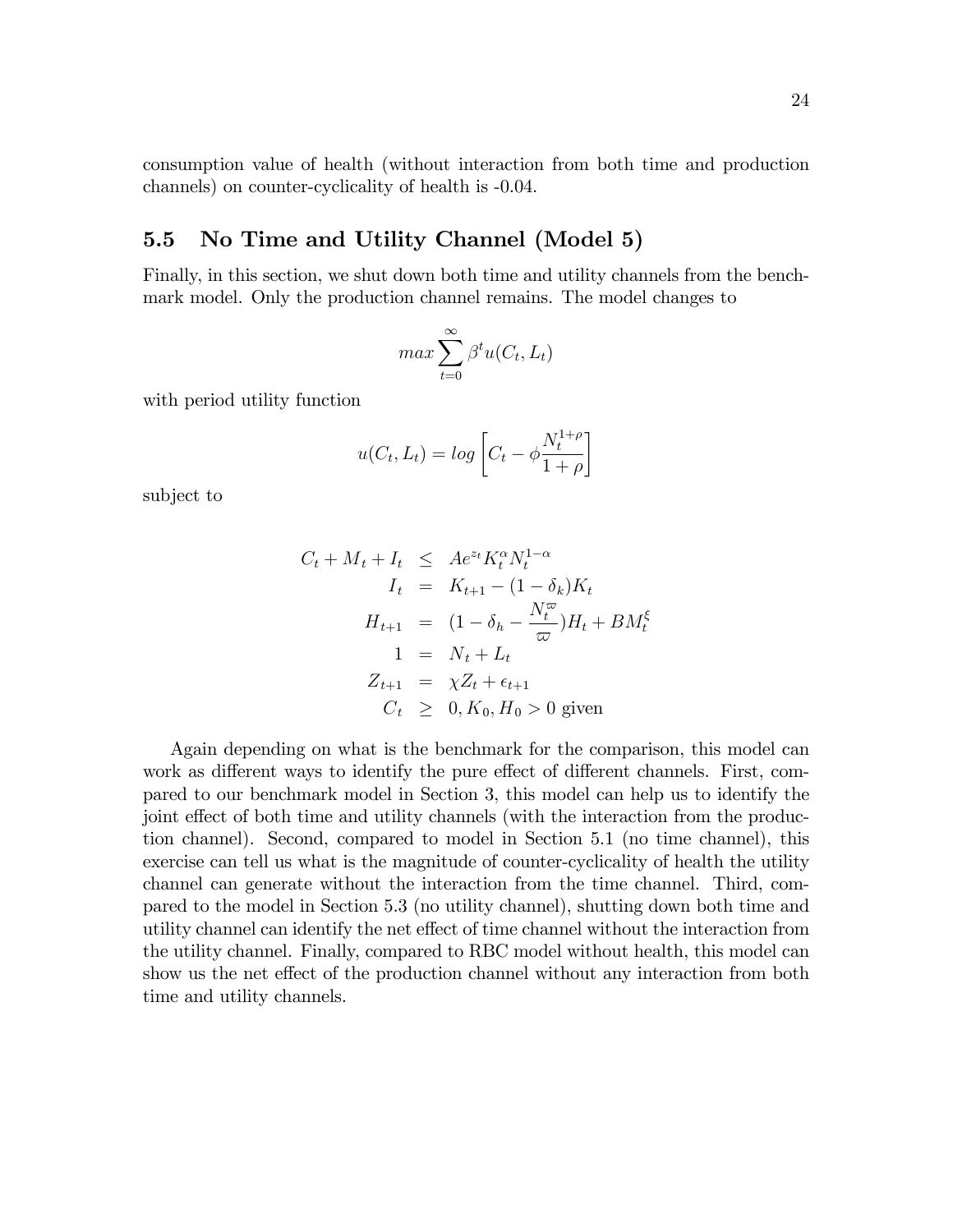25

reported in the last column in Table 3. Shutting down the time and utility channels significantly reduces the counter-cyclicality of health stock. It decreases from  $-0.3320$ in the benchmark case to -0.2119. However, the prediction of this model looks quite similar to that of the model only without the time channel (Model 1). The only difference between Model 1 and Model 5 is the utility channel is shut down in the latter.  $\rho(H, Y)$  changes from -0.2093 to -0.2119. In other words, the utility channel alone (without the interaction from the time channel via leisure) generates 0.0026 of pro-cyclicality of health stock. Utility channel is still quantitatively unimportant. However, the sign is consistent with the theoretical prediction since the only force in the utility channel now is the complementarity between consumption and health. Given the pro-cyclicality of consumption, we expect to see pro-cyclicality of health. It is the interaction with the time channel (via leisure) that makes the utility channel turn to generate counter-cyclicality of health stock. Compared to Model 3 (no utility channel), the current model decreases the counter-cyclicality of health stock from - 0.3283 in Model 3 to -0.2119. This implies the magnitude of counter-cyclicality of health generated by the time channel alone (without the interaction from the utility channel but with the interaction from the production channel) is also -0.12. It is about the same number as in Section 5.1. This again confirms that the utility channel is quantitatively negligible in interacting with other channels to drive the cyclicality of health. Finally, compared to RBC model without health, the current model shows the production channel alone (without any interaction from both time and utility channels) can generate significant counter-cyclicality of health stock, which is  $-0.2119$ . Using the term from Grossman  $(1972)$ , the effect of pure investment value of health on counter-cyclicality of health is much bigger than that of pure consumption value. Recessions are good for health is mainly because health works as an investment good.

#### 5.6 Summary and Intuition

By doing decomposition exercises as mentioned above, we can isolate the impact of each channel and evaluate relative importance of each mechanism in generating cyclicality of health stock and health expenditure. In terms of its impact on the magnitude of cyclicality of health stock, we find that the production channel affects the counter-cyclicality of health stock the most, and then is the time channel. The utility channel is quantitatively insignificant. So the ranking is production channel  $>$  time channel  $>$  utility channel. In terms of the sign of cyclicality of health stock,

<sup>&</sup>lt;sup>35</sup>The calibration ends up with  $\beta = 0.9574$ ,  $\phi = 2.8787$ ,  $B = 0.0542$ , and  $\xi = 0.3520$ . We also pick  $A = 0.8254$  to match the level of Y in the benchmark economy.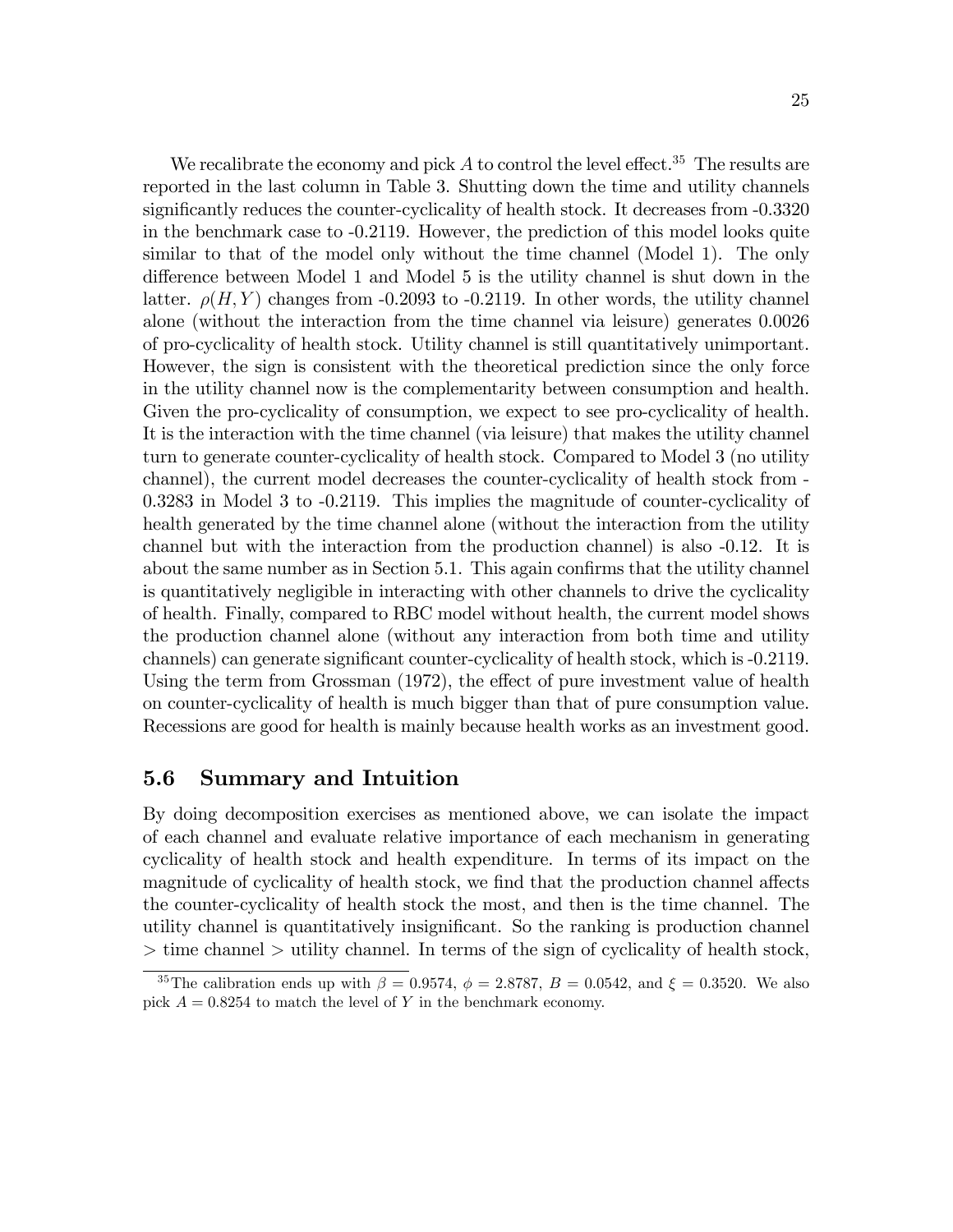time channel and production channel contribute to counter-cyclicality, while the pure utility channel (i.e., complementarity between health and consumption) generates pro-cyclicality of health stock. We also Önd that the counter-cyclicality of health stock generated by the time channel is almost entirely driven by the interaction between the time and production channel. We identify that the interaction is able to generate -0.12 of counter-cyclicality of health. The time channel alone (without the interaction with production channel) only generates -0.003 of counter-cyclicality of health. With the interaction, this number changes to  $-0.12$ . On the other hand, the production channel alone (without interaction with time channel) generates around - 0.17 of counter-cyclicality of health stock. With the interaction, this number changes to -0.29. Therefore, the joint presence and the interaction between the time and production channels are crucial in replicating the counter-cyclciality of health stock as observed in the data.

Why is the joint presence of time and production channels so important in driving counter-cyclicality of health stock? Let's go back to the key first order equations that govern an individual's optimal choices in the model, which are equations  $(13)-(15)$ . The role that the production channel plays reflects in three terms. The first is the term  $\frac{\partial U}{\partial C_{t+1}} MPH_{t+1}$  in the Euler equation (15) of health accumulation because health enters into the production function. The second is the term  $(1 - \delta_h - \frac{N_{t+1}^{\varpi}}{\varpi}) \frac{\partial U/\partial C_{t+1}}{MPM_{t+1}}$  $MPM_{t+1}$ in the same equation. And the third is in the term  $H_t N_t^{\varpi-1}$  in the intratemporal condition equation  $(14)$ . In contrast, the time channel only reflects in the term  $MPV<sub>t</sub>$  in equation (14). Since it only enters in the intratemporal condition, it is not surprising that the pure effect of time channel without the interaction with the production channel is quite small. However, the work-leisure choice not only affects the intratemporal condition in equation (14), but also the intertemporal condition in equation (15). When a negative TFP shock hits the economy, marginal product of labor  $MPN$  decreases. Individuals therefore optimally choose to work less since the opportunity cost of enjoying leisure goes down in recessions. Keeping other things equal, more leisure first helps to improve health stock of next period as seen in equation (5) via both time and production channels. And with more leisure time and less stress from working, it also contributes to better health the day after tomorrow, and so on (via the continuation term in equation 15). The work-leisure choice thus is the key to link the time channel and production channel dynamically. That's the reason why it is only with the interaction from the production channel that the time channel can generate a significant counter-cyclicality of health stock. On the other hand, since the production channel affects both intratemporal and intertemporal equations, it is not surprising that it is more significant than the time channel is generating counter-cyclicality of health.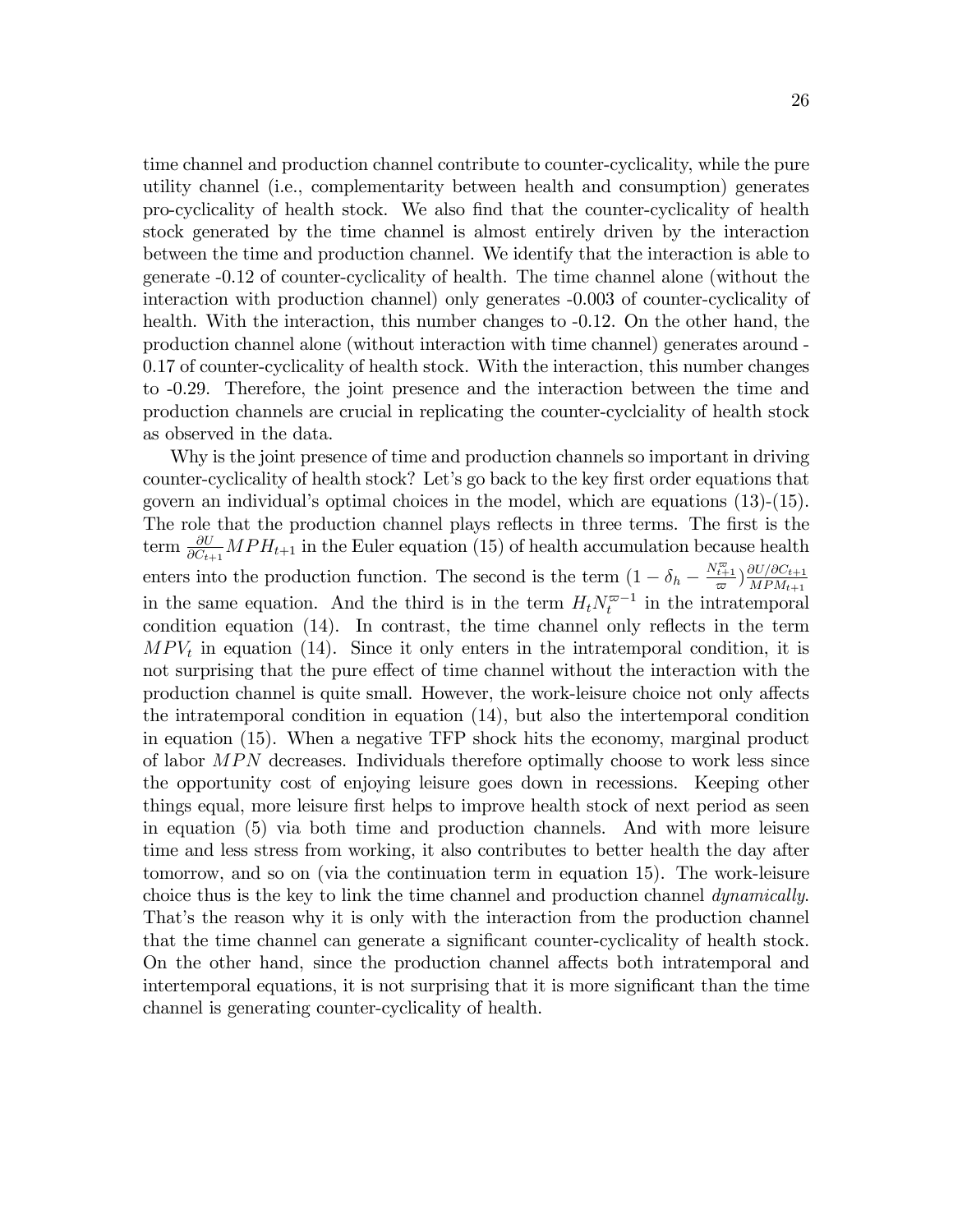Speaking about the pro-cyclicality of health expenditure, we find that all models predict very similar numbers. This implies that the time, production and utility channels are not important in driving the pro-cyclicality of health expenditure. Since health expenditure works as a normal good, similar to consumption in our model, it is the goods channel (income effect) that drives this pro-cyclicality.

## 6 Sensitivity analysis

In this section, we conduct a sensitivity analysis to investigate how our results are a§ected quantitatively by changing the utility function to a common CRRA preference. We also show how the results are sensitive to three key parameters:  $\varpi$  that determines the magnitude of stress channel which affects depreciation rate of health,  $\delta_h$  that pins down the natural depreciation rate of health, and  $\eta$  which governs the elasticity of substitution between health and consumption in the preference. All these three parameters are not calibrated. Some of them are not well backed up by empirical evidence (e.g.  $\varpi$ ). That's the reason why we would like to test the robustness of our results to these parameters. For each sensitivity analysis, we recalibrate the economy and pick the scale factor  $A$  to match not only the ratios but also absolute value of GDP in the benchmark economy in Section 4.

### 6.1 CRRA Preference

We choose GHH preference in the benchmark model for strengthening the time channel and also following GHH as a whole package. Will our results change if we use a normal CRRA preference in the literature? For this analysis, we take the following period utility function and keep all other features of the model unchanged:

$$
u(C_t, L_t, H_t) = \frac{\log[\lambda C_t^{1-\eta} + (1-\lambda)H_t^{1-\eta})}{1-\eta} - \phi \frac{N_t^{1+\rho}}{1+\rho}
$$
(16)

In order to be consistent with the benchmark model, we again choose  $\rho$  to be 2 so that the labor elasticity is 0.5. All the parameters in Table 2 are unchanged. We recalibrate the economy again to match moment conditions in Table 2 and redo all the decomposition exercises in Section 5. We pick the scale factor  $A$  to match the level of the GDP in the benchmark model in Section 4 for all the cases. The results are reported in Table 4.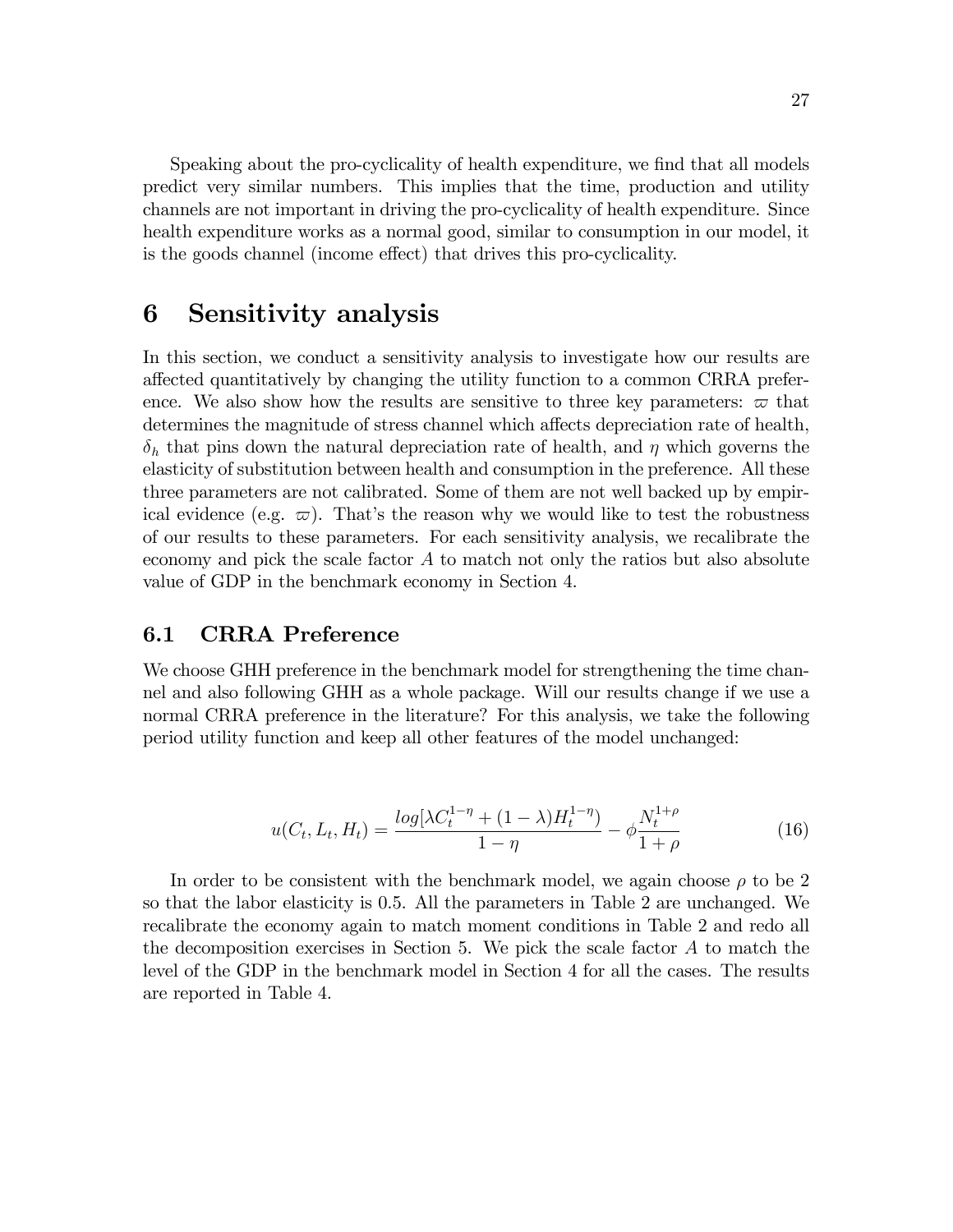We find that overall the results are quite close to those in the GHH preference. However, compared to GHH preference, CRRA has both substitution and income effects on leisure, and hence both pro-cyclicality and volatility of labor supply are much lower in CRRA case. Compared benchmark case in Table 4 to Model 1 (no time channel) in the same table, we see the magnitude of counter-cyclicality of health generated by the time channel (with interaction from both production and utility channels) is -0.10. Compared the benchmark model to Model 2 (no production channel), we find that the production channel (with interaction from both time and utility channels) generates the counter-cyclicality of -0.204. Compared benchmark model to Model 3 (no health in utility function), the utility channel (with interaction from both time and production channels) generates a negligible counter-cyclicality of health of  $-0.0001$ .<sup>36</sup> Compared Model 1 to Model 4 (no time and production channels), we can tell the production channel (without interaction from the time channels) generates counter-cyclicality of health of  $-0.13$ . Compared Model 2 to Model 4, we find that the time channel (without interaction from the production channels) generates the counter-cyclicality of -0.027. Both comparisons indicate that the interaction between the time and production channels generates counter-cyclicality of health of around -0.07. Compared to Model 3 and Model 5 (no utility and time channels), we confirm that the magnitude of counter-cyclicality of health generated by the time channel (without the interaction from the utility channel but with the one from production channel) is -0.10. This again shows the interaction with the utility channel is almost negligible. Finally, compared Model 4 to Model 5, we confirm that the counter-cyclicality of health is mainly driven by the investment value rather than consumption value of health.

#### 6.2 Stress Parameter  $\varpi$

Next, we try different values of  $\varpi$  to see how variable depreciation rate on health affects the counter-cyclicality of health in the benchmark model. Table 5 shows the benchmark model results with different values of  $\varpi$ . In Table 5, with  $\varpi = 2$  and length of working hours in the steady state is 0.318, the variable depreciation rate on health is up to 5.06%. With  $\varpi=3$ , this number decreases to 1.07%. The numbers for  $\varpi = 4$ , 5, and 6 are 0.26%, 0.065% and 0.017%, respectively. We find that with a higher variable depreciation rate due to endogenous utilization of health, health

<sup>&</sup>lt;sup>36</sup> recall in the GHH case, this number is -0.0037. This is because the CRRA preference keeps the income effect of leisure which weakens the effect of the time channel. So the interaction from the time channel does not generate enough counter force to offset the effect from the complementarity channel between consumption and health, which brings pro-cyclicality of health.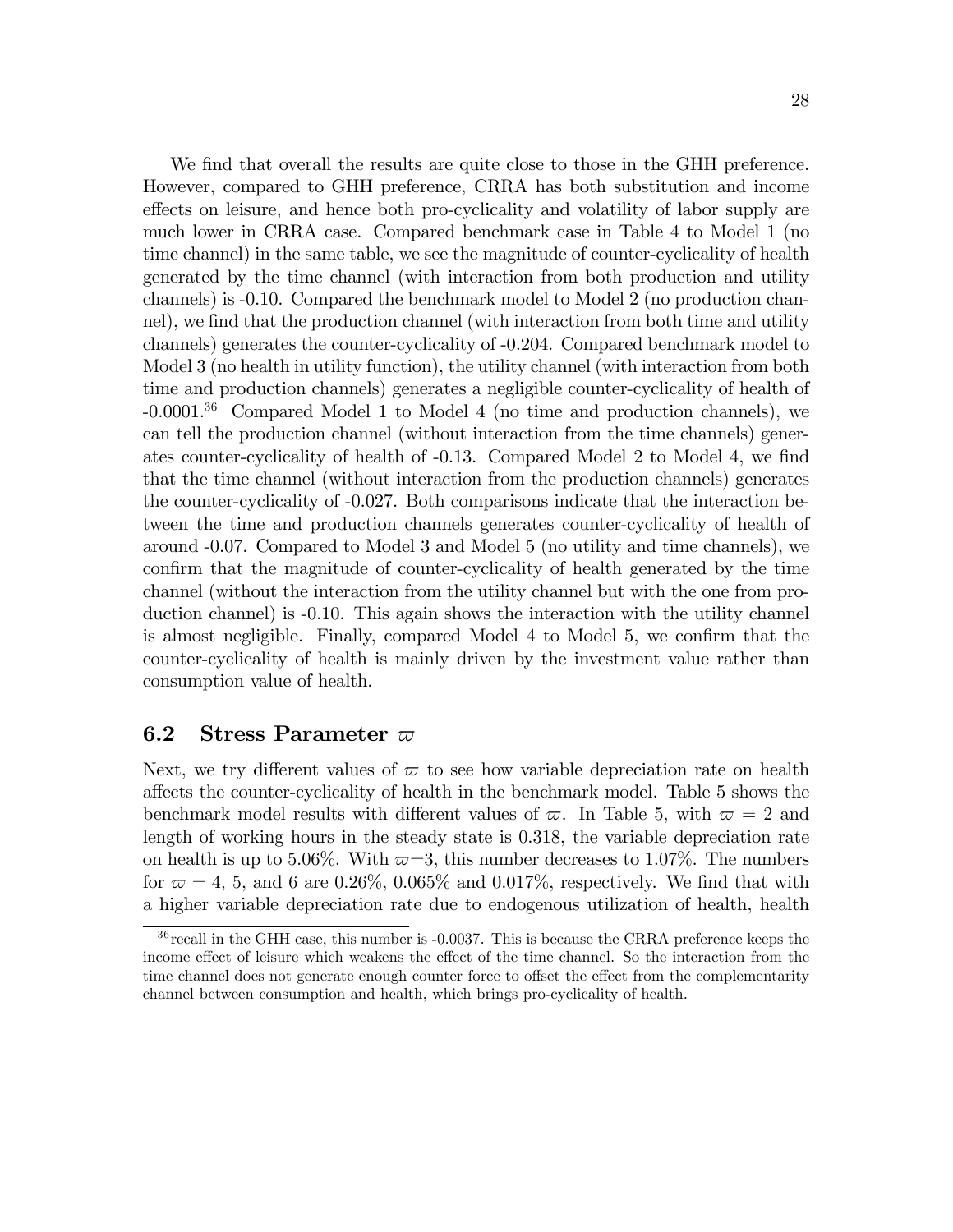stock becomes more counter-cylical in all cases (except the case with  $\varpi = 2$ ) since it strengthens the effect of production channel as  $\varpi$  increases and the production channel is the dominating mechanism to generate this counter-cyclicality.

#### 6.3 Natural Depreciation Rate of Health  $\delta_h$

The fourth experiment is to see how natural depreciation rate affects cyclical features. Dalgaard and Strulik (2010) claim that the natural depreciation rate on health is in between 3% and 4% per year. Scholz and Seshadri (2010) calibrate the natural depreciation rate to be around  $5.6\%$ . Based on these findings, we run the sensitivity analysis on  $\delta_h$  for four different values: 0.03, 0.04 (which is the value we use in the benchmark case in Section 4), 0.05, and 0.06. Table 6 shows the benchmark model simulations under different value of  $\delta_h$ . We find that the natural depreciation rate of health does not significantly change our quantitative results.

#### 6.4 Elasticity of Substitution between Consumption and Health

To test the sensitivity of our results to this elasticity of substitution parameter  $\eta$ , we take an extreme case to let  $\eta$  be equal to 1. In other words, we shut down the complementarity between consumption and health in the preference completely. The results for the benchmark model are shown in the second column of Table 7.  $\rho(H, Y)$  changes from -0.3320 in the benchmark model to -0.5411. It does not affect significantly the other dimensions of business cycle properties of key variables compared to the benchmark model.

In summary, our quantitative results are not significantly affected by these three parameters we choose rather than calibrate.

## 7 Conclusion

Are recessions good for your health? The answer is yes. We document that health status is counter-cyclical while the health expenditures are pro-cyclical in US. The striking result of counter-cyclicality of health status found by Ruhm (2000) thus is confirmed on a macroeconomic level.

Why are recessions good for your health? In order to answer this question, we develop a stochastic dynamic general equilibrium model with endogenous health accumulation. Motivated by the sharp contrast in the cyclicality of health status and health expenditure and the enormous empirical evidence regarding the uniqueness of health stock, the model has four distinct features to differentiate health stock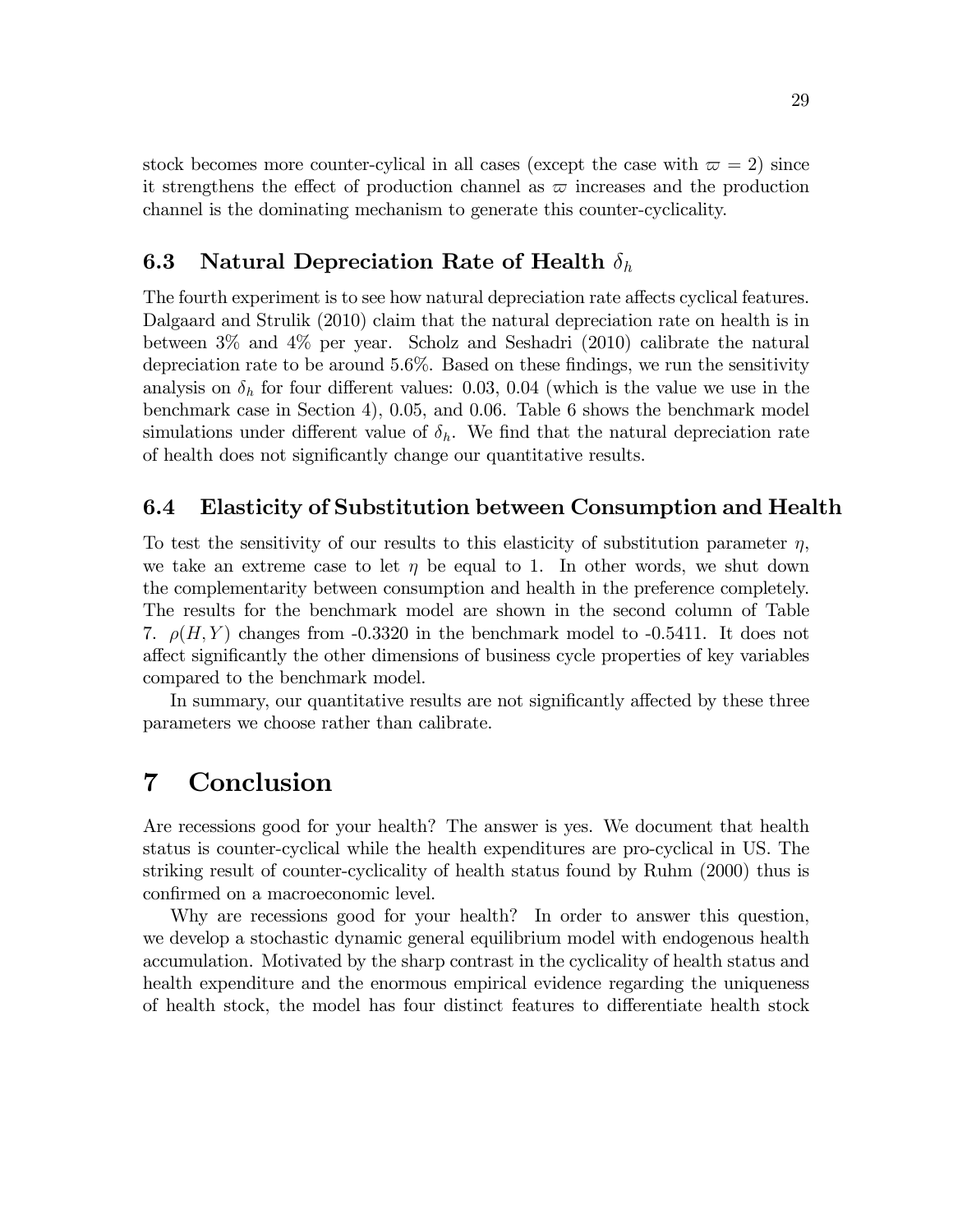from physical capital: 1) Both medical expenditures and leisure time are used to produce health stock; 2) Health enters into production function; 3) Depreciation rate of health stock negatively depends on working hours; 4) Health enters into utility function. With these features, the model is able to quantify the impact of three channels that are unique to health stock, namely the time channel (feature 1), production channel (features 2 and 3), and utility channel (feature 4) on the cyclicality of health status and health expenditure. We find that with the TFP shock estimated from the data, the benchmark model can replicate jointly the countercyclicality of health status and pro-cyclicality of health expenditures. Based on this success, we run several decomposition exercises to investigate the relative importance of each model feature in affecting the business cycle properties of health status. We find that the joint presence of both time and production channels is crucial in driving the counter-cyclicality of health stock as observed in the data. While the utility channel is quantitatively insignificant in affecting this counter-cyclicality. The dynamic interaction between the time and the production channels via work-leisure decision is a key mechanism to make your health better in recessions. In summary, the reason why recessions are good for your health is because during recessions, you work less. Less working hours imply you have more leisure time that can be used to enhance your health. Less working hours also imply the decrease in the degree of utilization of your health. You are less stressful and less exposed to workrelated accidents and injuries. All these channels lead to better health status during recessions.

## 8 Appendix: Extension of Including Bad Consumption

Ruhm (2000) conjectures that income growth due to economic expansion might increase the propensity of taking risky activities such as smoking, drinking and dangerous entertaining exercise, which might affect health negatively. However, apparently not all consumption behavior will hurt health. In this appendix, we take Ruhm's conjecture seriously and try to include this channel into the benchmark model in Section 3. In order to model this channel, we have to distinguish two types of consumption: health-neutral vs. bad consumption. Health-neutral consumption (such as eating nutritional food) provides utility and it does not hurt your health. In fact, health is complimentary to health-neutral consumption. In contrast, bad consumption (such as smoking and drinking) although provides utility, but negatively affects health stock. Put in this way, smoking and drinking accelerate the depreciation of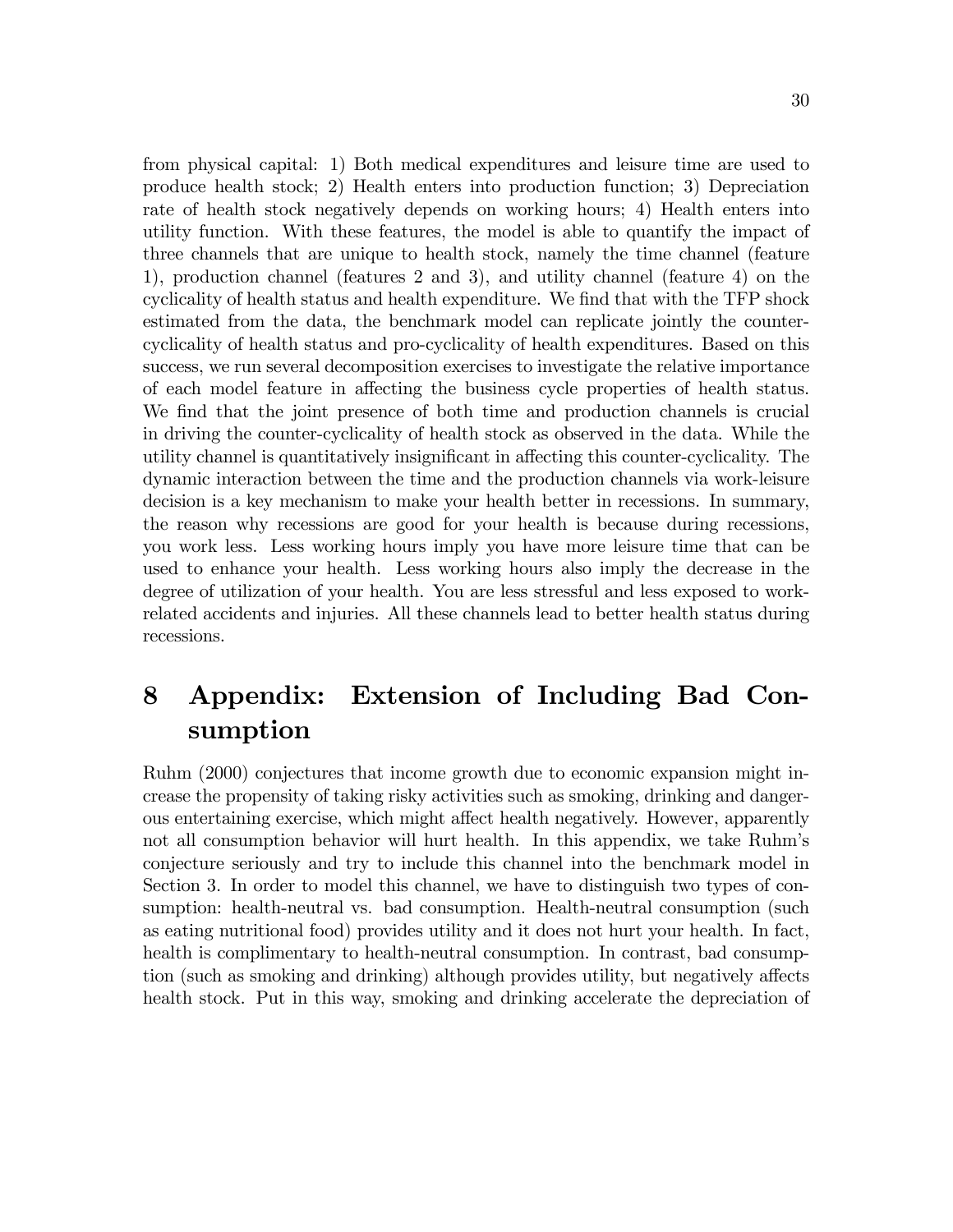the health stock. We thus have a following model which extends the benchmark model to address the difference between health-neutral and bad consumption. The preference changes to

$$
max \sum_{t=0}^{\infty} \beta^t u(C_{gt}, C_{bt}, L_t, H_t)
$$

with the period utility function

$$
u(C_{gt}, C_{bt}, L_t, H_t) = \log \left[ (\lambda C_{g,t} + (1 - \lambda) H_t^{1 - \eta})^{\frac{1}{1 - \eta}} + \nu C_{b,t} - \phi \frac{N_t^{1 + \rho}}{1 + \rho} \right].
$$
 (17)

The agent maximizes her utility subject to the following constraints

$$
C_{g,t} + C_{b,t} + M_t + I_t \le A e^{z_t} K_t^{\alpha} (N_t H_t)^{1-\alpha}
$$
\n
$$
I_t = K_{t+1} - (1 - \delta_k) K_t
$$
\n
$$
H_{t+1} = (1 - \delta_h - \frac{N_t^{\varpi}}{\varpi} - \frac{C_{b,t}^{\kappa}}{\kappa}) H_t + B(M_t^{\theta} L_t^{1-\theta})^{\xi}
$$
\n
$$
1 = N_t + L_t
$$
\n
$$
Z_{t+1} = \chi Z_t + \epsilon_{t+1}
$$
\n
$$
C_{gt}, C_{bt} \ge 0, K_0, H_0 > 0 \text{ given}
$$
\n(18)

where  $C_g$  stands for health-neutral consumption and  $C_b$  represents bad consumption. v represents the weight of bad consumption in the preference.  $\kappa > 1$  denotes the elasticity of depreciation rate of health with respect to the amount of bad consumption.

Using the definitions in equations  $(8)-(12)$ , we can have the following first order conditions for this economy:

$$
\frac{\partial u}{\partial C_{g,t}} = \beta \frac{\partial u}{\partial C_{g,t+1}} (MPK_{t+1} + 1 - \delta_k)
$$
\n(19)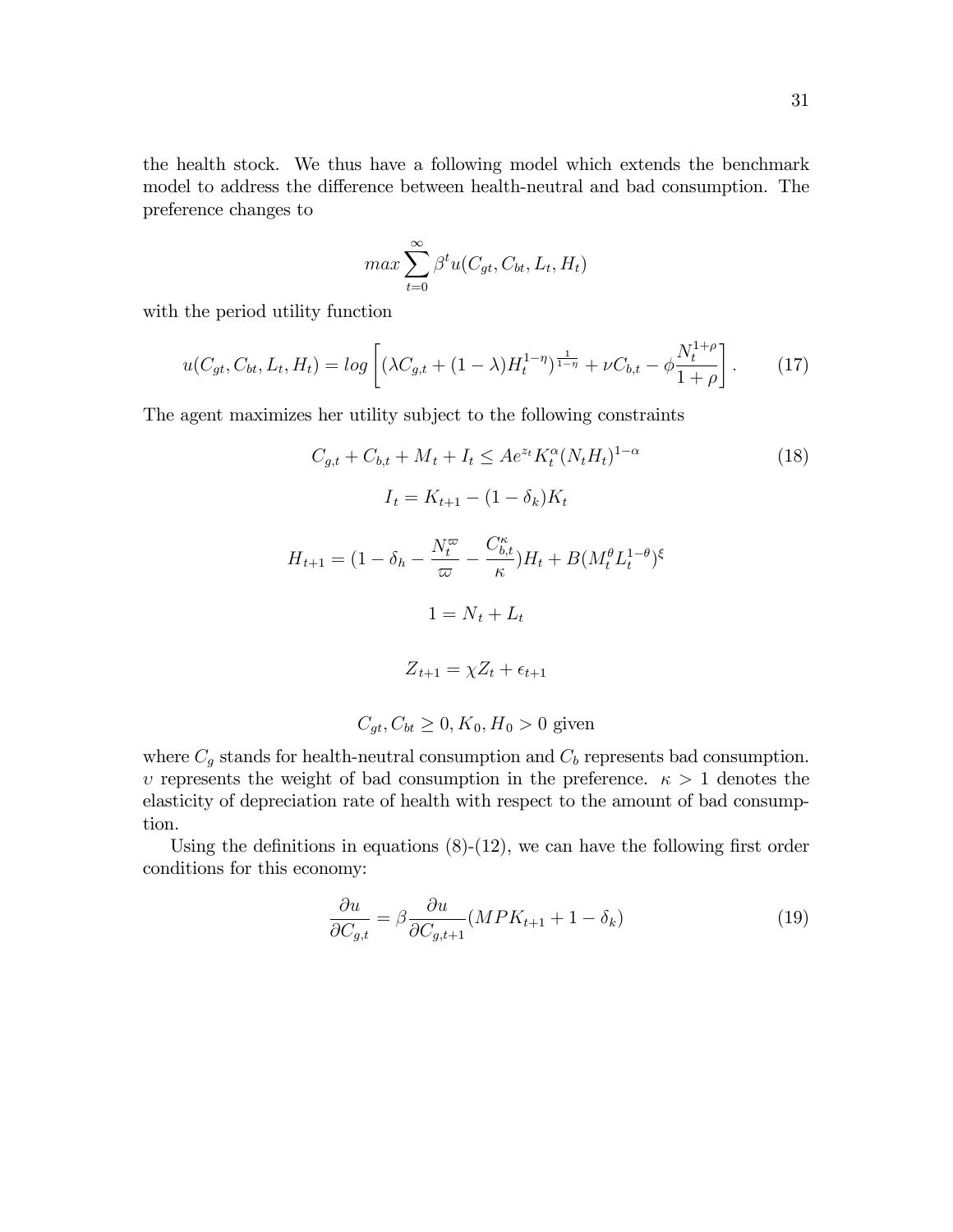$$
\frac{\partial u/\partial L_t}{\partial u/\partial C_{g,t}} = MPN_t - \frac{H_t N_t^{\varpi - 1} + MPV_t}{MPM_t}
$$
\n(20)

$$
\frac{\partial u}{\partial C_{g,t}} = \beta MPM_t \left\{ \frac{\partial u}{\partial H_{t+1}} + \frac{\partial u}{\partial C_{g,t+1}} MPH_{t+1} + (1 - \delta_h - \frac{N_{t+1}^{\varpi}}{\varpi} - \frac{C_{b,t+1}^{\kappa}}{\kappa}) \frac{\partial u/\partial C_{g,t+1}}{MPM_{t+1}} \right\}
$$
(21)

$$
\frac{\partial u/\partial C_{b,t}}{\partial u/\partial C_{g,t}} = 1 + \frac{H_t C_{b,t}^{\kappa - 1}}{M P M_t}
$$
\n(22)

Equation (22) is a new FOC generated by including bad consumption into the benchmark model. It governs the choice between bad and health-neutral consumption. If an individual chooses to give up one unit of bad consumption but rather consume one unit of good consumption, besides the one-to-one correspondence embodied in the budget constraint equation  $(18)$  (that's why we have 1 in the right hand side in equation 22), she will obtain some additional gain in health. Since she consumes less bad consumption, her health will improve by the amount  $H_t C_{b,t}^{\kappa-1}$ . This improvement will save her the amount of medical expenditure  $\frac{H_t C_{b,t}^{\kappa-1}}{MPM_t}$ , which can be used for health-neutral consumption to improve her utility.

Besides the five clibrated parameters in Table 2, this model adds two new parameters that need to be calibrated: v and  $\kappa$ . Since discount rate  $\beta$  is very stable in all the cases, we fix  $\beta = 0.9574$ . We then need to calibrate six parameters. In addition to the Öve moment conditions used to calibrate Öve parameters in the benchmark case as shown in Table 2, we calibrate  $\kappa$  to match the average share of alcohol and tobacco consumption in total non-durable goods consumption in the NIPA data for the period 1995-2007, which is 9.1%. Now we have six parameters to match six moment conditions.<sup>37</sup> We also pick scale factor  $A$  to match the absolute level of GDP 0.1610 as in the benchmark model. We report the results in Table 8 in the column titled "Bad consumption 1." For the purpose of comparison, we also list the results for the benchmark model in the same table.

By adding in the bad consumption channel into the benchmark framework, the counter-cyclicality of health stock increases from -0.3320 in the benchmark case to

<sup>&</sup>lt;sup>37</sup>The calibration ends up with  $\lambda = 0.0022$ ,  $v = 1.3028$ ,  $\phi = 2.6033$ ,  $B = 0.0299$ ,  $\theta = 0.2155$ , and  $\kappa = 4.2038$ . With the steady state level of bad consumption, this implies the health stock depreciates at a rate of 0.000000075% per year due to bad consumption that hurts health.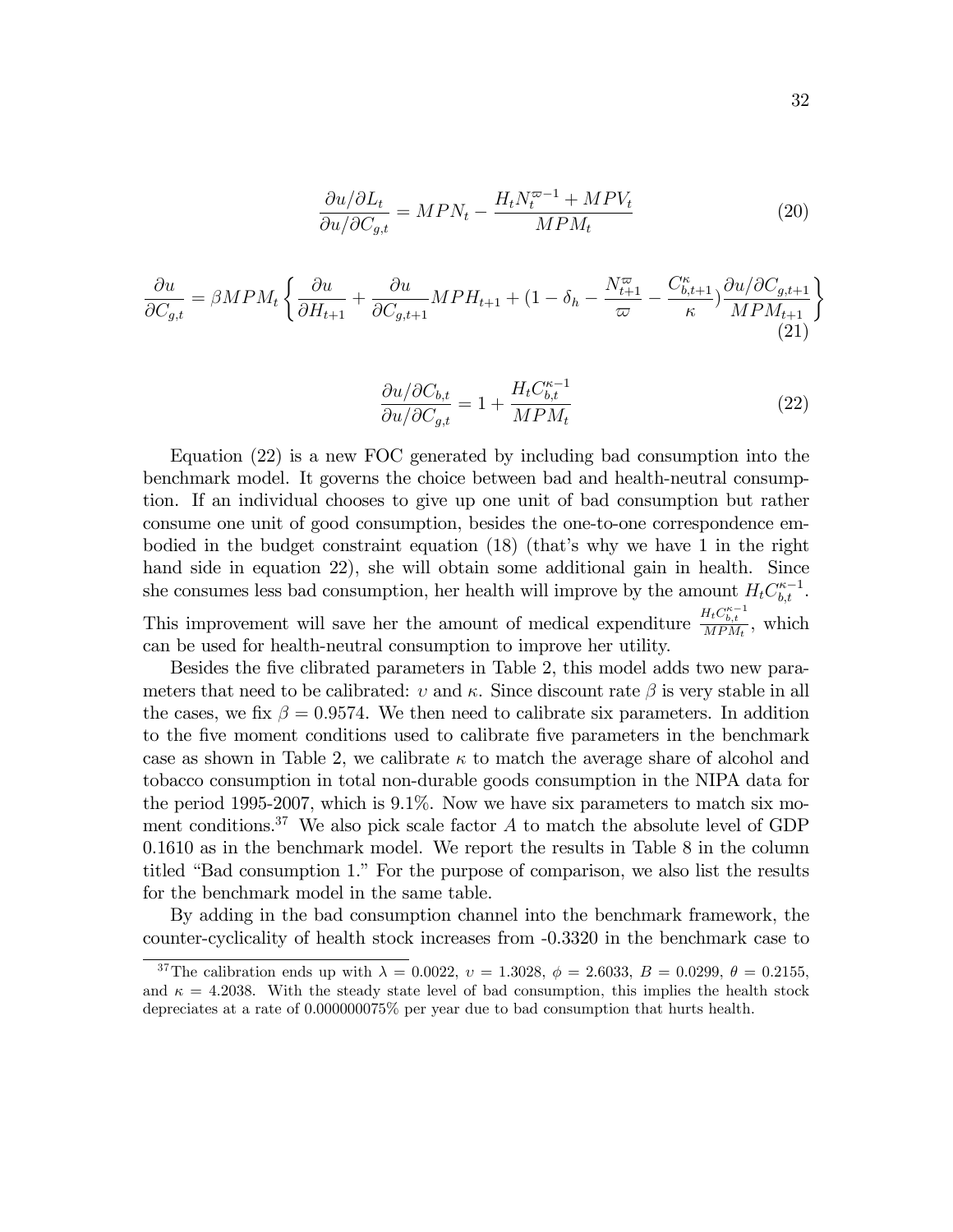-0.3691. That said, bad consumption channel indeed generates counter-cyclicality of health stock in the model as Ruhm conjectured, although it is not quantitatively significant. Notice that bad consumption acts quite different from health-neutral consumption. Health-neutral consumption is surprisingly much alike health stock, both in terms of correlation with GDP and the volatility. This could be due to the fact that health-neutral consumption is highly complementary to health stock in the utility function. On the other hand, bad consumption is extremely volatile and pro-cyclical as predicted by Ruhm (2000).

However, the quantitative results of bad consumption model might depend on the way we model bad consumption in the preference. In a following exercise, we change the preference to

$$
u(C_{gt}, C_{bt}, L_t, H_t) = \log \left[ (\lambda C_{g,t} + (1 - \lambda) H_t^{1 - \eta})^{\frac{1}{1 - \eta}} - \phi \frac{N_t^{1 + \rho}}{1 + \rho} \right] + v \log C_{b,t} \tag{23}
$$

In other words, bad consumption does not bundle with health-neutral consumption, health and leisure in the form of GHH, and it is rather separable from other elements. We again recalibrate this economy and pick  $A$  to control level effect. The results are reported in the column titled "Bad consumption 2" in Table 8. In this model, bad consumption is much alike good consumption. The results are similar to those in the original benchmark model. However, in contrast to the first specification, now counter-cyclicality of health decreases from -0.3320 in the benchmark case to -0.3168. Including bad consumption channel surprisingly brings pro-cyclicality, although again it is not quantitatively significant.<sup>38</sup>

$$
u(C_{gt}, C_{bt}, L_t, H_t) = \frac{\log[\lambda C_{gt}^{1-\eta} + (1-\lambda)H_t^{1-\eta}]}{1-\eta} + v\log C_{b,t} - \phi \frac{N_t^{1+\rho}}{1+\rho}
$$
(24)

We recalibrate the economy and control the level effect. We find that the results are quantitatively similar to the case of "Bad consumption 2." Compared to the benchmark case with that preference (i.e., column "Benchmark" in Table 3), counter-cyclicality of health decreases from  $-0.3177$  in the benchmark case to -0.3246. It shows again that the bad consumption channel brings countercyclicality of health stock, but not quantitatively significant.

<sup>38</sup> In order to check the robustness of our results, we also run an experiment to include bad consumption into the benchmark model CRRA preference as in Section 6.1. Our preference changes to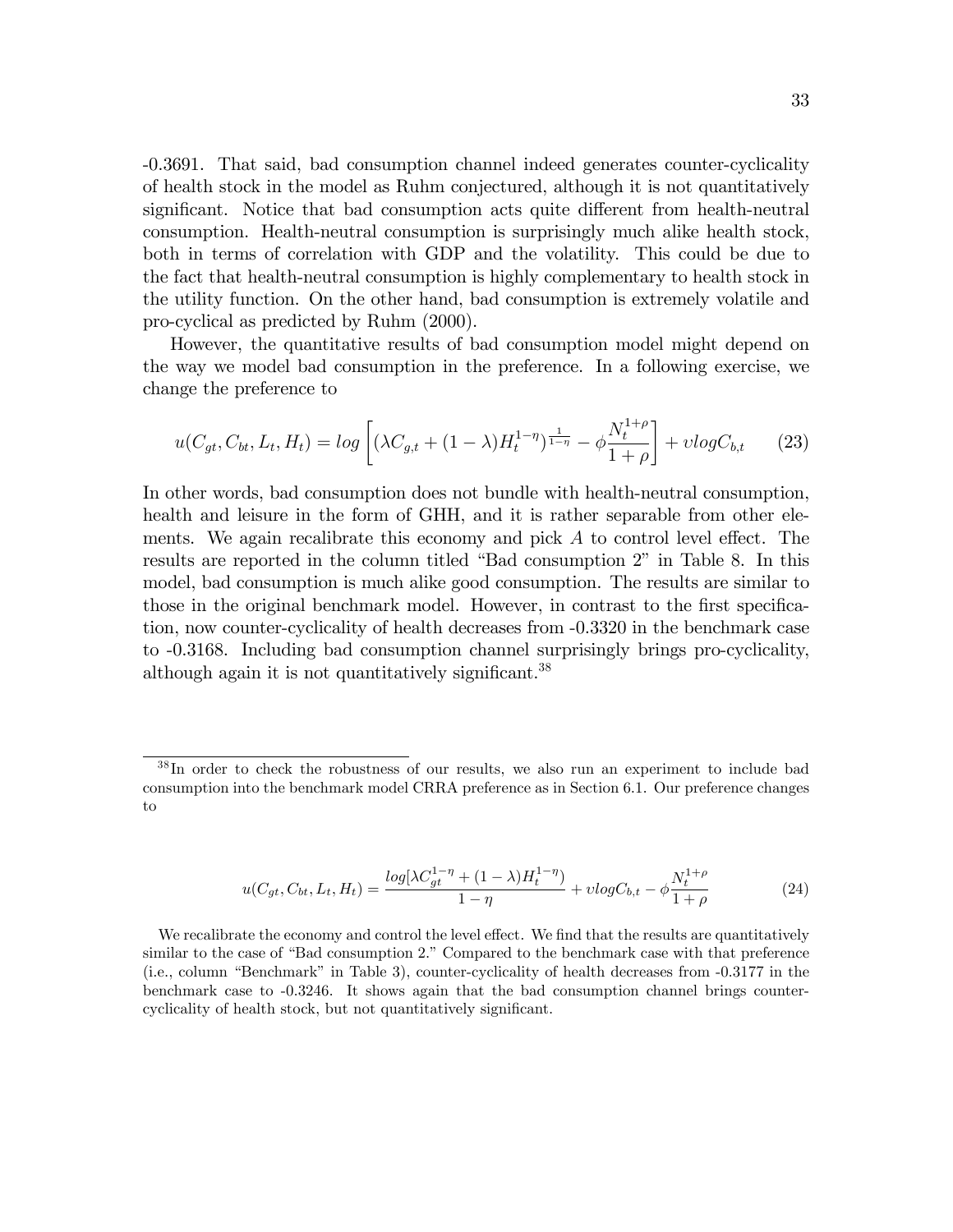## References

- [1] Aguiar, M., E. Hurst and L. Karabarbounis  $(2011)$  : "Time Use During Recessions," NBER Working Paper No. 17259.
- [2] Brown, D., G. Wang, and M.A. Safran (2005): "A Preliminary Analysis of Medical Expenditures Among Active and Sedentary US Adults with Metal Disorders," American Journal of Health Behavior 29(3), 195-205.
- [3] Coleman, G. J., and D. M. Dave (2011): "Exercise, Physical Activity, and Extertion Over the Business Cycle," NBER Working Paper No. 17406.
- [4] Contoyannis, P., and A. M. Jones (2004): "Socio-economic Status, Health and Lifestyle," Journal of Health Economics 23, 965-995.
- [5] Cooley, T. F., and E. C. Prescott (1995): "Economic Growth and Business Cycle," Chapter 1 in T. F. Cooley ed. Frontier of Business Cycle Research, 1-38.
- [6] Colditz, G. A. (1999): "Economic Costs of Obesity and Inactivity," Medicine  $&$ Science in Sports & Exercise  $31(11)$ , S663-667.
- [7] Dalgaard, C., and H. Strulik (2010): "Optimal Aging and Death," PGDA Working Paper No. 58.
- [8] Dehejia, R. and A. Lleras Muney (2004): "Booms, Busts, and Babies's Health," Quarterly Journal of Economics 119(3), 1091-1130.
- [9] Edwards, R.  $(2011)$ : "American Time Use Over The Business Cycle," unpublished mimeo.
- [10] Finkelstein, A., E. Luttmer, and M. Notowidigdo  $(2010)$ : "What Good Is Wealth Without Health? The Effect of Health On The Marginal Utility of Consumption," unpublished mimeo.
- [11] Fonseca, R., P. Michaud, T. Gamama, and A. Kapteyn  $(2009)$ : "On The Rise of Health Spending and Longevity,î IZA discussing paper No. 4622.
- [12] Freeman, D.G. (1999): "A Note On Economic Conditions and Alcohol Problems," Journal of Health Economics  $18(5)$ , 661-670.
- [13] Gerdtham, U.-G. and M. Johannesson  $(2005)$ : "Business Cycles and Mortality: Results From Swedish Micro Data," Social science and Medicine  $60(1)$ , 205-218.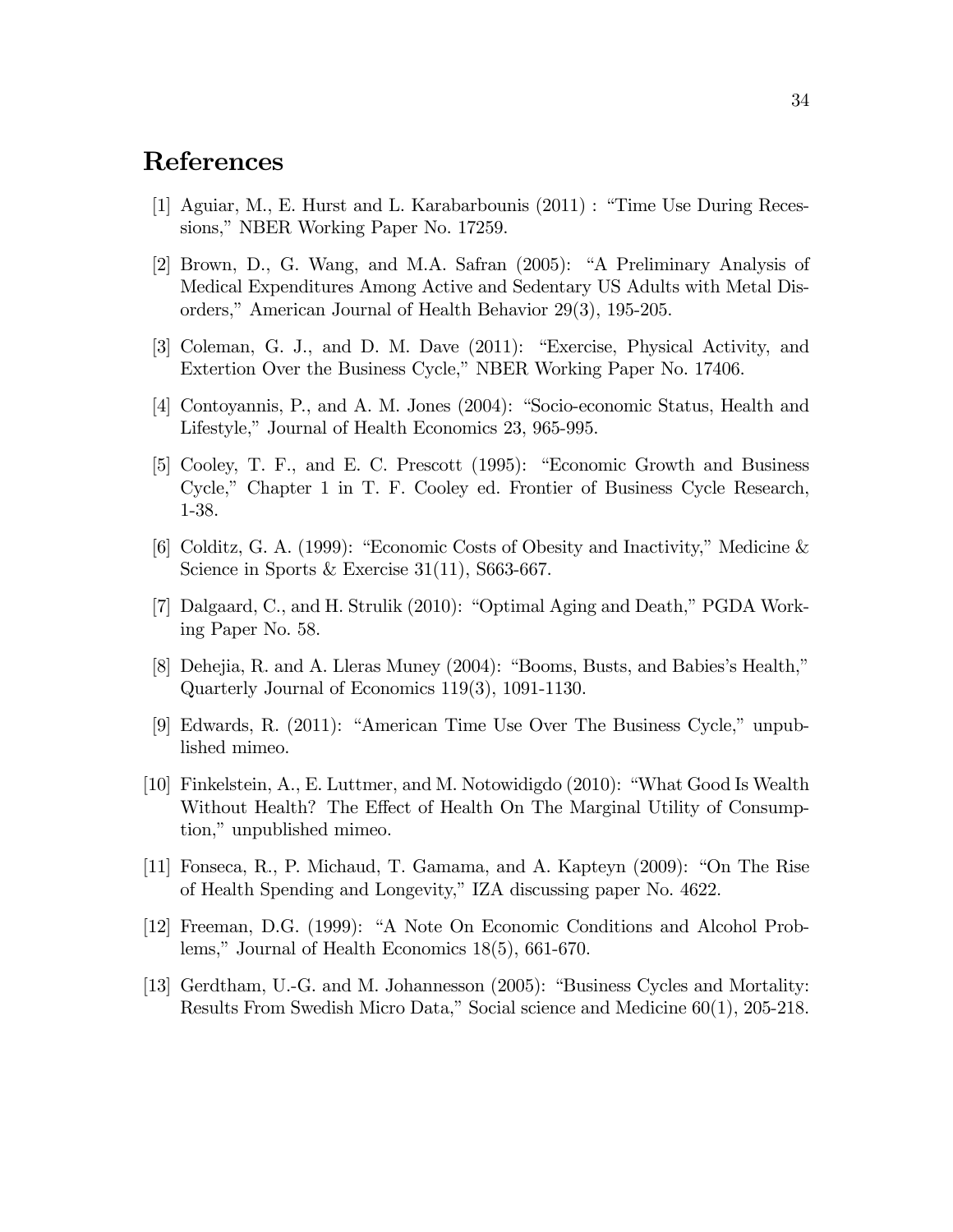- $[14]$  Gerdtham, U.-G. and C. J. Ruhm  $(2006)$ : "Death Rise In Good Economic Times: Evidence From The OECD," Economics and Human Biology 4, 298-316.
- [15] Greenwood, J., Z. Hercowitz and G. W. Huffman (1988): "Investment, Capacity Utilization, and The Real Business Cycle," American Economic Review  $78(3)$ , 402-417.
- [16] Grossman, M. $(1972)$ : "On The Concept of Health Capital and The Demand for Health," Journal of Political Economy 80, 223-255.
- $[17]$  He, H., and K. X. D. Huang  $(2013a)$ : "Why Do Americans Spend So Much More on Health Care Than Europeans?–A General Equilibrium Macroeconomic Analysis" unpublished mimeo.
- [18] He, H., K. X. D. Huang, and S. Hung  $(2013b)$ : "Substituting Leisure for Health Expenditure: A General Equilibrium-Based Empirical Investigation," mimeo, Vanderbilt University.
- [19] Huang, K. X. D. and G. W. Huffman  $(2010)$ : "A Defense of The Current US Tax Treatment of Employer-Provided Medical Insurance," unpublished mimeo.
- [20] Hall, R. E. and C. I. Jones (2007): "The Value of Lofe and The Rise in Health Spending," Quarterly Journal of Economics 112, 39-72.
- [21] Halliday, T., H. He, and H. Zhang  $(2011)$ : "Health Investment Over The Lifecycle," unpublished mimeo.
- [22] Haskell, W. L. (1994): "Health Consequence of Physical Activity: Understanding and Challenges Regarding Dose-Response," Medicine and Science in Sports and Exercise, 26(6), 649-660.
- $[23]$  Jones C. I. and P. J. Klenow  $(2011)$ : "Beyond GDP? Welfare across Countries," NBER working paper No.16352.
- [24] Kenkel, D. (1995): "Should You Eat Breakfast? Estimates From Health Production Functions," Health Economics  $4(1)$ , 15-29.
- [25] Kydland, F. E. and E. C. Prescott  $(1982)$ : "Time to Build and Aggregate Fluctuations," Econometrica  $50(6)$ , 1345-1370.
- [26] Miller, D., M. E. Page, A. H. Stevens, and M. Filipski  $(2009)$ : "Why Are Recessions Good For Your Health," American Economic Review  $99(2)$ , 122-127.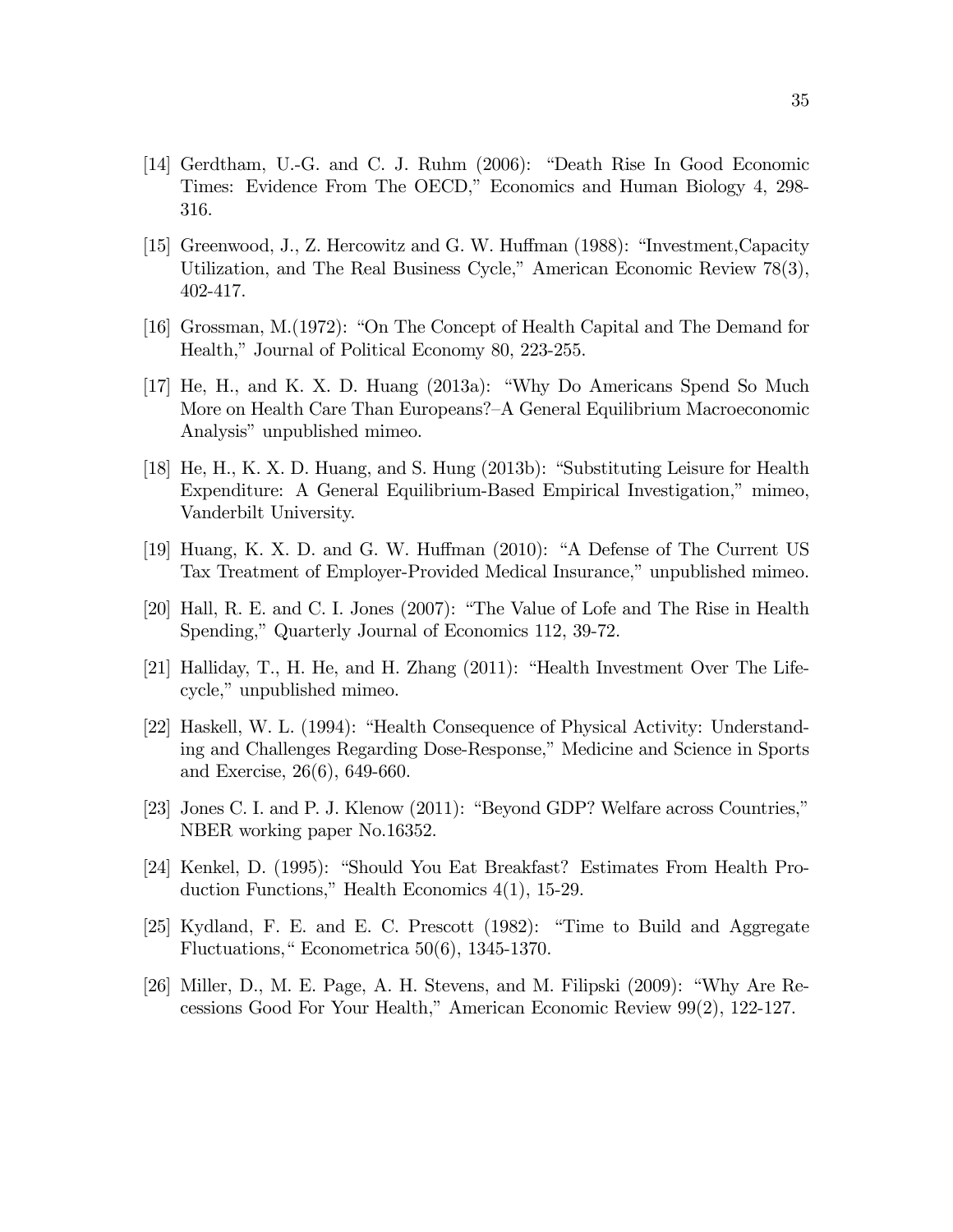- [27] Neumayer, E. (2004): "Recessions Lower (some) Mortality Rates: Evidence From Germany," Social science and Medicine  $58(6)$ , 1037-1047.
- [28] Pratt, M., C.A. Macera, and G. Wang  $(2000)$ : "Higher Direct Medical Costs Associated with Physical Inactivity," The Physician and Sports Medicine 28, 63-70.
- [29] Ruhm, C. J. (2000): "Are Recessions Good For Your Health?" Quarterly Journal of Economics 115(2), 617-650.
- [30] Ruhm, C.J. and W. E. Black (2002): "Does Drinking Really Decrease in Bad Times?" Journal of Health Economics  $21(4)$ , 659-678.
- [31] Ruhm, C.J. (2003): "Good Times Make You Sick," Journal of Health Economics 24(4), 637-658.
- [32] Ruhm, C.J. (2005): "Mortality Increases During Economic Upturns," International Journal of Epidemiology 34(6), 1206-1211.
- [33] Ruhm, C.J. (2007): "A Healthy Economy Can Break Your Heart," Demography 44(4), 829-848.
- [34] Scholz, J. and A. Seshadri (2010): "Health and Wealth in A Life-cycle Model," unpublished mimeo.
- [35] Sullivan, D. and T. von Wachter (2007): "Mortality, Mass-layoffs, and Career Outcomes: An Analysis Using Administrative Data,î NBER Working Paper No. 13626.
- [36] Suen, R. (2006): "Technological Advance and the Growth in Health Care Spending," unpublished mimeo.
- [37] Sacker, A., and N. Cable (2005): "Do Adolescent Leisure-Time Physical Activities Foster Health and Well-Being in Adulthood? Evidence from Two British Birth Cohort," European Journal of Public Health  $16(3)$ , 331-335.
- [38] Sparks K., and C. Cooper (1997): "The Effects of Hours of Work on Health: A Meta-Analytic Review," Journal of Occupational and Organizational Psychology 70, 391-408.
- [39] Thornton, J. (2002): "Estimating A Health Production Function for The US: Some New Evidence," Applied Economics  $34(1)$ , 59-62.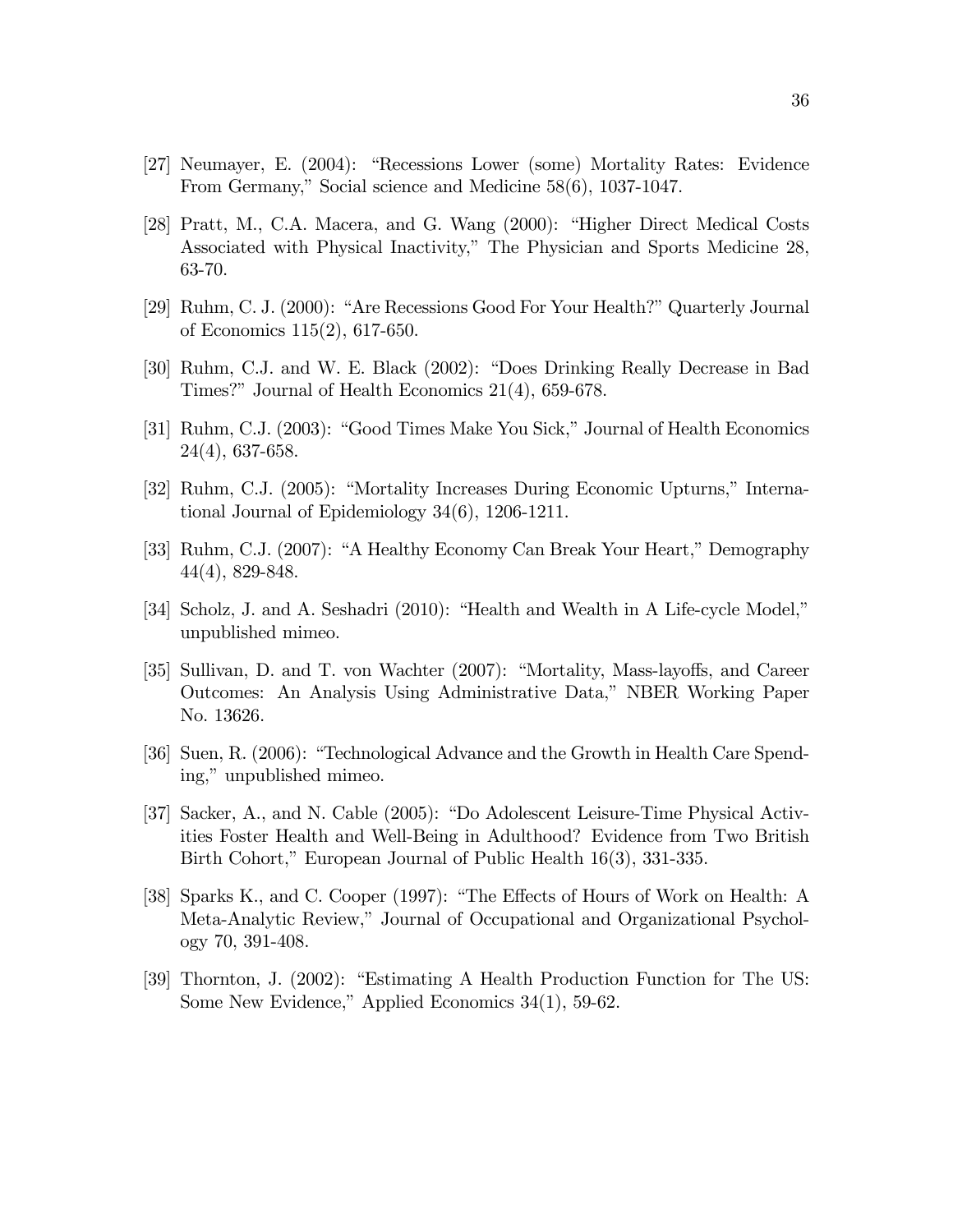- [40] Tapia Granados, J. A. and E. L. Ionides (2008): "The Reversal of The Relation Between Economic Growth and Health Progress: Sweden in The 19th and 20th Centuries," Journal of Health Economics  $27(3)$ , 544–563.
- [41] Tapia Granados, J. A. and A.V. Diez Roux (2009): "Life and Death During the Great Depression," PNAS 106(41), 17290-17295.
- [42] Viscusi, W. and W. Evans (1990): "Utility Functions That Depend on Health Status: Estimates and Economic Implications," American Economic Review 80, 353-374.
- $[43]$  Xu, X. and R. Kaestner (2010): "The Business Cycle and Health behaviors," NBER working paper No.15737.
- [44] Wang G. and D. Brown (2004): "Impact of Physical Activity on Medical Expenditure Among Adults Downhearted and Blue," American Journal of Health Behavior 28(3), 208-217.
- [45] Warburton, D. E. R., C. W. Nicol, and S. S. D. Bredin  $(2006)$ : "Health Benefits of Physical Activity: The Evidence," Canadian Medical Association Journal 174(6), 801-809.
- [46] Yogo, M. (2009): "Portfolio Choice in Retirement: Health Risk and The Demand for Annuities, Housing and Risky Assets," unpublished mimeo.
- $[47]$  Zhao, K. (2010): "Social Security and The Rise in Health Spending: A Macroeconomic Analysis," Unpublished mimeo.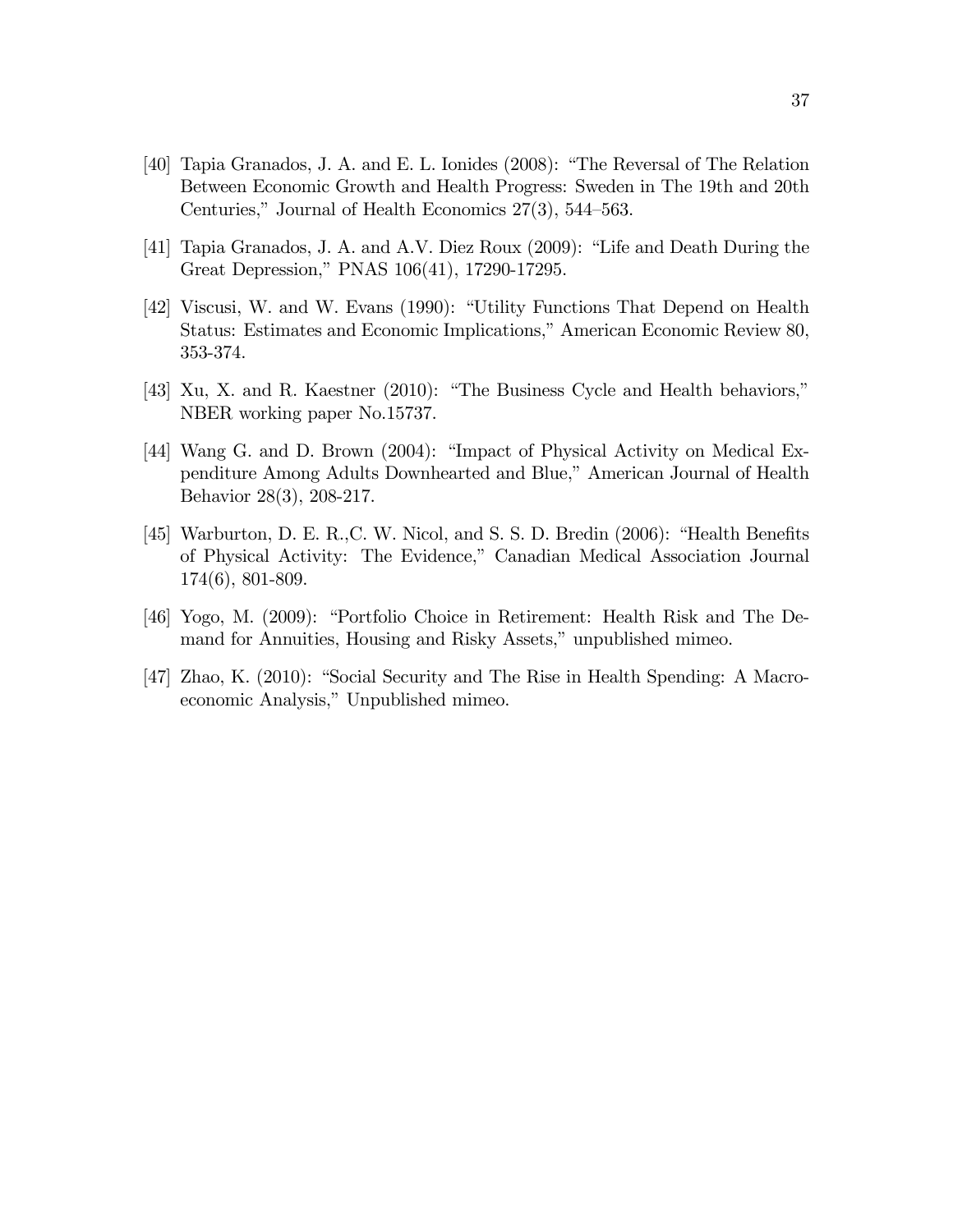

Figure 1: Cyclicality of health status and health expenditure: 1960-2007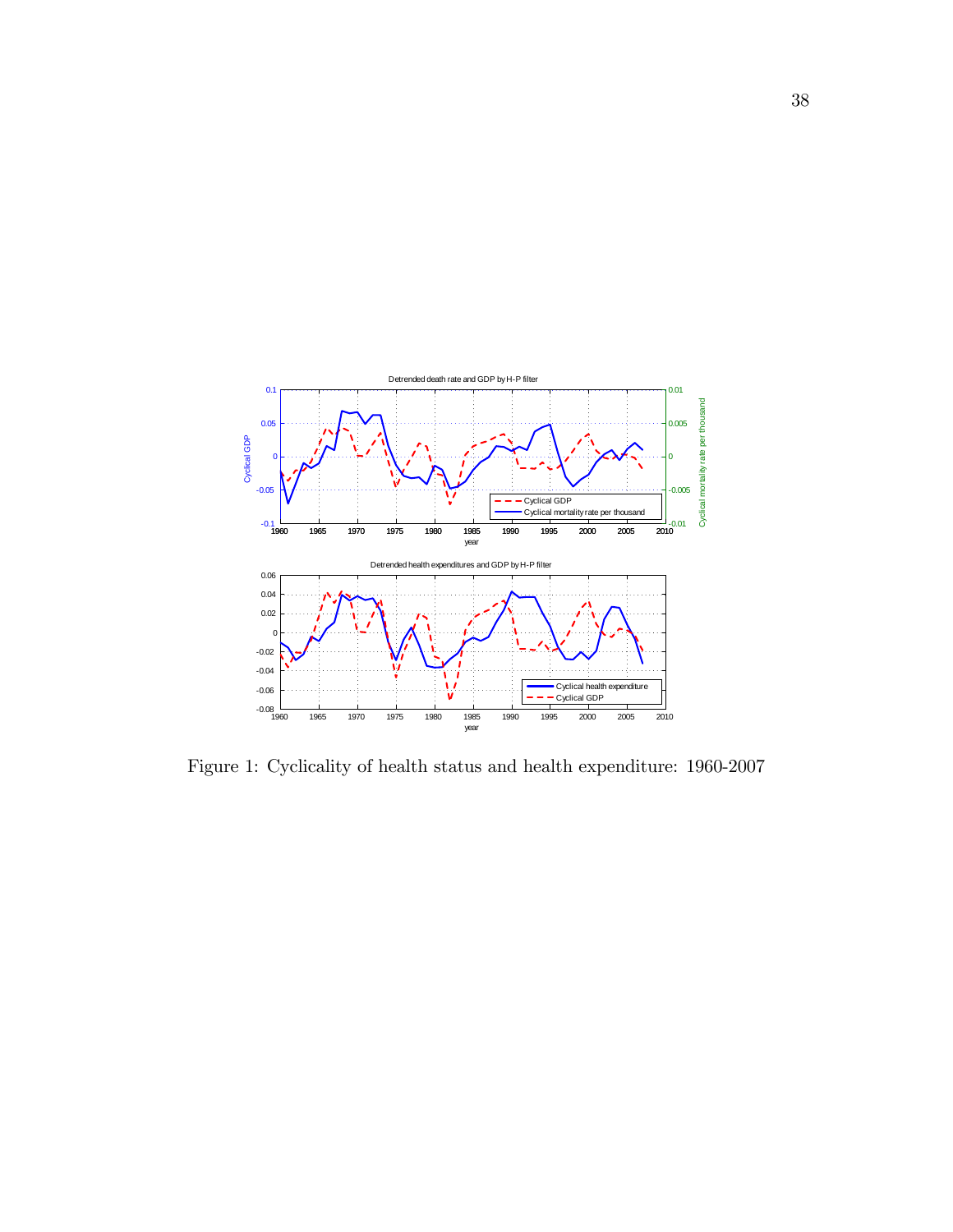

Figure 2: Cyclicality of work-related fatal injuries: 1992-2010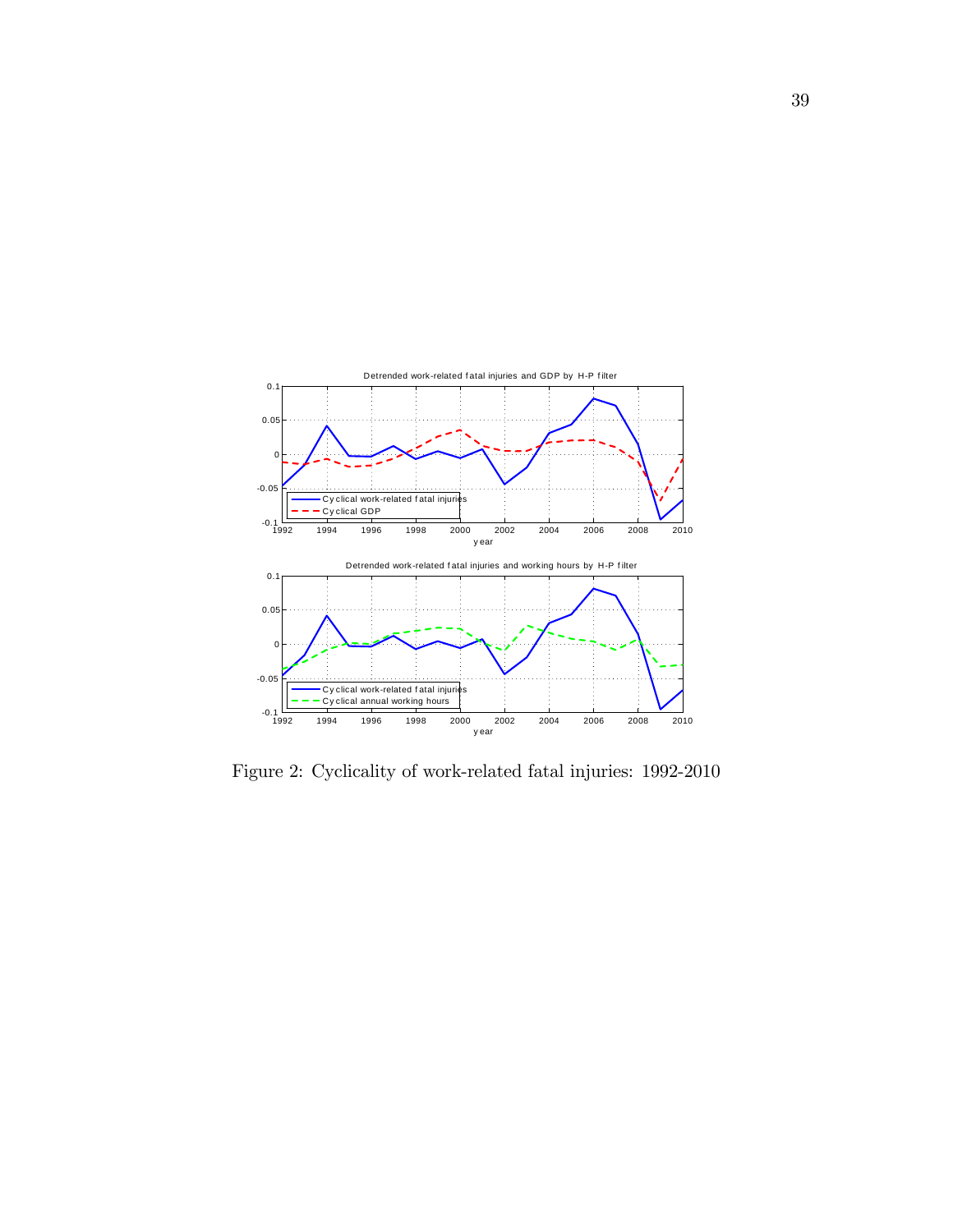| Dependent Variable:      | Tobit marginal effect of |
|--------------------------|--------------------------|
| US time use in           | State unemployment rate  |
| Sleeping                 | $1.776***$               |
| Home food prep           | $0.449**$                |
| Working & related        | $-5.798***$              |
| Eating and drinking      | $0.499**$                |
| Socializing $&$ relaxing | $2.874***$               |
| Telephoning              | $0.311***$               |

Table 1: Tobit marginal effects on time use, ATUS 2003-2009

Source: Replication from Table 4 in Edwards (2011). Each cell in the table is the marginal effect on the type of observed time use in the ATUS shown in that row that is associated with the state-level unemployment rate. Asterisks denote statistical significance at the 1 percent  $(***),$ 5 percent  $(**)$  and 10 percent  $(*).$ 

| Parameter              | Description                               | Value          | <b>Source</b>                        |
|------------------------|-------------------------------------------|----------------|--------------------------------------|
| $\eta$                 | elasticity $b/w$ consumption and health   | 8.85           | Halliday et al. $(2011)$             |
| ρ                      | coeff. of labor elasticity                | $\overline{2}$ | labor elas. $= 0.5$                  |
| $\alpha$               | capital share                             | $0.4\,$        | Cooley and Prescott (1995)           |
| $\delta_k$             | depreciation rate of capital              | 0.076          | Cooley and Prescott (1995)           |
| $\delta_h$             | depreciation rate of health               | 0.04           | Dalgaard and Strulik (2010)          |
|                        | return to scale for health production     | 1.00           | Grossman $(1972)$                    |
| $\chi$                 | autocorr coefficient                      | 0.95           | Cooley and Prescott (1995)           |
| $\sigma_{\varepsilon}$ | std. of Solow residuals                   | 0.0151         | Data (NIPA 1960-2007)                |
| $\varpi$               | elas. of dep. of health w.r.t work. hours | 5.00           | Chosen                               |
| Calibrated             |                                           |                | Target                               |
| $\beta$                | subjective discount factor                | 0.9574         | Capital-output ratio $=3.32$         |
| л                      | share of cons in $C-H$ combo              | 0.5256         | Consumption-output ratio=0.648       |
| $\varphi$              | weight of leisure                         | 2.6470         | working hours= $0.318$               |
| В                      | productivity of health technology         | 0.0486         | H. expenditure-output ratio= $0.102$ |
| $\theta$               | share of H. exp. in H. production         | 0.3378         | H. Exp.-total consum. ratio=0.124    |

Table 2: Model parameters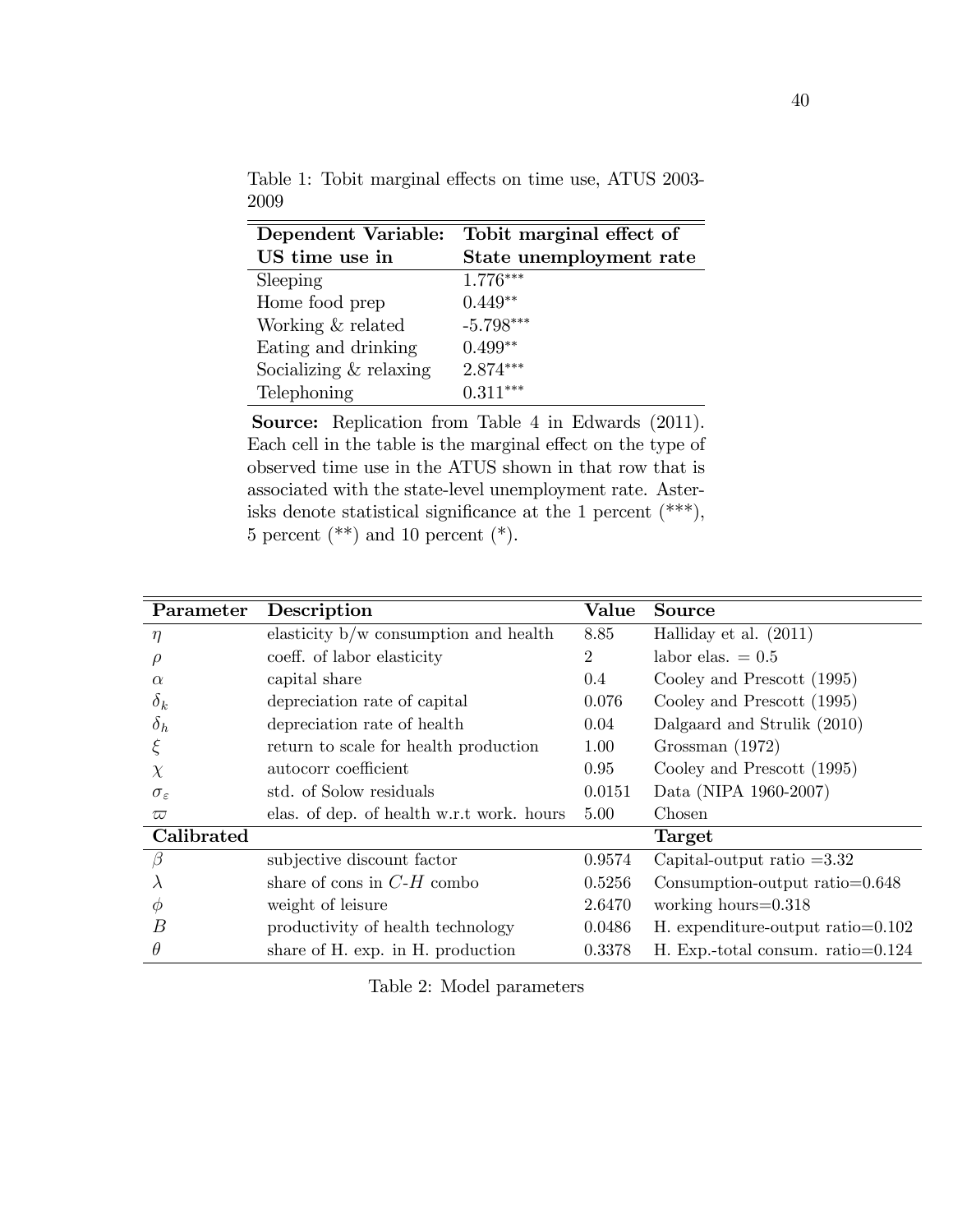| $\%$         | Data      | $_{\rm RBC}$ | Benchmark | Model 1   | Model 2   | Model 3   | Model 4   | Model 5   |
|--------------|-----------|--------------|-----------|-----------|-----------|-----------|-----------|-----------|
| $\sigma(Y)$  | 2.55      | 2.0177       | 2.0576    | 2.0680    | 1.7203    | 2.0639    | 1.7624    | 2.0757    |
| $\sigma(C)$  | 1.99      | 1.1323       | 1.2926    | 1.3095    | 0.4802    | 1.2982    | 0.4966    | 1.3156    |
| $\sigma(I)$  | 5.98      | 5.1557       | 4.4208    | 4.3337    | 4.0246    | 4.4349    | 5.3543    | 4.3571    |
| $\sigma(N)$  | 1.73      | 0.6726       | 0.6210    | 0.6485    | 0.0675    | 0.6317    | 0.1324    | 0.6612    |
| $\sigma(M)$  | 2.48      |              | 1.5674    | 1.7545    | 4.8358    | 1.5559    | 4.9758    | 1.7332    |
| $\sigma(H)$  | 0.34      |              | 0.0438    | 0.0692    | 0.2939    | 0.0463    | 0.3014    | 0.0716    |
| $\rho(C, Y)$ | 0.9270    | 0.9062       | 0.9734    | 0.9749    | 0.8091    | 0.9729    | 0.8149    | 0.9741    |
| $\rho(M,Y)$  | 0.3722    |              | 0.9702    | 0.9808    | 0.9984    | 0.9690    | 0.9985    | 0.9796    |
| $\rho(N,Y)$  | 0.8031    | 1.0000       | 0.9992    | 1.0000    | 0.8446    | 0.9993    | 0.9698    | 1.0000    |
| $\rho(I,Y)$  | 0.8704    | 0.9614       | 0.9786    | 0.9790    | 0.9843    | 0.9781    | 0.9848    | 0.9784    |
| $\rho(H,Y)$  | $-0.3874$ |              | $-0.3320$ | $-0.2093$ | $-0.0435$ | $-0.3283$ | $-0.0405$ | $-0.2119$ |

Table 3: Cyclical behavior of the model economy

| $\sqrt[6]{\delta}$ | Data      | $_{\rm RBC}$ | <b>Benchmark</b> | Model 1   | Model 2   | Model 3   | Model 4   | Model 5   |
|--------------------|-----------|--------------|------------------|-----------|-----------|-----------|-----------|-----------|
| $\sigma(Y)$        | 2.55      | 1.8278       | 1.8746           | 1.8839    | 1.6572    | 1.8824    | 1.7268    | 1.8840    |
| $\sigma(C)$        | 1.99      | 0.9779       | 1.0260           | 1.0337    | 0.4182    | 1.0307    | 0.4439    | 1.0305    |
| $\sigma(I)$        | 5.98      | 4.8918       | 4.5298           | 4.5238    | 4.1308    | 4.5635    | 4.2691    | 4.5165    |
| $\sigma(N)$        | 1.73      | 0.3576       | 0.1469           | 0.1508    | 0.0650    | 0.1518    | 0.0610    | 0.1513    |
| $\sigma(M)$        | 2.48      |              | 1.5432           | 1.6029    | 4.2050    | 1.5213    | 4.4602    | 1.6207    |
| $\sigma(H)$        | 0.34      |              | 0.0607           | 0.0667    | 0.2133    | 0.0625    | 0.2367    | 0.0702    |
| $\rho(C, Y)$       | 0.9270    | 0.8801       | 0.9318           | 0.9296    | 0.8222    | 0.9289    | 0.8107    | 0.9292    |
| $\rho(M,Y)$        | 0.3722    |              | 0.9666           | 0.9788    | 0.9961    | 0.9649    | 0.9974    | 0.9788    |
| $\rho(N,Y)$        | 0.8031    | 0.9015       | 0.9068           | 0.9255    | $-0.4740$ | 0.9130    | 0.3706    | 0.9261    |
| $\rho(I, Y)$       | 0.8704    | 0.9596       | 0.9694           | 0.9695    | 0.9851    | 0.9684    | 0.9849    | 0.9694    |
| $\rho(H,Y)$        | $-0.3874$ |              | $-0.3177$        | $-0.2172$ | $-0.1134$ | $-0.3176$ | $-0.0867$ | $-0.2159$ |

Table 4: Cyclical behavior of the model economy with CRRA preference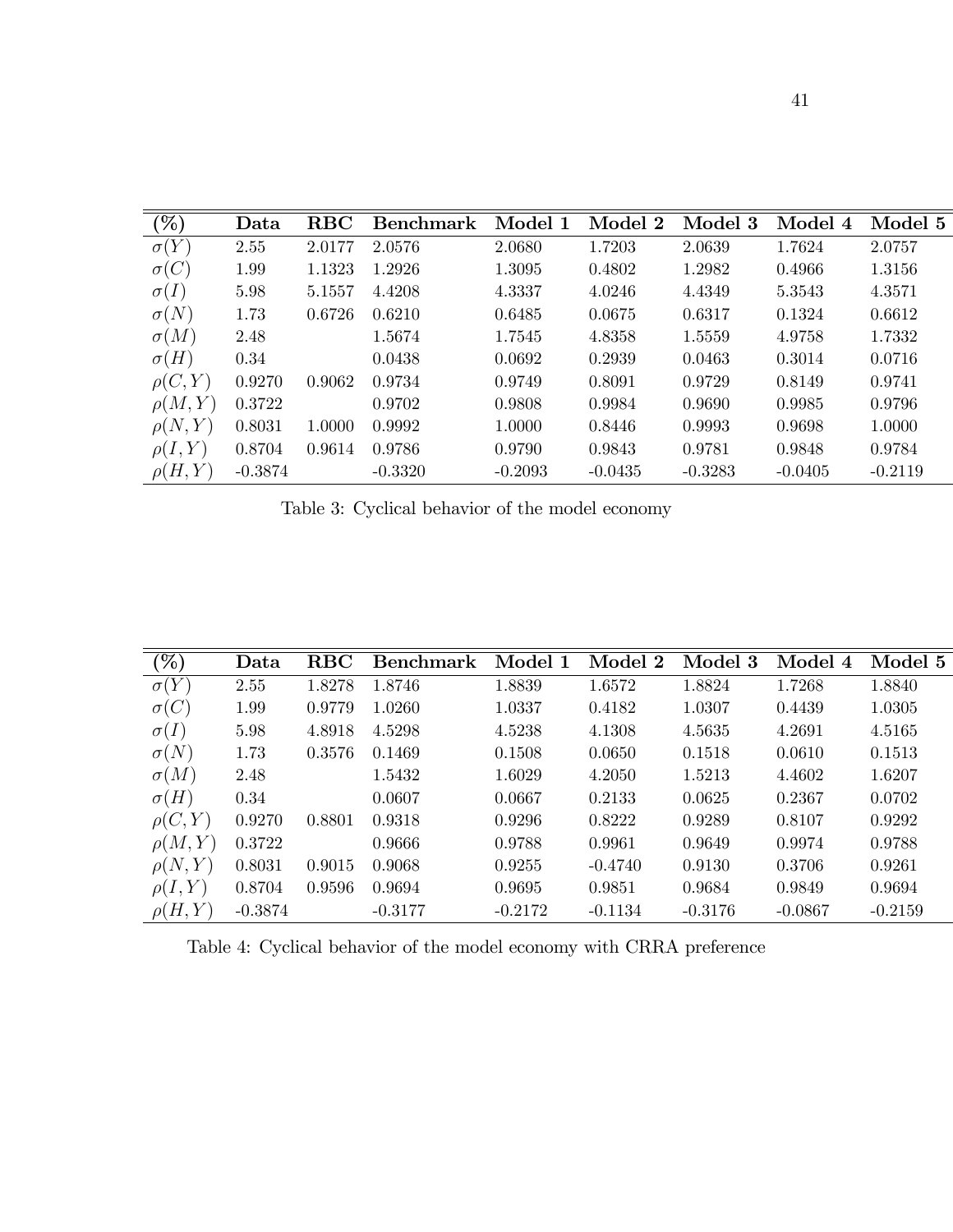| (% )         | $\varpi=2$ | $\varpi=3$ | $\varpi=4$ | $\varpi=5$ | $\varpi=6$ |
|--------------|------------|------------|------------|------------|------------|
| $\sigma(Y)$  | 1.9269     | 1.9872     | 2.0314     | 2.0576     | 2.0482     |
| $\sigma(C)$  | 1.0580     | 1.1841     | 1.2586     | 1.2926     | 1.2842     |
| $\sigma(I)$  | 4.7243     | 4.4919     | 4.4248     | 4.4208     | 4.3483     |
| $\sigma(N)$  | 0.4155     | 0.4939     | 0.5737     | 0.6210     | 0.6101     |
| $\sigma(M)$  | 1.4399     | 1.4826     | 1.5339     | 1.5674     | 1.6707     |
| $\sigma(H)$  | 0.0896     | 0.0318     | 0.0367     | 0.0438     | 0.0504     |
| $\rho(C, Y)$ | 0.9266     | 0.9632     | 0.9713     | 0.9734     | 0.9757     |
| $\rho(M,Y)$  | 0.9630     | 0.9639     | 0.9677     | 0.9702     | 0.9745     |
| $\rho(N,Y)$  | 0.9494     | 0.9931     | 0.9984     | 0.9992     | 0.9991     |
| $\rho(I, Y)$ | 0.9686     | 0.9763     | 0.9781     | 0.9786     | 0.9798     |
| $\rho(H,Y)$  | $-0.5890$  | $-0.5991$  | $-0.4096$  | $-0.3320$  | $-0.2920$  |

Table 5: Cyclical behavior of the benchmark economy: different  $\varpi$ 

| %            | $\delta_h = 0.03$ | $\delta_h = 0.04$ | $\delta_h = 0.05$ | $\delta_h=0.06$ |
|--------------|-------------------|-------------------|-------------------|-----------------|
| $\sigma(Y)$  | 2.0584            | 2.0576            | 2.0569            | 2.0559          |
| $\sigma(C)$  | 1.2832            | 1.2926            | 1.2951            | 1.2948          |
| $\sigma(I)$  | 4.4277            | 4.4208            | 4.4171            | 4.4145          |
| $\sigma(N)$  | 0.6223            | 0.6210            | 0.6198            | 0.6180          |
| $\sigma(M)$  | 1.6372            | 1.5674            | 1.5438            | 1.5383          |
| $\sigma(H)$  | 0.0455            | 0.0438            | 0.0436            | 0.0439          |
| $\rho(C, Y)$ | 0.9734            | 0.9734            | 0.9730            | 0.9726          |
| $\rho(M,Y)$  | 0.9642            | 0.9702            | 0.9748            | 0.9785          |
| $\rho(N,Y)$  | 0.9993            | 0.9992            | 0.9991            | 0.9991          |
| $\rho(I,Y)$  | 0.9780            | 0.9786            | 0.9789            | 0.9791          |
| $\rho(H,Y)$  | $-0.3424$         | $-0.3320$         | $-0.3179$         | $-0.3016$       |

Table 6: Cyclical behavior of the benchmark economy: different  $\delta_h$